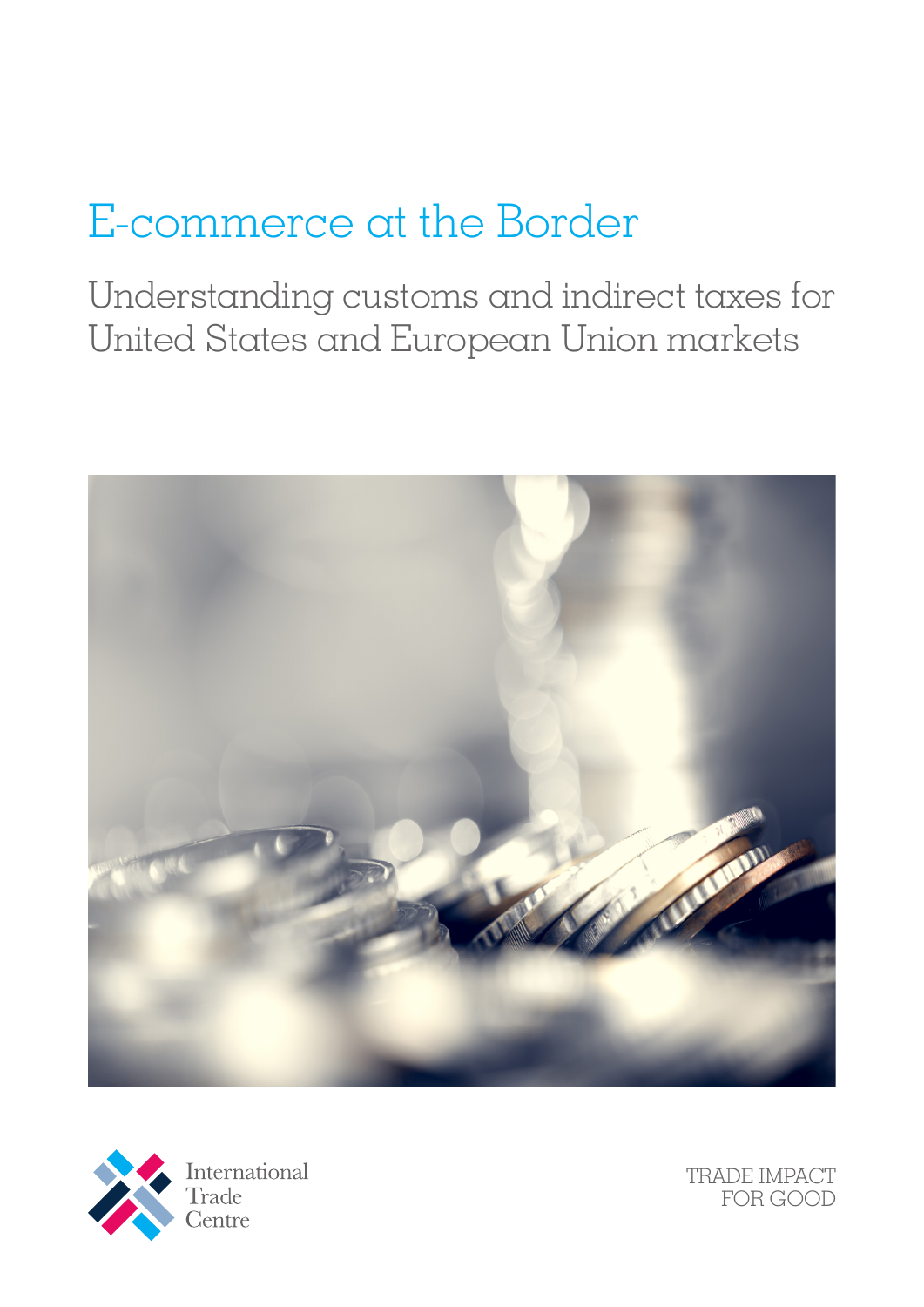#### © International Trade Centre

The International Trade Centre (ITC) is the joint agency of the World Trade Organization and the United Nations.

| Street address: | ITC<br>54-56, rue de Montbrillant<br>1202 Geneva, Switzerland |
|-----------------|---------------------------------------------------------------|
| Postal address: | ITC<br>Palais des Nations<br>1211 Geneva 10, Switzerland      |
| Telephone:      | +41 22 730 0111                                               |
| E-mail:         | itcreg@intracen.org                                           |
| Internet:       | www.intracen.org/publications                                 |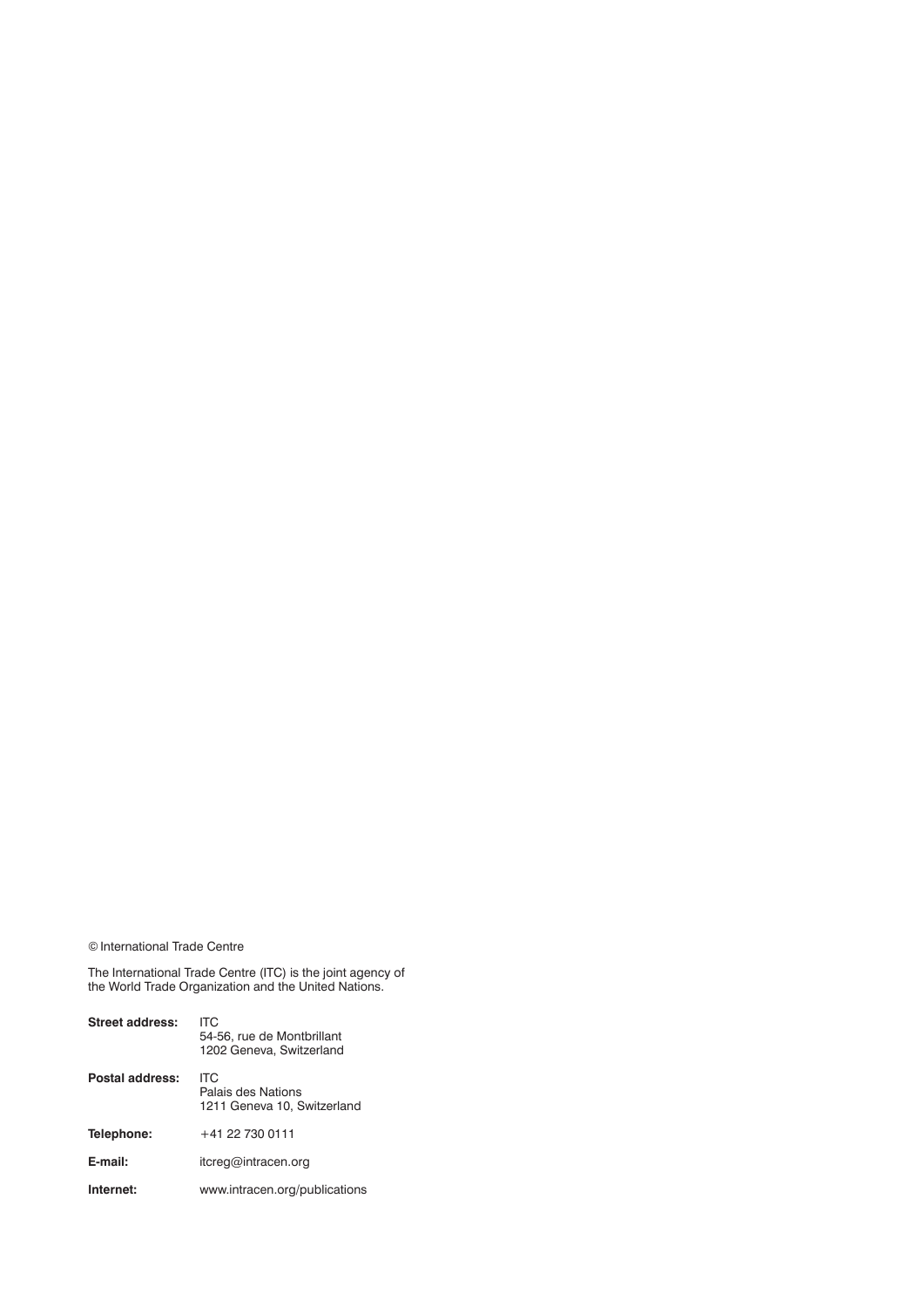## E-commerce at the Border

Understanding customs and indirect taxes for United States and European Union markets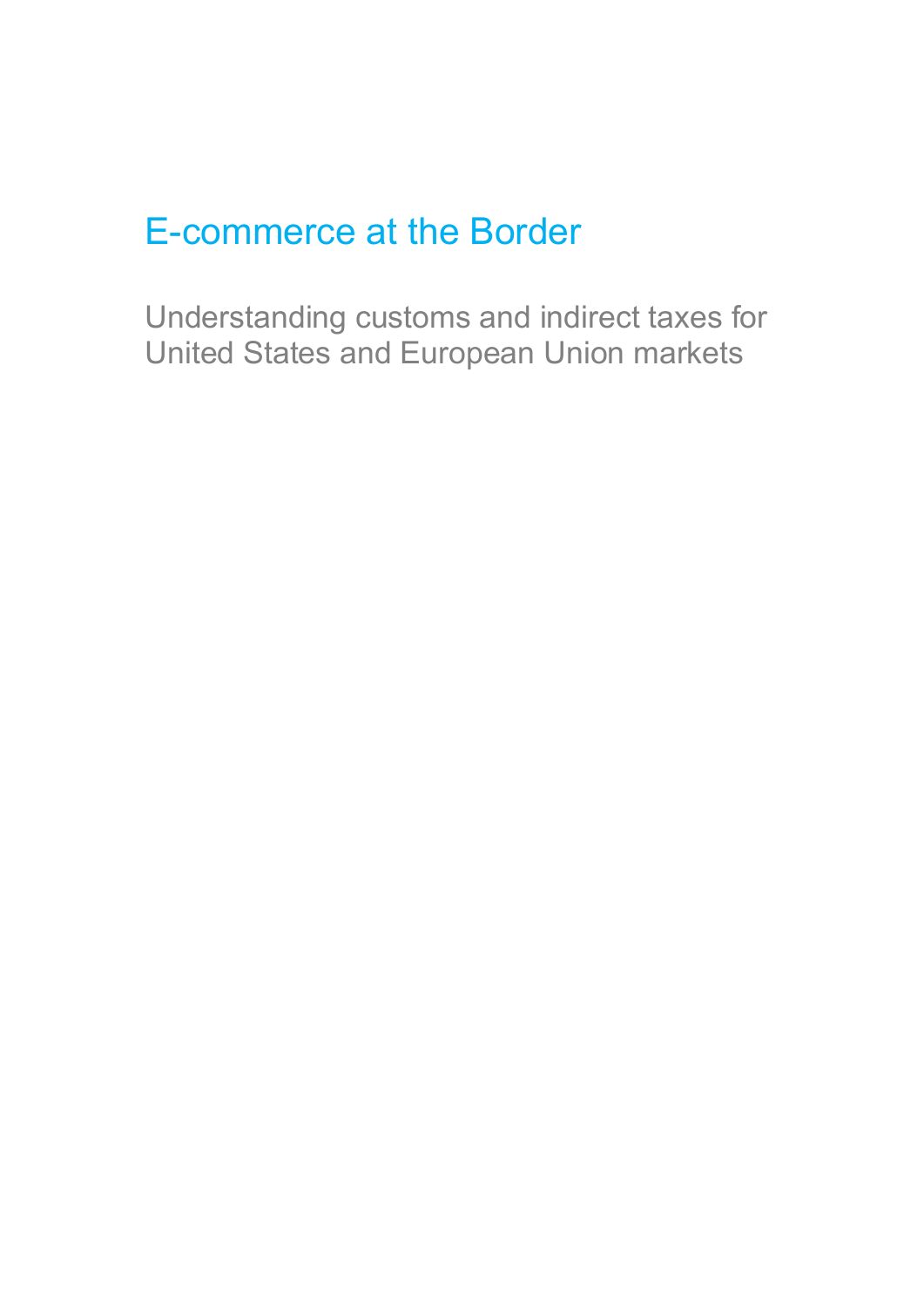## About the paper

This report helps small businesses comply with trade rules when selling goods through e-commerce to the European Union and the United States. It addresses related import conditions and the role of customs authorities in collecting duties for e-commerce. In addition, the report covers the importance of correctly accounting for and paying indirect taxes. It also explains the new procedures that the European Union is introducing from July 2021 implying new obligations for sellers and marketplaces.

**Publisher**: International Trade Centre

**Title**: E-commerce at the Border: Understanding customs and indirect taxes for United States and European Union markets

**Publication date and place**: Geneva, June 2021

**Page count**: 36

**Language**: English

**ITC Document Number**: SEC-21-73.E

**Citation**: International Trade Centre (2021). *E-commerce at the Border: Understanding customs and indirect taxes for United States and European Union markets*. ITC, Geneva.

For more information, contact: James Howe [\(howe@intracen.org\)](mailto:howe@intracen.org) or Judith Ueberschaer (jueberschaer@intracen.org)

ITC encourages the reprinting and translation of its publications to achieve wider dissemination. Short extracts of this paper may be freely reproduced, with due acknowledgement of the source. Permission should be requested for more extensive reproduction or translation. A copy of the reprinted or translated material should be sent to ITC.

Digital image(s) on the cover: © Shutterstock

© International Trade Centre (ITC)

ITC is the joint agency of the World Trade Organization and the United Nations.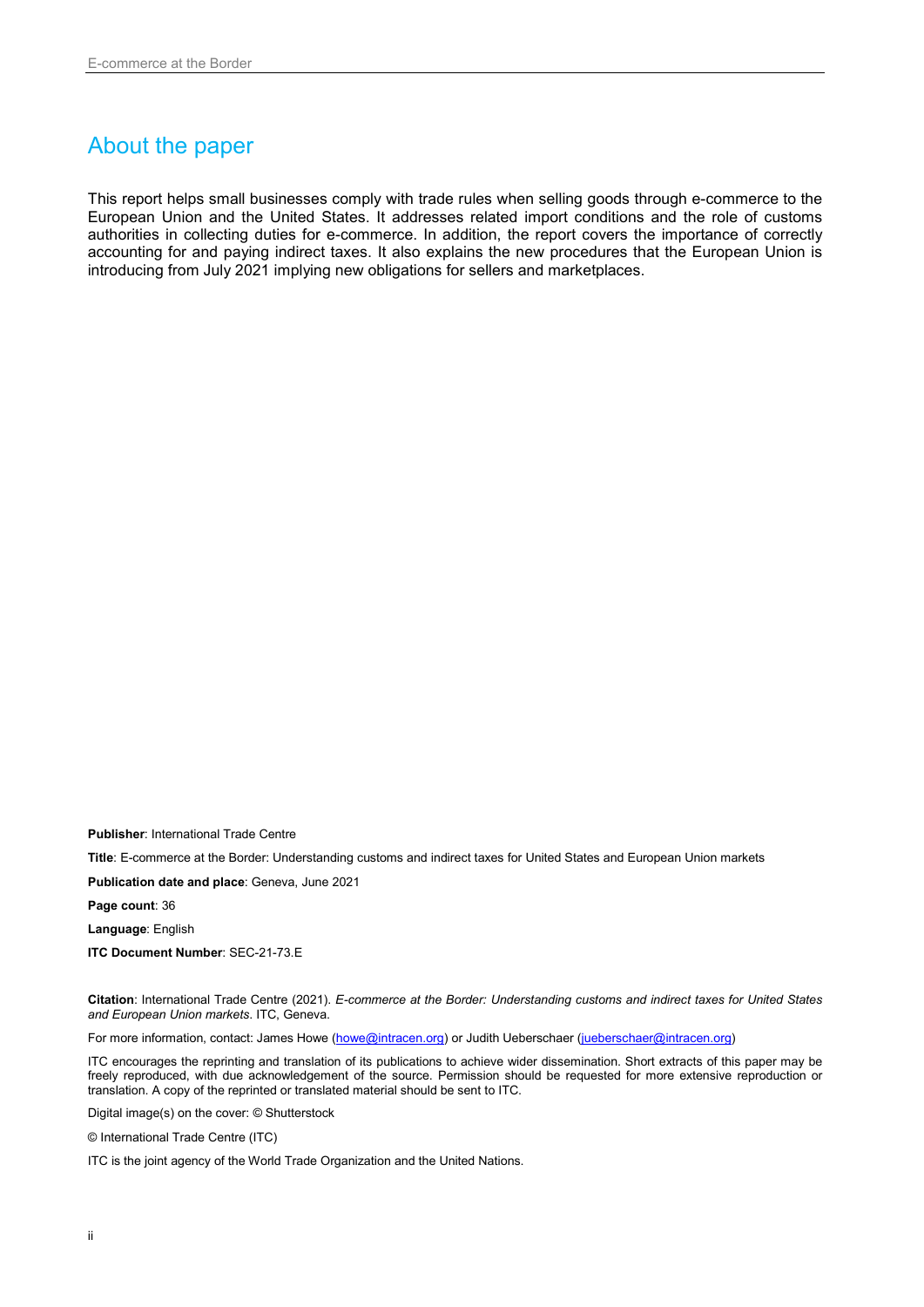## <span id="page-4-0"></span>Foreword

If e-commerce was not previously a priority for many micro, small and medium-sized enterprises around the world, the COVID-19 pandemic dramatically changed that. Firms that were unprepared for online sales faced a stark choice: watch sales dry up or innovate quickly.

At the International Trade Centre, we have been heartened by the many stories of resilience, with a number of entrepreneurs in developing countries making that switch to e-commerce as a means of making sales. This has allowed many to survive, and quite a few to thrive.

This report stems from our work supporting women entrepreneurs and business owners in Central America, many of whom look to the United States and Europe to capture demand and better prices through e-commerce. We offer our insights from this work, so that a wider range of small enterprises understand how to comply with trade rules when selling goods through e-commerce channels to Europe or the United States. With changing rules and regulations, small enterprises need to be aware and anticipate any new requirements.

Yet even success stories can be fragile. As small businesses build an international clientele via e-commerce, they may grow more quickly than their capability to manage compliance in different markets. Getting it wrong can lead to significant fines or closure of international operations.

This is where the benefits of trade facilitation can be most directly experienced: ensuring that small enterprises are not barred or discouraged from taking part in international trade through a lack of understanding and application of the appropriate procedures.

Increasingly, we see the power of networks – and the value that small enterprises place on learning from their peers. We hope that these insights from our own networks are useful to a wider audience, and we can continue to broaden exchanges among peers, as we have seen in our ecomconnect.org platform.

We stand ready to work with all small businesses and to share our learning for the benefit of future e-commerce champions from developing countries.

2 Hand

Pamela Coke-Hamilton Executive Director International Trade Centre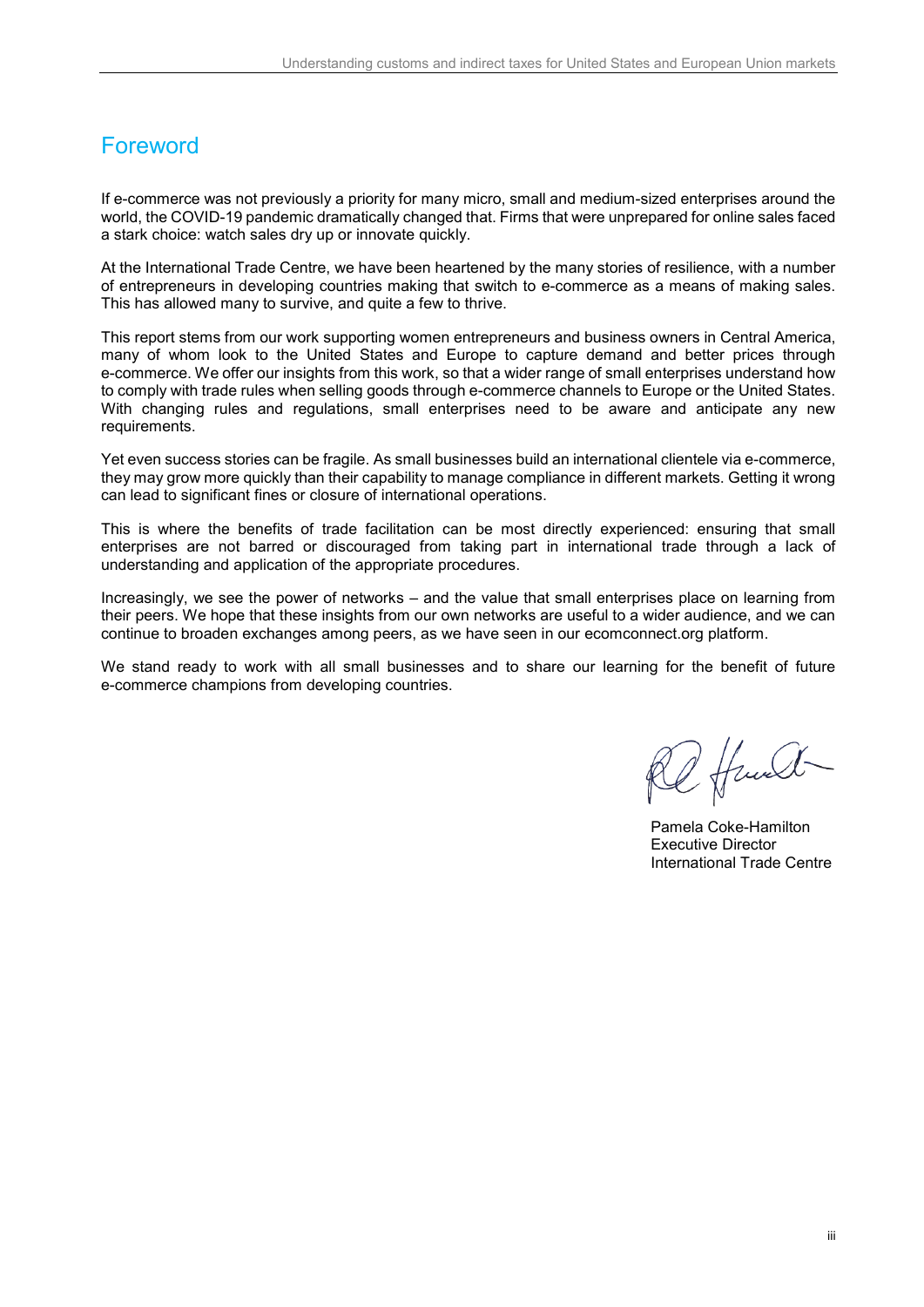## <span id="page-5-0"></span>Acknowledgements

Famke Schaap, Independent Trade and Impact Adviser, wrote this paper under the supervision of James Howe and Judith Ueberschaer from the International Trade Centre (ITC) e-commerce team.

Thanks are due to Rajesh Aggarwal (Chief, Trade Facilitation and Policy for Business, ITC) for reviewing the paper; Natalie Domeisen and Anne Griffin (both ITC), who oversaw the editing and production process; Jennifer Freedman, who edited the report; Franco Iacovino (ITC), who provided graphic support; and Serge Adeagbo (ITC), who provided graphic and printing support. Thanks also to Nicola Chadwick, who assisted in the preliminary editing.

This report was written as part of the project Linking Central American Women Business Enterprises with the Global Gifts and Home Decoration Market. This project, funded by the European Union and implemented by ITC in collaboration with the Secretariat for Central American Economic Integration, seeks to help womenled businesses in Central America sell their products online to customers in the European Union and the United States.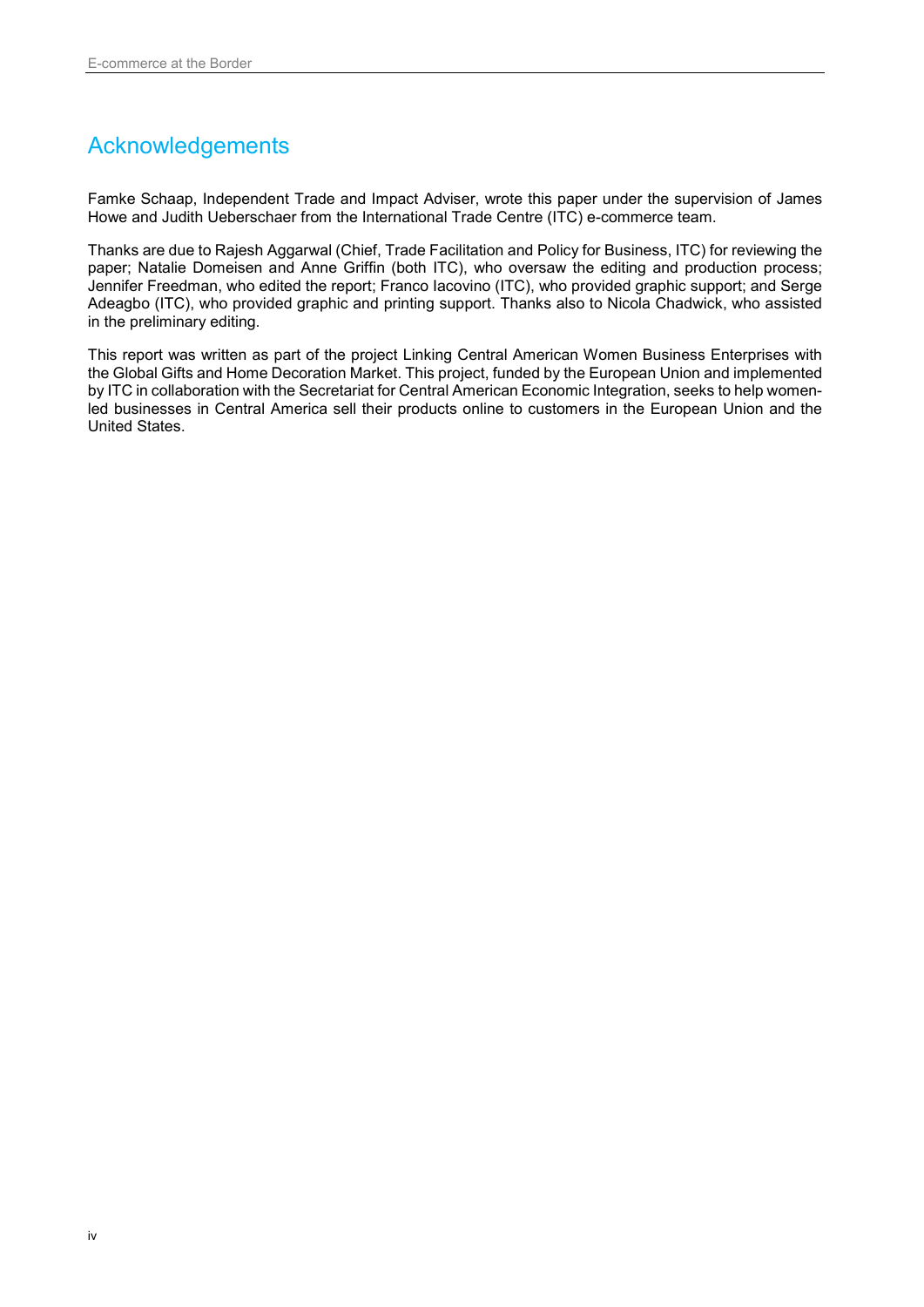## **Contents**

| Foreword                                                                         | iii            |
|----------------------------------------------------------------------------------|----------------|
| Acknowledgements                                                                 | iv             |
| Acronyms                                                                         | vii            |
| Executive summary                                                                | viii           |
| Chapter 1 Online sellers need predictable and clear rules                        | 1              |
| Chapter 2 Implications of goods crossing borders                                 | 3              |
| What is the customs process?                                                     | 3              |
| How to select the right delivery model                                           | $\overline{4}$ |
| Shipping from own stock and dealing with trade compliance in-house               | 5              |
| Shipping from own stock and outsourcing trade compliance                         | 5              |
| Shipping in bulk to a warehouse and outsourcing trade compliance                 | 6              |
| Establishing a local presence in the target market                               | 6              |
| Logistics providers help online sellers meet trade rules                         | $\overline{7}$ |
| Incoterms define responsibilities in cross-border e-commerce                     | 8              |
| Determining the amount of customs duties to be paid                              | 8              |
| Classification of goods: The starting point                                      | $\overline{9}$ |
| Determining the applicable tariff rate                                           | $\overline{9}$ |
| Ensuring the correct customs value                                               | 10             |
| Determining if a preferential tariff can be applied                              | 11             |
| Meeting origin conditions to take advantage of preferential tariffs              | 12             |
| Taking advantage of exemptions for low-value-goods                               | 14             |
| Case study – calculating duties on Guatemalan purses delivered to a German buyer | 15             |
| <b>Chapter 3 Understanding consumption taxes</b>                                 | 17             |
| End consumers usually pay indirect taxes                                         | 17             |
| Consumption tax systems differ                                                   | 17             |
| Three different types of tax rates                                               | 17             |
| The value-added tax system in the European Union                                 | 18             |
| Who pays value-added tax on imports?                                             | 18             |
| What else will change from July 2021?                                            | 19             |
| Who must register to pay import VAT in the European Union?                       | 19             |
| Where to pay value-added tax?                                                    | 20             |
| How to pay value-added tax?                                                      | 20             |
| How much tax to pay?                                                             | 21             |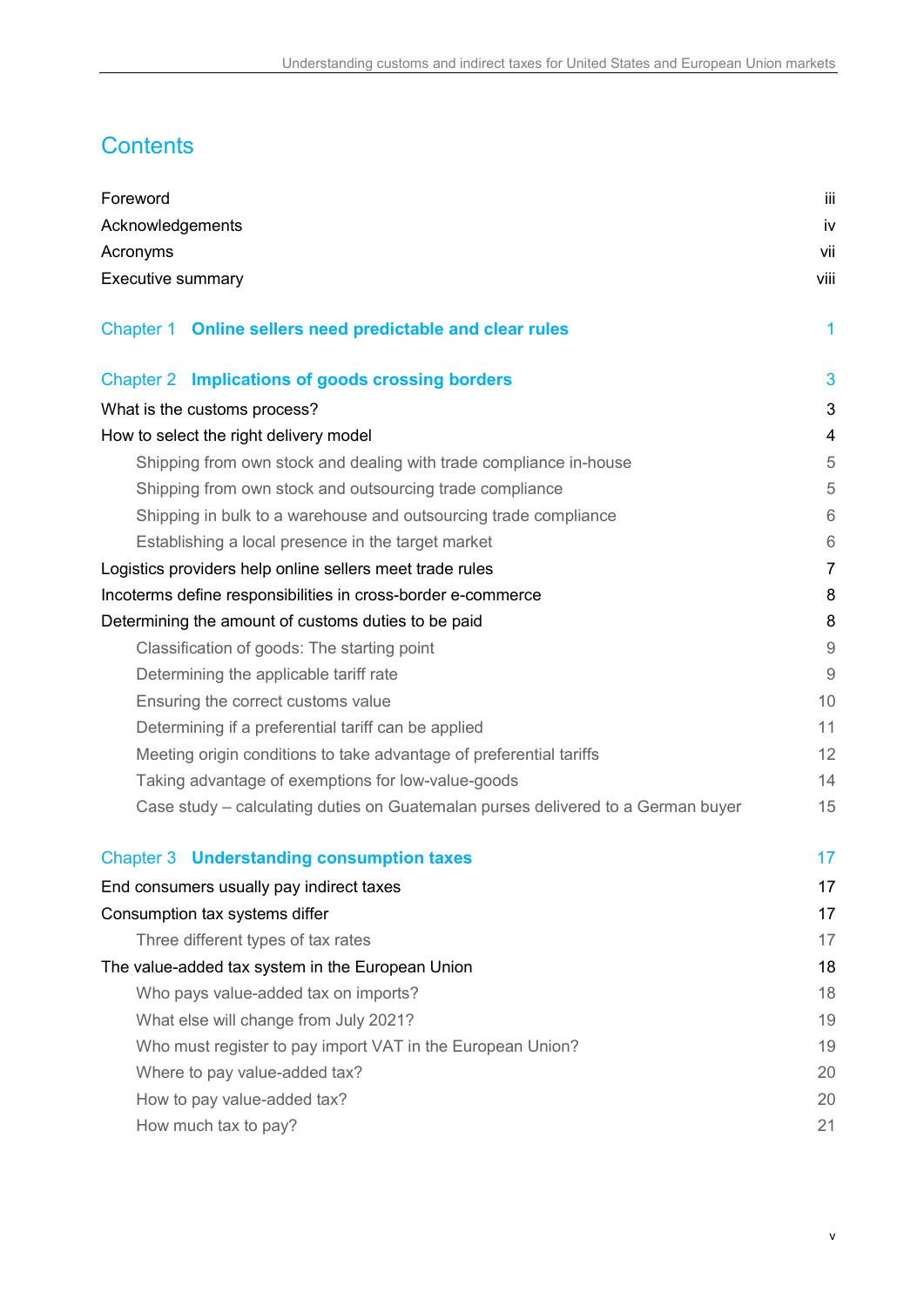| The sales tax system in the United States                            | 21 |
|----------------------------------------------------------------------|----|
| Who must register to pay sales tax?                                  | 21 |
| Where to pay sales tax?                                              | 21 |
| How to pay sales tax?                                                | 21 |
| How much sales tax to pay?                                           | 21 |
| What exemptions are available?                                       | 22 |
| Case study – calculating VAT on Guatemalan purses shipped to Germany | 23 |
| <b>Recommendations for sellers</b>                                   | 25 |
| <b>References</b>                                                    | 26 |

## **Figures, Tables, Boxes**

| Figure 1 | The six-step customs process                                             | 3               |
|----------|--------------------------------------------------------------------------|-----------------|
| Figure 2 | E-commerce sellers must meet customs requirements                        | $\overline{4}$  |
| Figure 3 | Tennessee and Louisiana have the highest sales tax rates                 | 22              |
|          |                                                                          |                 |
| Table 1  | Traders can choose from different online delivery models                 | $\overline{4}$  |
| Table 2  | Overview of de minimis thresholds in three countries                     | 14              |
| Table 3  | Steps to calculate customs duties                                        | 15              |
| Table 4  | Steps to calculate value-added taxes and customs duties                  | 24              |
| Box 1    | Classifying products in the European Union and United States             | 10 <sup>°</sup> |
| Box 2    | Customs valuation of a handbag exported from Honduras to Germany         | 10              |
| Box 3    | Free trade agreements in Central America                                 | 11              |
| Box 4    | Understanding the origin conditions to benefit from preferential tariffs | 13              |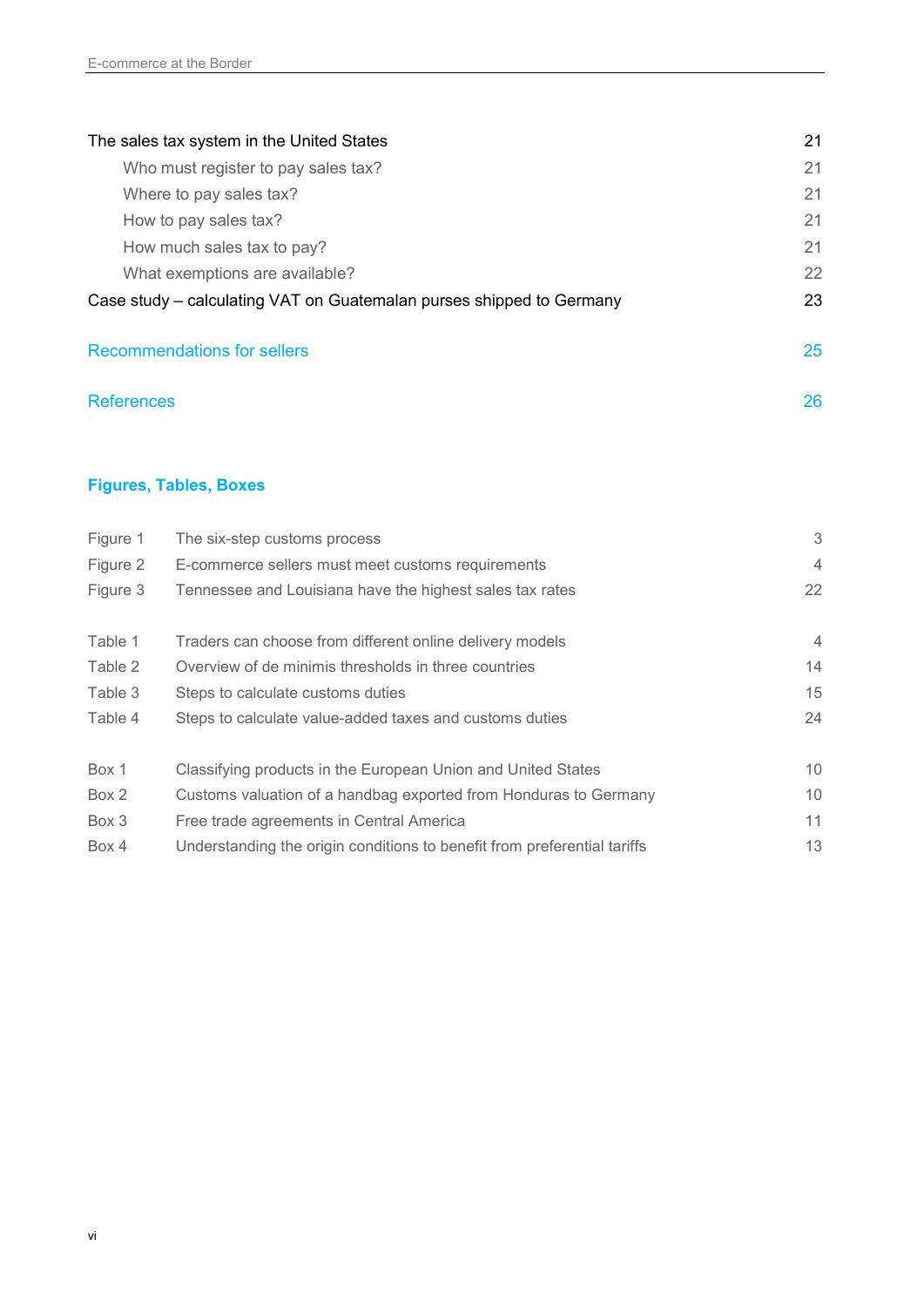## <span id="page-8-0"></span>Acronyms

Unless otherwise specified, all references to dollars (\$) are to United States dollars, and all references to tons are to metric tons.

| <b>DAP</b>   | Delivered at place                      |
|--------------|-----------------------------------------|
| <b>DDP</b>   | Delivery duty paid                      |
| DTU          | Duties and taxes unpaid                 |
| EU           | <b>European Union</b>                   |
| <b>FTA</b>   | Free trade agreement                    |
| НS           | Harmonized System                       |
| <b>IOSS</b>  | Import One-Stop Shop                    |
| <b>ITC</b>   | International Trade Centre              |
| <b>MFN</b>   | Most favoured nation                    |
| <b>TARIC</b> | Integrated Tariff of the European Union |
| <b>VAT</b>   | Value-added tax                         |
| <b>WCO</b>   | <b>World Customs Organization</b>       |
| <b>WTO</b>   | <b>World Trade Organization</b>         |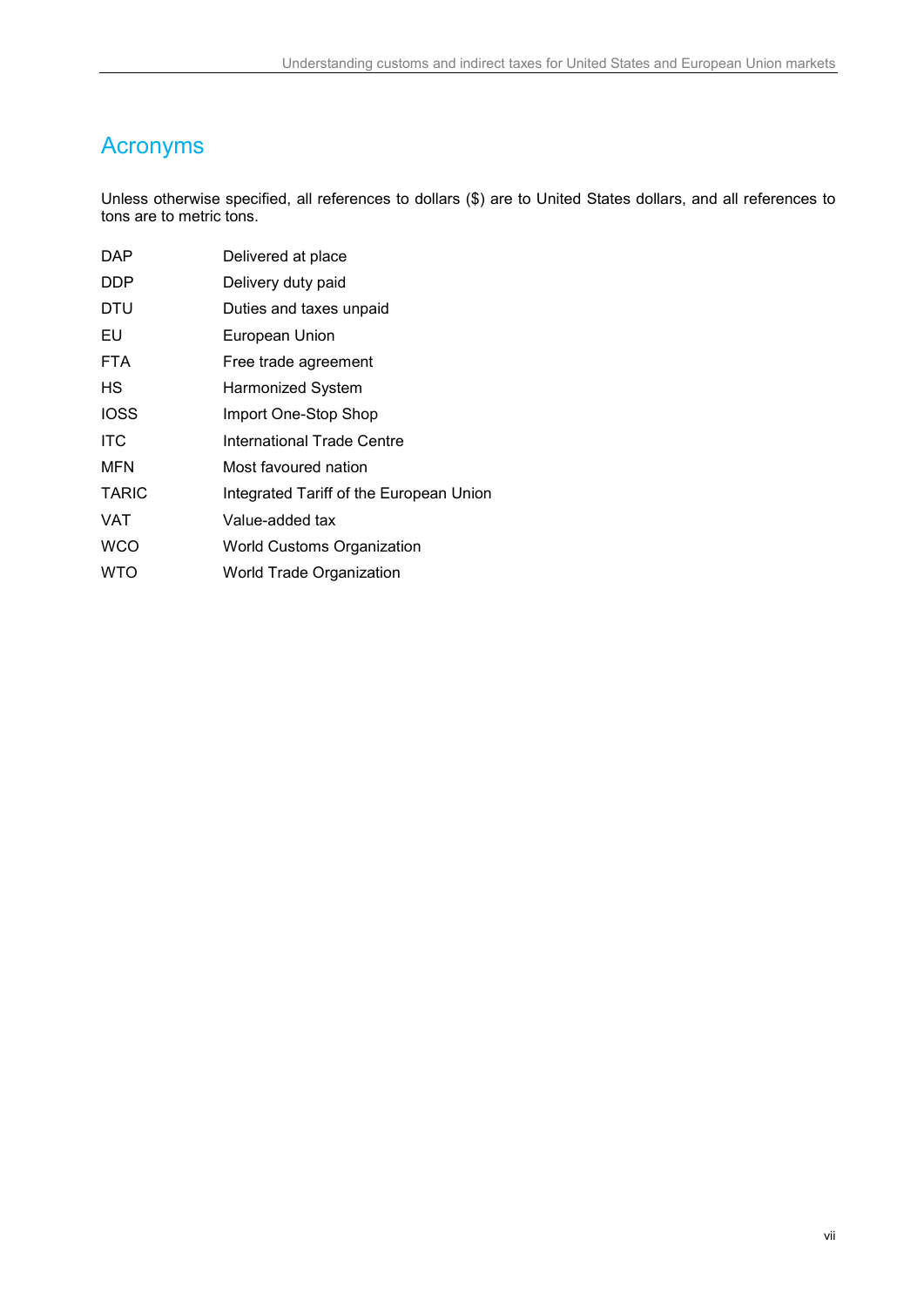## <span id="page-9-0"></span>Executive summary

The growth of cross-border e-commerce in the last 20 years means some small enterprises have been 'born global' – that is, they serve an international customer base from founding. The most successful of these 'micro multinationals' learn to navigate the intricacies of international trade, including the correct handling of taxes and duties.

Failure to do so can create a cascading set of consequences: international customers unhappy to receive surprise demands for additional payment on delivery, the rejection and return at great cost of many of those deliveries, damage to reputation and lost business, payment demands from customs and tax authorities, sanctions from online marketplaces and eventual failure of the business. This cycle of failure is far too common among many small enterprises that transition from informality to the tempting, high-potential world of e-commerce.

This publication is an introduction to the handling of customs procedures, and the application of duties and taxes for small firms in cross-border e-commerce. The subject is vast and full of complexity, even if based on some simple principles. To introduce these principles, this guide focuses on two large markets that are often the priority for small sellers: the European Union and the United States. Some examples are taken for how to evaluate the applicable rate of import duties and how to calculate the correct rate of taxes.

Understanding the principles, and application, of duties and taxes may even be more fundamental to a small business than correctly quoting the full door-to-door price to its international customers. Depending on the origin country, the type and value of goods being sold in some marketplaces may offer an opportunity to be more competitive. For instance, the United States sets an \$800 'de minimis' on customs duties – meaning that most goods below this value can enter without the need to pay customs charges. Similarly, it is useful to know where preferential rates have been negotiated between countries and to target these markets.

Obtaining such information can be intimidating for many small enterprises. However, through its Market Access Map, ITC offers a tool that makes such inquiries relatively straightforward to investigate. The first step is understanding the product classification description. This publication introduces the different forms of classification in use and related concepts such as 'rules of origin' – which describe where the product and its inputs are sourced to determine if a particular trade deal applies.

For small enterprises choosing to serve a few selected marketplaces with a limited range of products, it is a relatively straightforward matter to calculate the applicable duties and taxes. One simple solution is to work with transport providers that can propose the delivery duty paid Incoterm – paying a premium to the vendor for this service.

Nevertheless, discipline is required to review and update the calculations regularly. With increased size and complexity, other solutions become appealing – including engaging the services of professionals such as accountants, export brokers or third-party logistics providers. But even when the technicalities are delegated to such experts, the small enterprise must understand the principles and control the work being undertaken on its behalf, as liability for mistakes can come back to the seller.

#### *How to ensure trade compliance*

Ensuring trade compliance<sup>[1](#page-9-1)</sup> involves researching the specific requirements for each target market, including product standards, packaging, customs duties and tax requirements. A third-party logistics provider can act as a customs representative to facilitate the export process, but it relies on the seller to provide correct and complete information on the product.

<span id="page-9-1"></span><sup>1</sup> In this report, trade compliance refers to customs procedures, customs duties and value-added tax/sales tax obligations of e-commerce sellers. However, it is important to note that trade compliance covers additional issues including, for example, safety standards and certificates, and packaging requirements for cross-border shipments.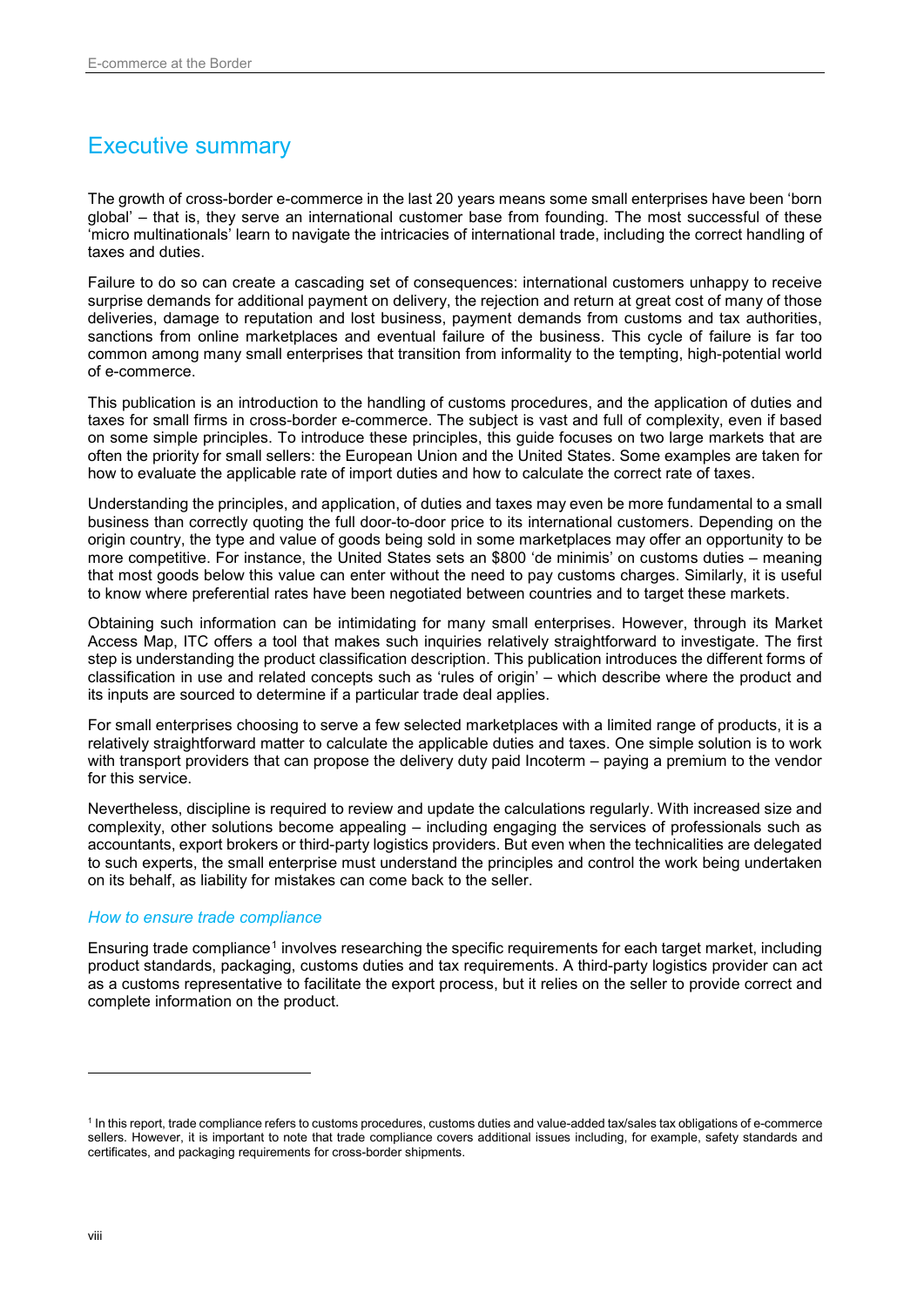Sellers are usually asked to provide details including their own and their buyers' account numbers; addresses for pick-up and delivery; the terms of sale; the value of the goods; a description of the products; the number of packages; gross weight and dimensions; the tariff code; the country of origin; and a certificate of origin if a preferential tariff is applicable. Based on the information provided by the seller, the third-party logistics provider will prepare the import documents required by the customs authorities of the country of destination.

Sellers may also need to pay taxes when exporting goods to another country. While customs administrations collect customs duties, sellers collect indirect taxes and transfer them to tax administrations. European Union (EU) countries apply value-added tax (VAT) and the United States applies sales tax.

#### *How does value-added tax work?*

Consumption taxes such as VAT, sales tax and excise duties are often categorized as indirect taxes. This is because they are not directly imposed on intermediaries, but on certain transactions, products or events and finally borne by the end consumer.

Many countries offer exemptions to the payment of these taxes. These exemptions allow companies trading low-value export consignments to take advantage of the de minimis regime, whereby no indirect taxes are collected. However, some countries limit the type of tax exemptions available to sellers – mostly micro, small and medium-sized enterprises – of low-value consignments. As of 1 July 2021, the European Union will remove the current VAT de minimis exemption for low-value goods previously set at a value of up to €22 (\$27).

Value-added tax is paid on purchases by end consumers, manufacturers, suppliers or distributors, who can receive a credit for the tax they have paid through their VAT return if the goods are resold. In the internal market, the European Union has one VAT system. However, even though all EU countries follow the same VAT principles, the detailed rules differ from country to country.

When a business is established outside the bloc, import VAT is payable on the release into free circulation of goods imported into the EU from a non-European Union country. VAT registration in the EU is only required for sellers outside the bloc if a European Union-based warehouse is used or the seller's revenue reaches a certain threshold.

Starting on 1 July 2021, value-added tax registration will be required for all non-EU sellers selling goods to European Union consumers unless another method is used to pay import VAT, for example, through an online marketplace. VAT registration will only be required in one European Union member state.

If sellers use marketplaces (such as Amazon), the marketplace will be responsible for collecting VAT for goods with a value up to €150. E-commerce businesses selling through these platforms from outside the EU may not need to register for VAT for lower value goods, as the marketplace will be responsible for these obligations. Small firms are advised to study the information provided by their marketplace.

#### *How does sales tax work?*

Sales tax is similar to VAT, but is only charged once, at the last point of sale. This means that, in principle, only consumers are charged the tax and resellers are exempt if they are not the end users of the product. Sales tax is imposed and administered at state and local levels and not at the national level, adding to the complexity for non-US sellers. Certain states require a non-US business selling online to customers in the United States to register for sales tax, depending on whether the firm meets the criteria for the sales tax 'nexus'. Local tax advisory may be necessary.

The subject has a high degree of specificity and changes continually. Companies are urged to check online sources of information or consult with a tax adviser regularly. This publication provides several examples, where calculations are shown for producers from outside the European Union and the United States in relation to their liabilities for duties and taxes. References are given to external databases, such as those managed by ITC as well as the EU and US authorities.

Despite the apparent complexity of the topic, there are solutions and alternatives to reducing the burden of calculating and paying taxes and duties. Innovations in the way platforms collect taxes are set to continue and probably accelerate. This introductory guide is only the beginning: getting it right can be a source of competitive advantage and the foundation of becoming a successful micro-multinational.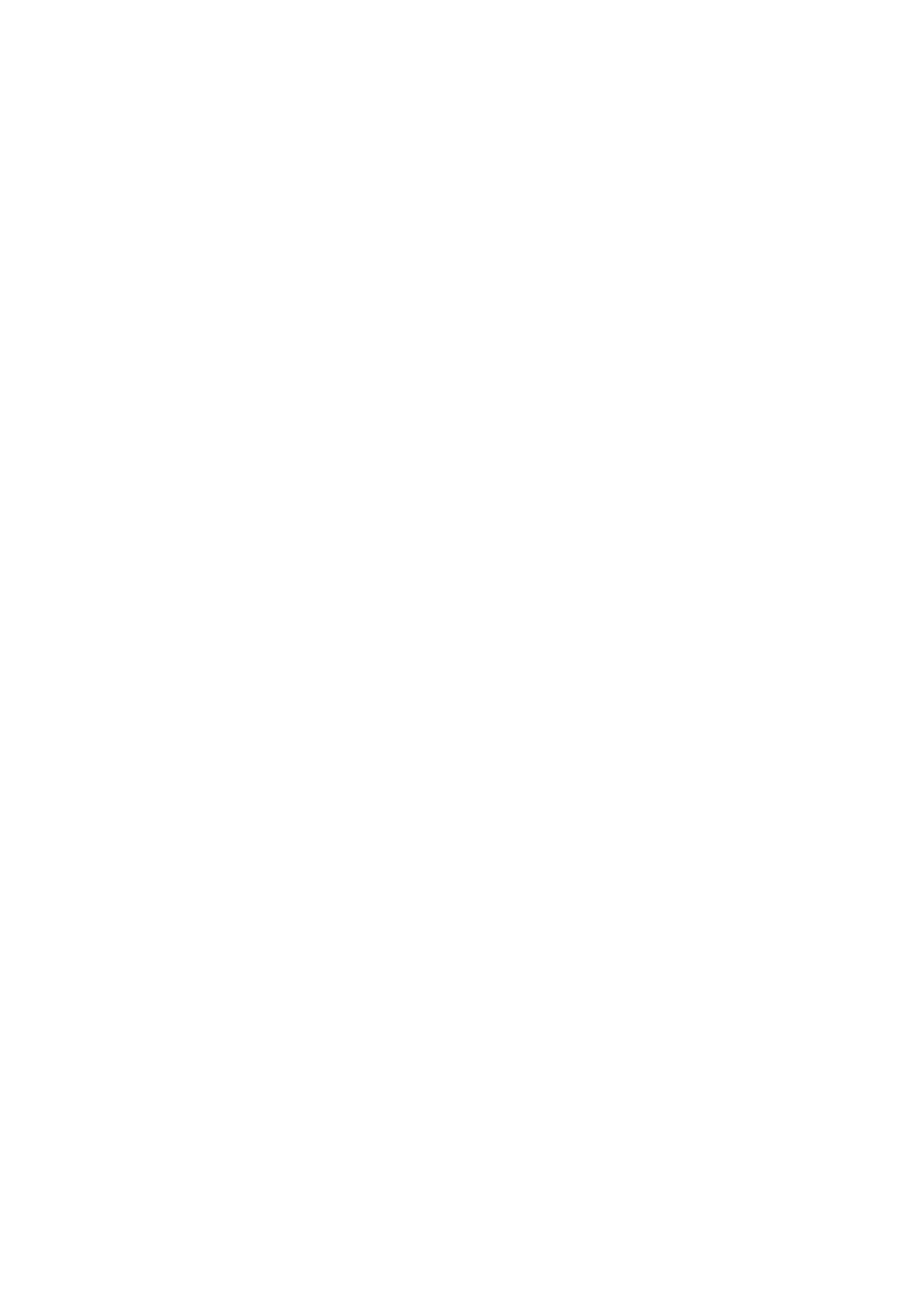## <span id="page-12-0"></span>Chapter 1 **Online sellers need predictable and clear rules**

One of the challenges facing micro, small and medium-sized enterprises engaged in cross-border ecommerce is the constantly changing e-commerce regulatory framework, which can make it difficult to comply, especially when it comes to customs duties and indirect<sup>[2](#page-12-1)</sup> taxes. E-commerce sellers (and their customers) need predictable and transparent rules to trade successfully in global markets. This means information about trading conditions as well as requirements and procedures in target markets is vital.

Changing and highly dynamic e-commerce legal frameworks around the world mean that small and mediumsized enterprises have difficulty meeting target market requirements. Matters related to customs procedures and the payment of customs duties and (indirect) taxes appear particularly challenging for small companies.

The growth of e-commerce has put government authorities under intense pressure to ensure the collection of appropriate revenue, apply safety and security controls, protect intellectual property and facilitate trade at the border. This implies collaboration among actors such as logistics vendors and traders, digitizing the flow of information and facilitating the growth of import traffic.

At the World Trade Organization (WTO), a group of countries is reviewing how a new agreement on ecommerce could be defined. In parallel, members of the World Customs Organization (WCO) are working towards standards agreed under the Working Group on E-Commerce, including the Framework of Standards on cross-border e-commerce.

Governments often use free trade agreements (FTAs) to discuss and remove e-commerce related barriers. However, they continue to impose stringent conditions for exports to qualify for the benefits agreed under an FTA, such as the often complex 'rules of origin'. The WTO and the WCO provide a platform for governments to negotiate and agree on more harmonized standards and rules.

To deal with the new reality of high-volume, low-value shipments entering the country, the United States Customs and Border Protection introduced a strategy in March 2018 to ensure safety and security while facilitating trade in the new e-commerce environment. This new strategy addresses the growing volume of small package imports as well as the challenges and opportunities of business-to-consumer e-commerce for the economy and security of the United States.

In the European Union, e-commerce is one of the focus areas of the Digital Single Market Strategy, which the European Commission launched in 2015. The main goal of the strategy is to break down online barriers that prevent people from enjoying full access to all goods and services offered by businesses in the European Union. This includes, among other things, ending unjustified cross-border barriers, facilitating cheaper crossborder parcel deliveries and protecting the rights of online customers.

Since 2016, greater emphasis has been placed on online platform responsibility, such as removing illegal content and addressing unfair contractual clauses and trading practices in platform-to-business relationships.

E-commerce sellers need to realize that the policy and regulatory frameworks for e-commerce – particularly in areas such as customs and indirect taxes – are always changing. For governments, e-commerce has become both an opportunity for economic growth and development and a challenge from the perspectives of securing revenue from taxes, and safety and security.

<span id="page-12-1"></span><sup>&</sup>lt;sup>2</sup> Indirect taxes – also called consumption taxes, are taxes that are levied on goods and services before they reach the customer, who ultimately pays the indirect tax as a part of the market price of the product or service purchased. The most common examples are 'sales tax' (commonly applied in the United States) and 'value-added tax' (such as that applied in the European Union).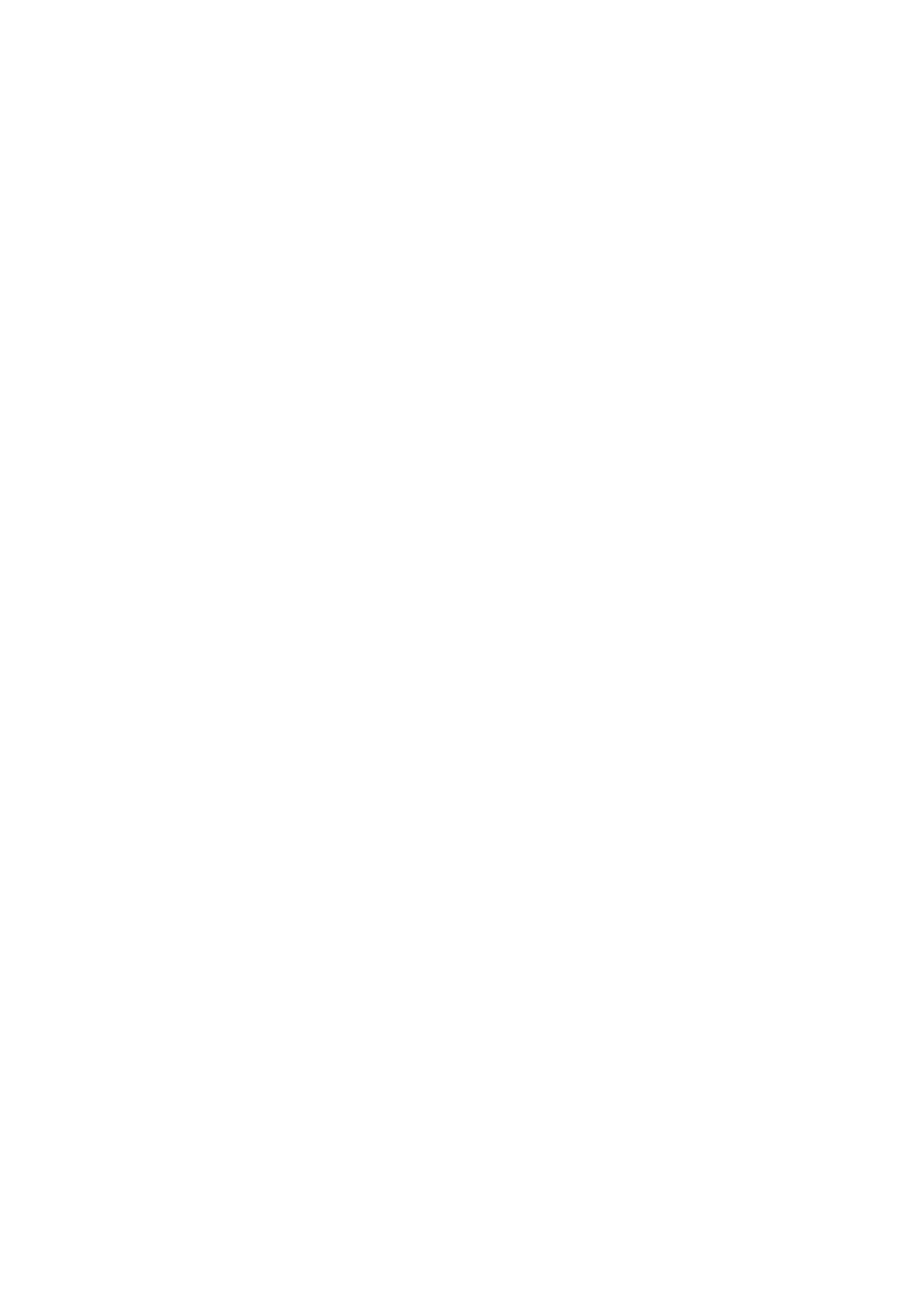## <span id="page-14-0"></span>Chapter 2 **Implications of goods crossing borders**

E-commerce businesses trading internationally must understand at least some basics of the often complex processes of customs duties and indirect taxes, even if they outsource trade compliance to a third-party logistics provider. This chapter examines the customs process and the implications of customs duties to be paid by e-commerce sellers. The next chapter examines value-added tax (VAT) in Europe and sales tax in the United States.

## <span id="page-14-1"></span>**What is the customs process?**

When foreign traders sell products to the European Union (EU) or the United States, these goods are subject to customs clearance. This involves costs, such as duties and taxes, as well as time spent on paperwork and sometimes inspection. Governments frequently use customs duties, VAT and sales tax to provide revenue and protect domestic industries by controlling the incoming (and sometimes outgoing) flows of specific goods and services.<sup>[3](#page-14-3)</sup>

Increasingly, governments use their trade policies less for generating revenue and more to help facilitate trade. This is certainly relevant in the case of e-commerce, where low-value goods often enter target markets free of duties and taxes under so-called de minimis schemes,<sup>[4](#page-14-4)</sup> and 'on-time delivery' demands that customs administrations handle goods quickly and efficiently.

Businesses trading goods internationally need a basic understanding of the types of customs duties or tariffs, product classifications and valuation of goods to prevent delays, fines and penalties. Customs procedures are the 'nuts and bolts' of every trade-compliance effort for firms selling on global markets.

International e-commerce sellers should also understand the basics of the trade customs clearance process, which requires certain steps and conditions to be met. The WCO generally defines a customs procedure as the treatment applied by customs authorities to goods that are subject to customs control.

## <span id="page-14-2"></span>**Figure 1 The six-step customs process**



**Source**: ITC.

j

The following steps are necessary to take a package from the moment of shipment, through customs and border procedures, to the customer (consignee).

- 1. The sender must provide relevant documentation, such as a pro forma or commercial invoice, when the carrier (such as a national postal firm or 3PL) collects the goods.
- 2. The goods are subject to customs supervision from the moment of entry until their release.
- 3. The goods are presented to customs authorities and will be placed under a particular customs procedure, such as end use (free circulation) or storage (for instance, in a customs warehouse). The the owner of the goods or a person acting on his/her behalf, such as a customs broker, takes care of filing an (electronic) import declaration, with commercial invoice and complementary documents.

<span id="page-14-3"></span><sup>&</sup>lt;sup>3</sup> Excise duties are another type of indirect taxes. They are levied on the sale or use of specific products (such as tobacco or alcohol).

<span id="page-14-4"></span><sup>4</sup> Some countries maintain exemptions for low-value goods. Economies including the European Union are reviewing these benefits.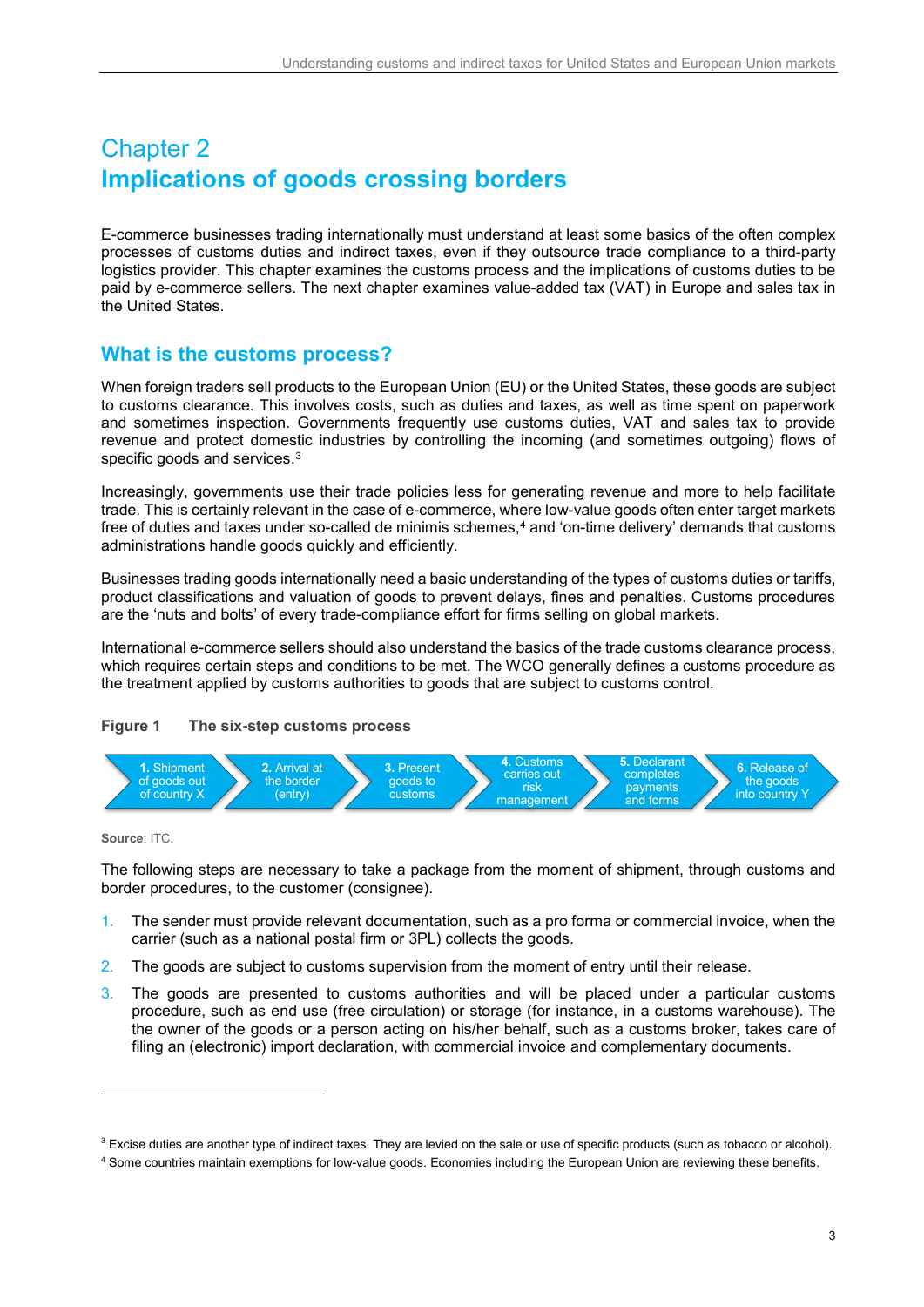- 4. Customs authorities carry out a risk management assessment once they receive the declaration. They may decide to hold and examine the goods and/or the declaration. They may request additional documents for verification purposes.
- 5. Once customs authorities have approved what has been declared, the customs declaration is released to the declarant. Customs duties and VAT must be paid by the receiver (in case of duties and taxes unpaid, or DTU)<sup>[5](#page-15-3)</sup> or the sender (in case of delivery duty paid, or DDP), based on an invoice for customs clearance provided by the customs representative or customs broker. Depending on the Incoterm, the customs broker prepares an invoice for whomever is expected to pay.
- 6. When the necessary formalities are completed and customs duties paid, the goods can be released for free circulation in the customs territory.

E-commerce sellers must give the customs broker relevant information about classification and a description of their goods, as well as the applicable customs duty. They must also calculate the actual duty to be included in their invoices based on the customs value. Although the customs broker may be able to help with these tasks, the e-commerce seller is responsible for ensuring that the broker has the relevant documents to give customs authorities for entry and clearance of goods in a foreign market.

<span id="page-15-1"></span>



## <span id="page-15-0"></span>**How to select the right delivery model**

<span id="page-15-2"></span>

| Table 1 |  |  |  | Traders can choose from different online delivery models |
|---------|--|--|--|----------------------------------------------------------|
|---------|--|--|--|----------------------------------------------------------|

| Ensure correct product<br><b>STEP</b><br>classification and<br>description                    | $\vee$<br>Research the correct duty<br>൨<br>and tax rates including<br>冚<br>possible exemptions (FTAs,<br>de minimis) and exemption<br>ၯ<br>thresholds                                                                                                                                                                                                                                  | Q)<br>Calculate duty and tax<br>$\mathbf{\Omega}$<br>amounts to be included in<br>ш<br>the invoice and declaration.<br>⊢<br>based on customs value<br>ၯ |
|-----------------------------------------------------------------------------------------------|-----------------------------------------------------------------------------------------------------------------------------------------------------------------------------------------------------------------------------------------------------------------------------------------------------------------------------------------------------------------------------------------|---------------------------------------------------------------------------------------------------------------------------------------------------------|
| Source: ITC.                                                                                  |                                                                                                                                                                                                                                                                                                                                                                                         |                                                                                                                                                         |
| How to select the right delivery model                                                        |                                                                                                                                                                                                                                                                                                                                                                                         |                                                                                                                                                         |
| requirements.<br>Table 1                                                                      | Businesses can choose from different models to ship merchandise to customers. The delivery model offers<br>a way for sellers to customize key elements of the e-commerce process, such as logistics, storage, transport<br>and (in-house or outsourced) trade compliance. Each delivery model has different customs-related<br>Traders can choose from different online delivery models |                                                                                                                                                         |
|                                                                                               |                                                                                                                                                                                                                                                                                                                                                                                         |                                                                                                                                                         |
| <b>Options</b>                                                                                | In-house trade compliance                                                                                                                                                                                                                                                                                                                                                               | <b>Outsourced trade compliance</b>                                                                                                                      |
| Selling and shipping from own stock,<br>no local presence in target market.                   | Cost efficient. Some non-compliance<br>risk. Less optimal returns process.                                                                                                                                                                                                                                                                                                              | Moderately cost efficient. Limited risk<br>of non-compliance. Optimal delivery<br>(and possibly return) processes.<br>Default scenario for this study   |
| Using a customs warehouse in or<br>near target market, no local<br>presence in target market. | Challenging; requires solid in-house<br>customs and VAT/sales tax know-<br>how. Possible to combine with<br>specialist tax adviser in target<br>markets for specific issues.                                                                                                                                                                                                            | Limited non-compliance risk. Optimal<br>storage, fulfilment and delivery (and<br>possibly return) processes.<br>Additional costs.                       |
| Local presence in target market.                                                              | Out of scope.                                                                                                                                                                                                                                                                                                                                                                           | Out of scope.                                                                                                                                           |

<span id="page-15-3"></span> $5$  An example of an Incoterm – which is a standard codification for who pays which part of the costs (and liabilities) of international trade.<br>See https://iccwbo.org/resources-for-business/incoterms-rules/incoterms-2020/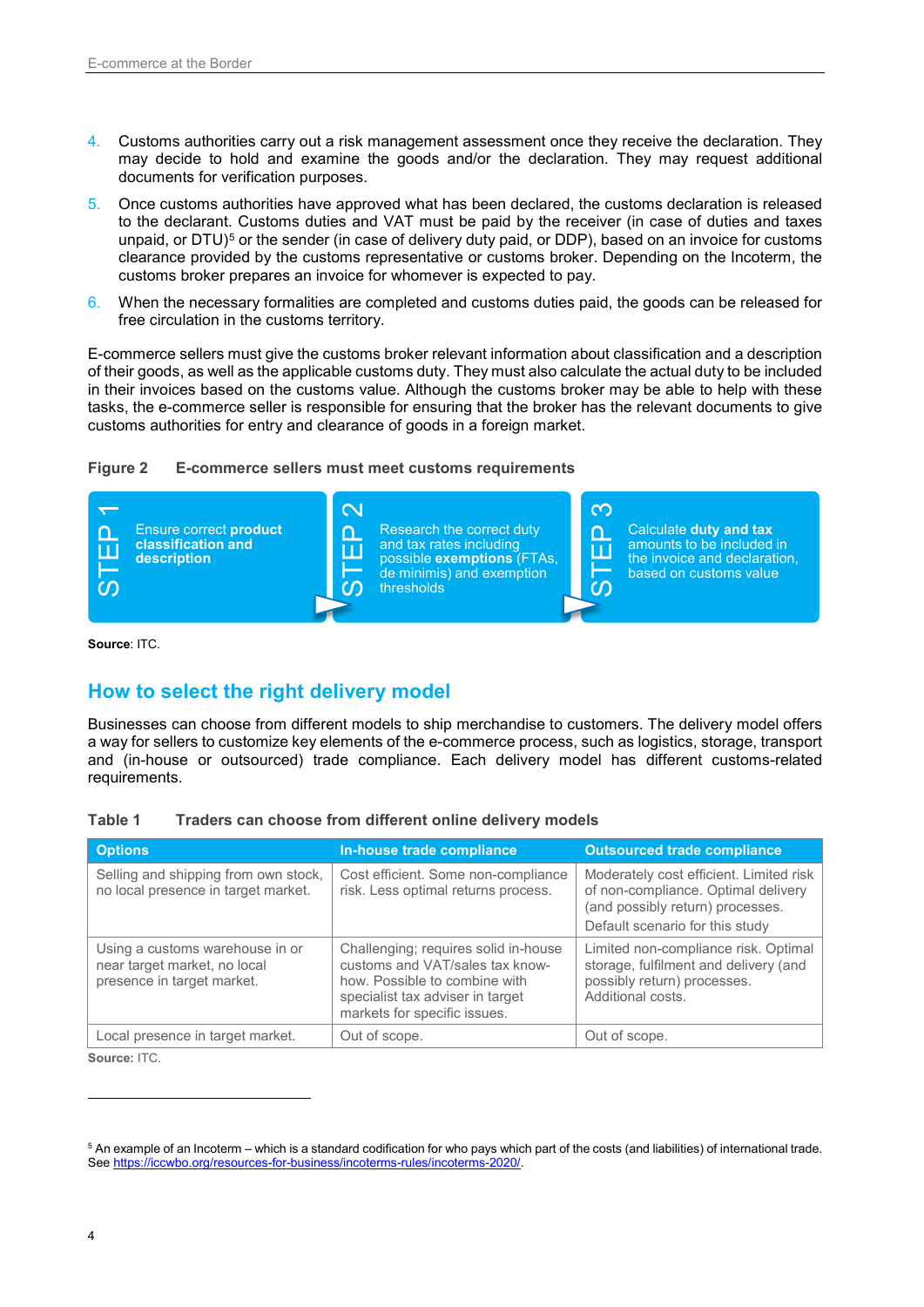### <span id="page-16-0"></span>Shipping from own stock and dealing with trade compliance in-house

Firms that are just beginning their e-commerce venture can make shipments from their domestic business location and handle trade compliance in-house. With the right support, this option can keep trade compliance costs to a minimum while ensuring that e-commerce businesses satisfy international requirements.

E-commerce platforms such as Etsy, Amazon and eBay provide online guidance for handling customs and indirect taxes. Other organizations offer free webinars to help e-commerce sellers with trade compliance. Governments increasingly work with online registration platforms and 'single window' mechanisms, which are user-friendly for micro, small and medium-sized enterprises.

Advantages of in-house trade compliance include:

- Flexibility and cost-efficiency of packing and shipping your own orders from your own country.
- No additional costs for customs duties and tax handling by an external provider, although there may be some costs for external advice from a consultant.

Points to consider when choosing this option:

- Firms that are inexperienced in customs duties and taxes should realize that considerable time and investment may be needed to understand the specifics of a target market. Using trade compliance tools and carefully documenting transactions will help to implement and monitor trade compliance, reducing the risk of delays, fines and penalties.
- Consider hiring an in-house customs duties and tax expert, even on a part-time or shared basis, and/or paying for external customs duties/tax advisory services.

#### <span id="page-16-1"></span>Shipping from own stock and outsourcing trade compliance

Most e-commerce businesses outsource the handling of customs paperwork and payment of customs duties and taxes to a customs broker instead of handling trade compliance themselves. Choosing this option ensures that when goods are shipped to an international market, a third-party logistics provider arranges for them to be delivered to the customer and pays duties and taxes to the customs authority on behalf of the customer. It is important to remember that the third-party logistics provider acts as an intermediary and that final responsibility for trade compliance lies with the e-commerce seller.

This guide uses this option as the default option to explain the trade compliance process and requirements.

Advantages of outsourcing trade compliance:

- Flexibility and cost-efficiency of packing and shipping your own orders from your own country.
- The possibility to request additional services from the logistics provider, such as 1) completing shipping documents, verifying and amending product or service codes, and paying duties, taxes or penalties required under applicable laws and regulations; 2) acting as forwarding agent for the shipper or customer for the purpose of customs duties and taxation; and 3) ensuring the shipment is redirected to an authorized party, such as customs authorities, upon request.

Points to consider when choosing this option:

- This option entails additional costs. If a firm decides to contract a logistics provider, such as DHL, UPS or a domestic postal service, for its shipments and handling of duties and taxes, a separate invoice amount will be charged for the 'customs and tax' related services provided. This will often be a flat fee per shipment, passed on to the consumer as part of the product price. It is important to remember that the fees charged by a logistics provider will usually be higher than those charged by a domestic postal service, which offers a different level of service.
- Outsourcing services for customs duties and taxes reduces a part of the trade compliance burden, but does not mean the seller can ignore trade-related market conditions, as sellers carry the final liability for trade compliance. It is important to review an agreement with a logistics provider carefully, and it may be helpful to ask a lawyer to examine the agreement. In addition, the quality standards and import and export controls of target markets need close attention.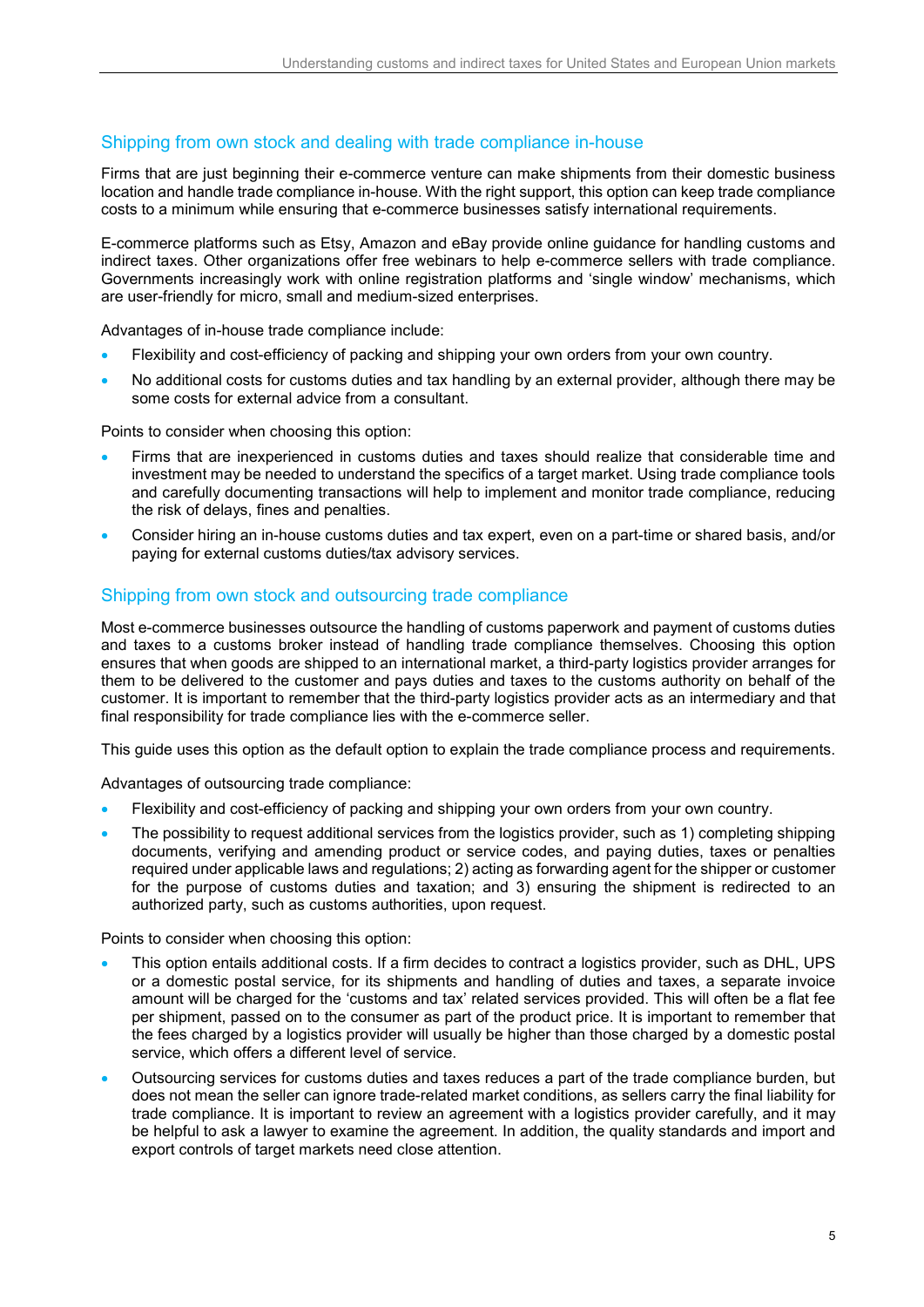### <span id="page-17-0"></span>Shipping in bulk to a warehouse and outsourcing trade compliance

Many e-commerce sellers opt to work with a functional and efficient third-party warehouse and fulfilment service to help their businesses increase productivity. Although using warehouses in or near target markets means dealing with different rules and regulations in each country, these storage facilities can reduce shipping costs and delivery times.

In practice, this means the business sends items in bulk shipments to a bonded warehouse or to a warehouse within a bonded zone, allowing for lower shipping and compliance costs. Goods are stored for re-exportation, duty-free shipments and/or release into free circulation at a later point.

This option means the e-commerce business remains an international seller, as it is not registered as having a local presence. Most e-commerce sellers store goods in a warehouse through their arrangement with a third-party logistics provider, with other options provided by e-commerce marketplaces, such as Pan-European Fulfilment by Amazon. The warehouse location is often selected based on where most of an e-commerce business's international customers are based.

Advantages of distant e-commerce sales from a warehouse:

- From a trade compliance perspective, customs duties and tax payments are deferred until a customer has ordered the goods. This means, the owner of the goods can choose when he pays the duties or reexports the goods.
- From a logistics and inventory point of view, modern warehouses offer track and trace technologies allowing sellers to follow the product from stock to shipment. This option also enables sellers to manage their stock efficiently.
- The warehouse often provides standard packaging, removing the need to employ local staff to do the same work.
- Using bonded warehouses means that e-commerce sellers avoid complex return procedures or loss of import duties and taxes on non-delivered or refused goods. In addition, any returned products can be put up for re-sale more easily.

Points to consider when choosing this option:

- Renting warehouse space requires commitment for a certain period and reduces flexibility. However, month-to-month options are generally available.
- Once the goods are held in a warehouse, only limited working or processing of the products is allowed, depending on the rules of a country.
- Customized packaging may no longer be possible, as warehousing and fulfilment centres often force companies to use standard packaging.
- Warehouse costs may affect customs duties and taxes, and may be counted towards the customs value of the goods at the time they are imported.

#### <span id="page-17-1"></span>Establishing a local presence in the target market

Another way to overcome customs-related hurdles is having a local presence in target markets where the server of an online marketplace is located. This means the e-commerce business has officially registered its presence in a foreign country. An e-commerce seller imports products and stores them in the target market until a customer places an order through the online marketplace.

Points to consider when choosing this option:

- The advantage here is that delivery can be made quickly through a domestic courier service, returned goods can be easily managed and bulk shipment is possible, subject to traditional customs import formalities. In different European Union countries and US states, tax incentives are available for e-commerce businesses wishing to invest in a local establishment.
- The disadvantage of this option is that it requires a long-term presence in the target market and can lead to a substantial financial investment.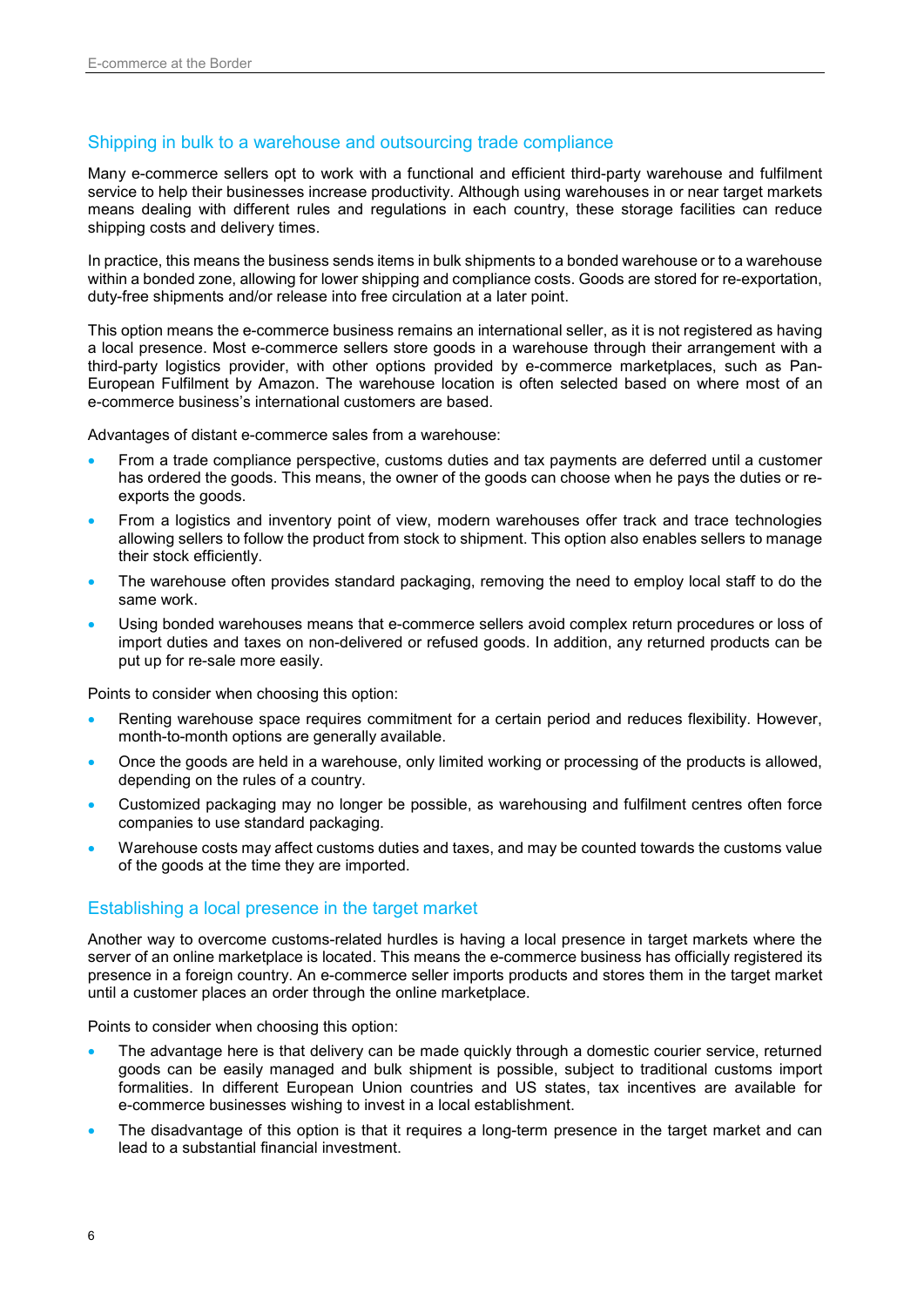In summary, choosing the right e-commerce delivery model is key to ensuring competitiveness in an international marketplace. Sellers should consider customs duties and taxes when deciding which delivery model to use when selling goods overseas. E-commerce sellers can either deal with trade compliance 'in house' or choose an 'outsourcing' model. Both models have advantages and disadvantages, but many small businesses often decide to outsource.

Even though outsourcing services for customs duties and taxes reduces part of the trade compliance burden, it is important to realize that a seller is ultimately responsible for trade compliance, which can differ in different target markets. Sellers should always check their contracts with third-party logistics providers and, if necessary, ask their customs and tax adviser to clarify liability and other clauses in the contract.

## <span id="page-18-0"></span>**Logistics providers help online sellers meet trade rules**

In online trade, it is important to distinguish between different roles to be fulfilled in the e-commerce supply chain. Most third-party logistics providers and postal services combine freight forwarding and customs brokerage services, and offer add-on services to help exporters and importers meet requirements and get products to customers.

A freight forwarder concentrates on logistics and the physical transportation of packages and cargo – that is, the export side of the trade. In the supply chain, freight forwarders organize the distribution and forwarding of the cargo on behalf of the shipper. They can also provide storage in warehouses, deal with customs documentation and fiscal matters, arrange insurance for the goods, and help pack the products.

A customs broker focuses on helping importers and exporters with legislative requirements – that is, the import side of the trade. In the supply chain, customs brokers submit information and payments to the relevant government institution on behalf of their clients.

It is important to specify the exact roles and responsibilities of the logistics service provider, who usually acts as a seller's representative. Logistics providers support and advise the foreign supplier on trade compliance, but responsibility and any liability ultimately lie with the seller.

Besides the safe delivery of the goods to the customer, logistics service providers can take care of compliance, especially customs and tax obligations. However, their key role is to facilitate domestic and international shipments and support transactions through various optional services – mostly for an additional fee, often charged per shipment, shipment value or invoice.

Enterprises have many factors to consider when choosing how to get goods to their customers:

- **Price**: According to a recent European Commission study,<sup>[6](#page-18-1)</sup> when it comes to prices for cross-border parcel delivery, services and costs vary widely between providers and various factors drive prices. National postal services usually offer better rates for smaller packages, with fewer additional costs and charges. Sellers in an area defined as remote may be subject to 'remote area surcharges'.[7](#page-18-2)
- **Delivery times**: Third-party logistics providers can often deliver packages more quickly than national postal services. This is not always the case, however, so sellers should compare delivery times before deciding which service to use.
- **Reliability**: National postal services are often considered to be less reliable than third-party logistics providers. E-commerce sellers need to be aware of the reliability of any service that they use.
- **Additional services**: Depending on the business model, different services may need to be added to the core transport module. E-commerce sellers must decide which added services, such as tracking and insurance, are crucial for their business and if they justify any extra costs.

<span id="page-18-1"></span><sup>&</sup>lt;sup>6</sup> Copenhagen Economics (2013). E-Commerce and delivery: A study of the state of play of EU parcel markets with particular emphasis on e-commerce. Commissioned by the European Commission.

<span id="page-18-2"></span> $7$  A full list of post codes subject to 'remote area surcharges' (including in Central American countries) is available on logistics provider websites. For DHL, for example, see

[https://www.dhl.es/content/dam/downloads/g0/express/services/surcharges/dhl\\_express\\_remote\\_areas.pdf](https://www.dhl.es/content/dam/downloads/g0/express/services/surcharges/dhl_express_remote_areas.pdf)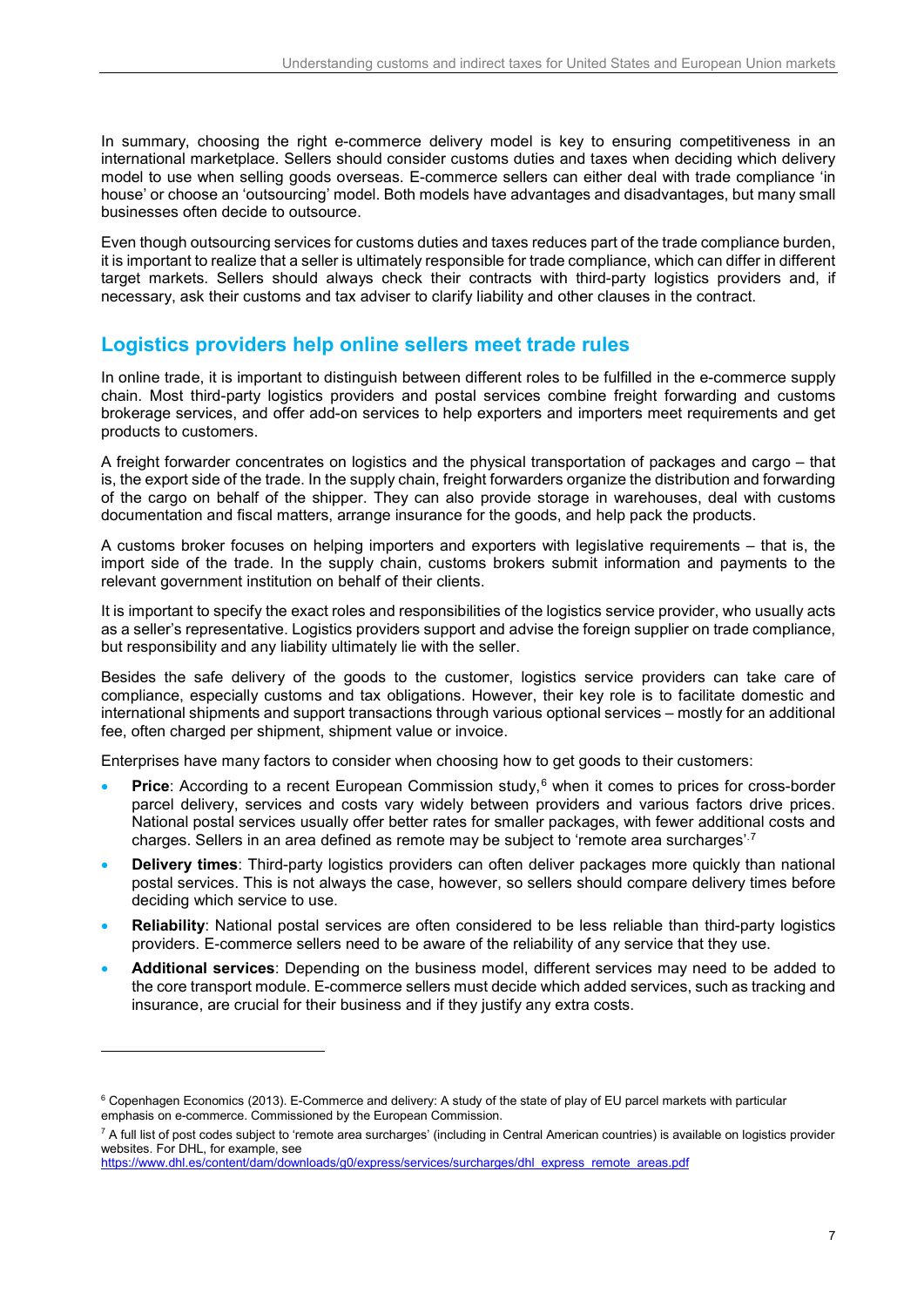Most logistics services firms provide a direct tool to calculate costs of services:

- United States Postal Service https://postcalc.usps.com/
- UPS <https://wwwapps.ups.com/ctc>
- FedEx https[://www.fedex.com/ratefinder/home](https://www.fedex.com/ratefinder/home)

## <span id="page-19-0"></span>**Incoterms define responsibilities in cross-border e-commerce**

The first step for e-commerce sellers is to choose how they deal with trade compliance. However, they also need to decide if they or their customers pay customs duties and taxes, and how those payments are made. Understandably, buyers want to know the final cost – also known as the 'landed cost' – before they commit to buying goods, with all shipping costs, customs duties and taxes included. But it is often difficult for a seller to determine the landed cost of goods because customs duties and taxes vary from country to country.

Standardized terms, set by the International Chamber of Commerce, can help sellers tackle this challenge. Incoterms, derived from the phrase 'international commercial terms', outline the responsibility of each party, both seller and buyer, for the delivery of products under sales contracts. Incoterms are often used to describe who should pay duties and taxes, and who is responsible for shipping and insurance-related obligations.

Incoterms are widely used in commercial transactions, including for e-commerce, and help to avoid misunderstandings among traders. They are accepted worldwide. The last version of the Incoterms is from 2020. For e-commerce sellers using a third-party logistics provider for trade compliance and logistics, the DAP (delivered at place) Incoterm is usually applied as a default option. DAP is also known as DDU (delivery duty unpaid). The option of DDP (delivery duty paid) is also common among e-commerce sellers.

- DAP, which replaces the former DDU or DTU, means the seller is responsible for delivering the goods to the buyer. The seller bears all risks involved in bringing the goods to the destination.
- DDP means the seller delivers the goods when they are placed at the disposal of the buyer, cleared for import on the arriving means of transport ready for unloading at the named place of destination. The seller bears all the costs and risks involved in bringing the goods to the destination and is obliged to clear them for both export and import, to pay any duty for both export and import, and to carry out all customs formalities.

Every e-commerce seller and customer will somehow be confronted with Incoterms. Online sellers of goods must decide whether to pay duties and taxes themselves or let their customers pay. The most frequently used Incoterm is DAP, which means the customer is responsible for paying duties and taxes, and the seller deals with the costs and risks of bringing goods to the border, including transport.

## <span id="page-19-1"></span>**Determining the amount of customs duties to be paid**

Customs duties will need to be paid if the value of the shipped goods exceeds any exemptions for the payment of customs duty. For example, items with a value up to \$800 can be shipped duty-free to the United States. The European Union maintains a much lower threshold of €150 for products sent directly to the buyer.

When sellers outsource trade compliance to a customs broker or third-party logistics provider, the 'default' terms of trade (DAP Incoterm) mean the customs broker will need to collect payments from the customer, based on a calculation according to information on the pro forma or commercial invoice.

The following list provides guidance on the four basic steps to determine the correct customs payment for imports into foreign markets:

- **Step 1:** Verify classification and description of the goods in accordance with target market requirements.
- **Step 2**: Determine the applicable tariff for the product and target market, including possible exemptions and reductions for documentation and/or preferential duty rates under free trade agreements.
- **Step 3:** Calculate the correct customs value of the goods.
- **Step 4**: Sellers who want to trade their products under a preferential tariff must ensure that they meet origin conditions under the specific free trade agreement.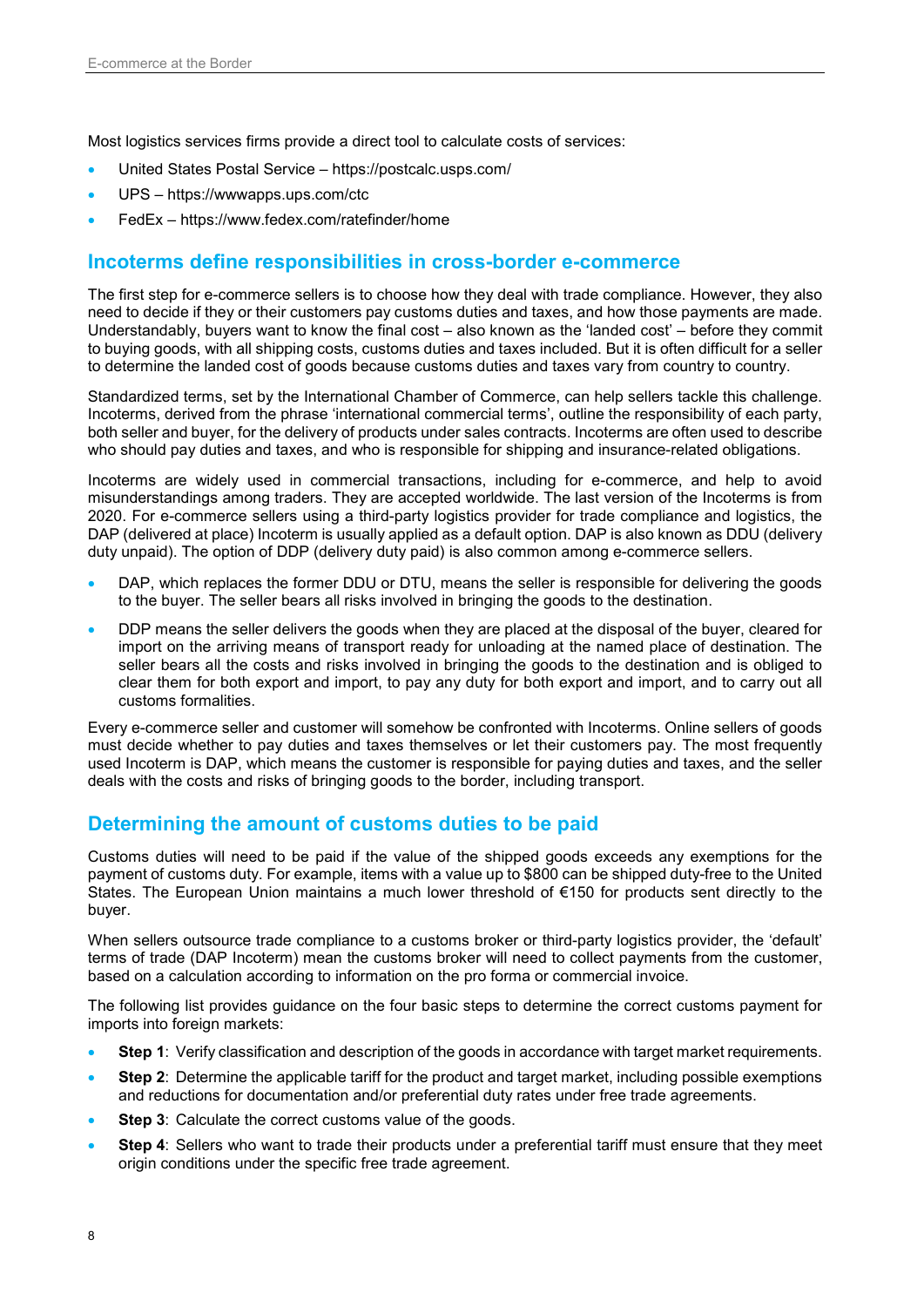The following questions will help sellers prepare the information that must be provided to the customs broker:

- Have you provided a complete, accurate classification and description of your merchandise in accordance with target market requirements?
- Has the customs representative chosen the correct tariff rate for your merchandise, considering free trade agreements and possible exemptions and reductions?
- Has the correct customs value been calculated?
- Is there is an option to trade under an FTA between your domestic and target market and, if so, have you met origin conditions and provided an origin certificate, if needed, to the third-party logistics service provider?

## <span id="page-20-0"></span>Classification of goods: The starting point

The customs tariff is based on the customs classification code. Classification is not only used to determine the customs duty rate for a specific product, but also for applying non-tariff measures. For each international trade transaction, every item must be classified and identified for customs purposes, using an internationally recognized commodity code. The classification of goods is used to calculate the corresponding rates of customs duty, to apply for import or export licences, to find out if restrictions apply, to issue a certificate of origin, to determine if a reduced tax rate applies and other purposes.

The basis for classification of goods is the list of commodities developed by the World Customs Organization, the Harmonized System (HS), which identifies products based on a six-digit code.<sup>[8](#page-20-2)</sup> The HS was last reviewed in 2017 $9$  and comprises about 5,300 article/product descriptions that appear as headings and subheadings, arranged in 99 chapters. Countries generally have a national tariff schedule, which contains six-digit numbers plus two or four additional numbers.

For example, the European Union maintains the Combined Nomenclature, which itemizes the HS list of commodities in more detail (eight digits), and the Integrated Tariff of the European Union (TARIC), which provides further information on all trade policy and tariff measures (10 digits). The United States maintains the Harmonized Tariff Schedule.<sup>[10](#page-20-4)</sup>

#### <span id="page-20-1"></span>Determining the applicable tariff rate

When goods surpass the threshold of duty-free entry, the right customs duty must be calculated. Each product line usually has several tariffs. E-commerce sellers must inform the customs broker (usually on the commercial invoice) if they wish to use a preferential tariff based on a free trade agreement.

Exporters should consider and compare the different tariffs. If it is very costly for a business to comply with the origin conditions of an FTA, the applied tariff may be the better option. Exporters must understand that knowing the correct customs tariff is not the same as knowing the full amount of customs duties to be paid (this requires additional calculations based on the customs value and the origin of the goods).

Three types of tariffs constitute the basic knowledge for determining customs duties:

- Bound tariff: Countries that are WTO Members promise not to exceed this 'ceiling' rate. It is the maximum most favoured nation (MFN) level for a given product, above which the WTO Member agrees not to raise its tariff.
- Applied or MFN tariff: This is the tariff a country imposes on imports. The applied rate can be below or at the same level as the final bound rates, but never above them. In other words, applied tariffs are what countries promise to apply on imports from other WTO Members if they are not in a customs union or do not have an FTA.

j

<sup>&</sup>lt;sup>8</sup> Although the HS specifies products using six digits, countries can add additional numbers to distinguish between different tariff lines.

<span id="page-20-3"></span><span id="page-20-2"></span><sup>&</sup>lt;sup>9</sup> A new version will applicable from January 2022.

<span id="page-20-4"></span><sup>&</sup>lt;sup>10</sup> See detailed product codes for the European Union Combined Nomenclature at [https://ec.europa.eu/taxation\\_customs/dds2/taric](https://ec.europa.eu/taxation_customs/dds2/taric) or search the United States Harmonized Tariff Schedule a[t https://hts.usitc.gov/.](https://hts.usitc.gov/)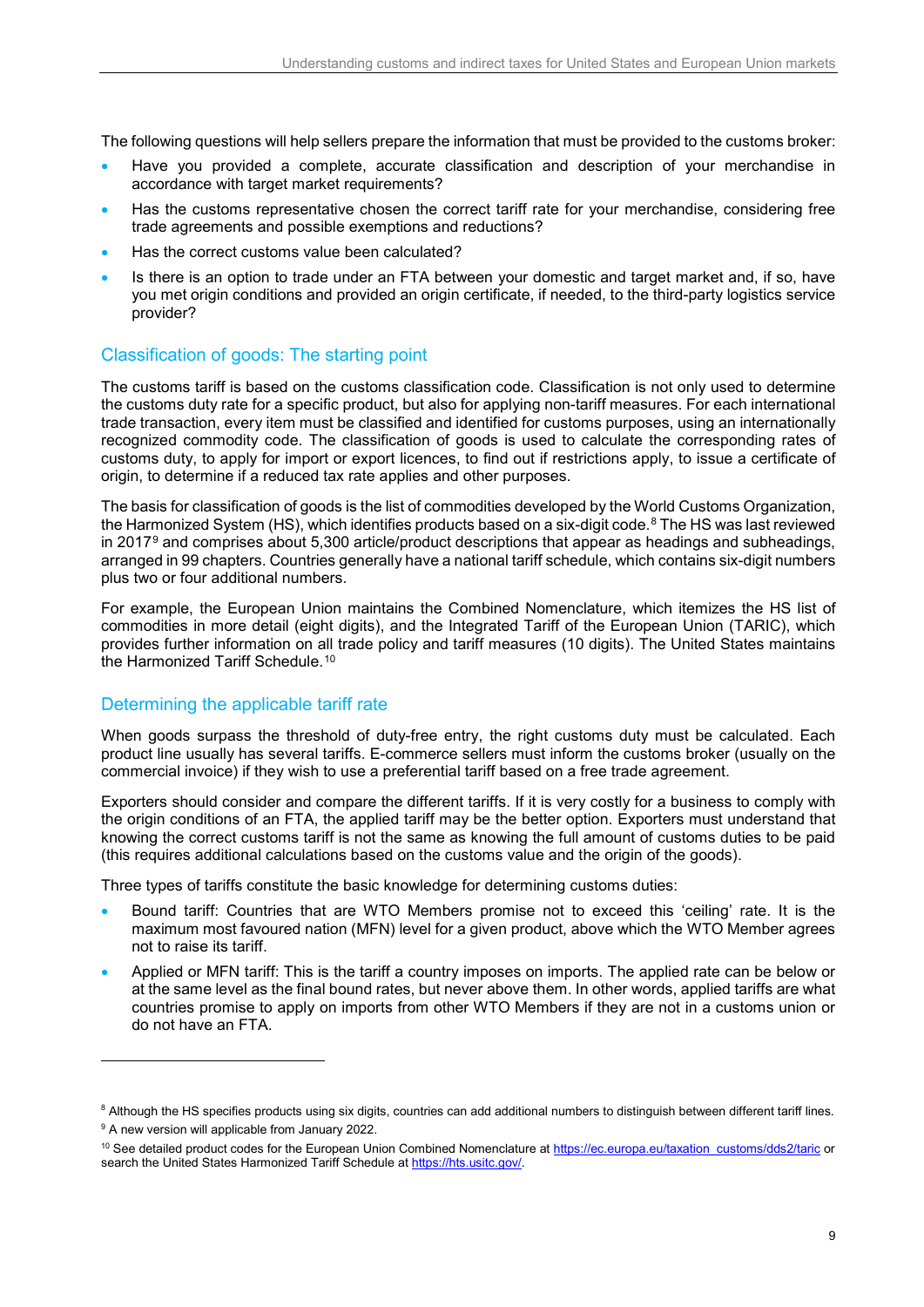• Preferential tariff: Trading partners can offer even better market access to each other through a customs union or an FTA. The preferential tariff can also be used for specific arrangements for developing countries. However, sellers usually need to comply with rules of origin to qualify for the preferential tariff.

#### **Box 1 Classifying products in the European Union and United States**

ITC trade tools are an indispensable source of information for any kind of market analysis research, including product codes and tariff lines or applicable tariffs. Use Market Access Map (www.macmap.org) to research customs tariffs (including tariff preferences) applied by more than 200 countries and faced by 239 countries. Use Trade Map (www.trademap.org) to research trade statistics. Many online courses are available to teach sellers the basics or refresh their knowledge.

Follow these steps to find the correct tariff line (HS code or national tariff line) in the Market Access Map, also known as MacMap:

- Select the importing country.
- Select the year for which you want to find applicable tariffs.
- Identify the product by typing the precise description in the selection menu. Note: the menu is set to HS6 codes by default; select the right option to see the national tariff line code.
- Select the exporting country.

| $Year.*$<br>Product:* <sup>9</sup> | Latest available: 2018<br>▼<br>National tariff line code<br>HS <sub>6</sub>             |
|------------------------------------|-----------------------------------------------------------------------------------------|
|                                    |                                                                                         |
|                                    |                                                                                         |
|                                    | 71179010 - Necklaces wholly of plastic shapes on a fiber string, v $\blacktriangledown$ |
| <b>Exporting country:</b>          | Colombia<br>$\overline{\phantom{a}}$                                                    |

<span id="page-21-0"></span>

#### Ensuring the correct customs value

The customs value of a product is needed to calculate import duties and taxes. Various rules apply regarding the determination of the customs value. Usually, however, the customs value is the price paid or payable for the goods when sold for export to the target market (import duties = customs value × import duty rate).

#### **Box 2 Customs valuation of a handbag exported from Honduras to Germany**

This example concerns the customs valuation for the import of a handmade leather bag, purchased under Incoterm DDP, from Honduras, unloaded in Antwerp, Belgium, and delivered in Germany. The goods are packaged in specific containers, for which the price is not included in the initial order and will be subject to separate invoicing.

| Invoice value                     | €175             |
|-----------------------------------|------------------|
| Maritime transport                | Already included |
| Transport from Belgium to Germany | - €20            |
| Packaging in specific containers  | €12              |
| Customs value                     | = €167           |

**Note:** Cost of transport up to the first point of entry in the European Union is to be added to the transaction value, but not the cost of transport after entry into the European Union. Hence, the cost of transport after the first point of entry in the EU customs territory is deducted from the transaction value.

**Source**: ITC.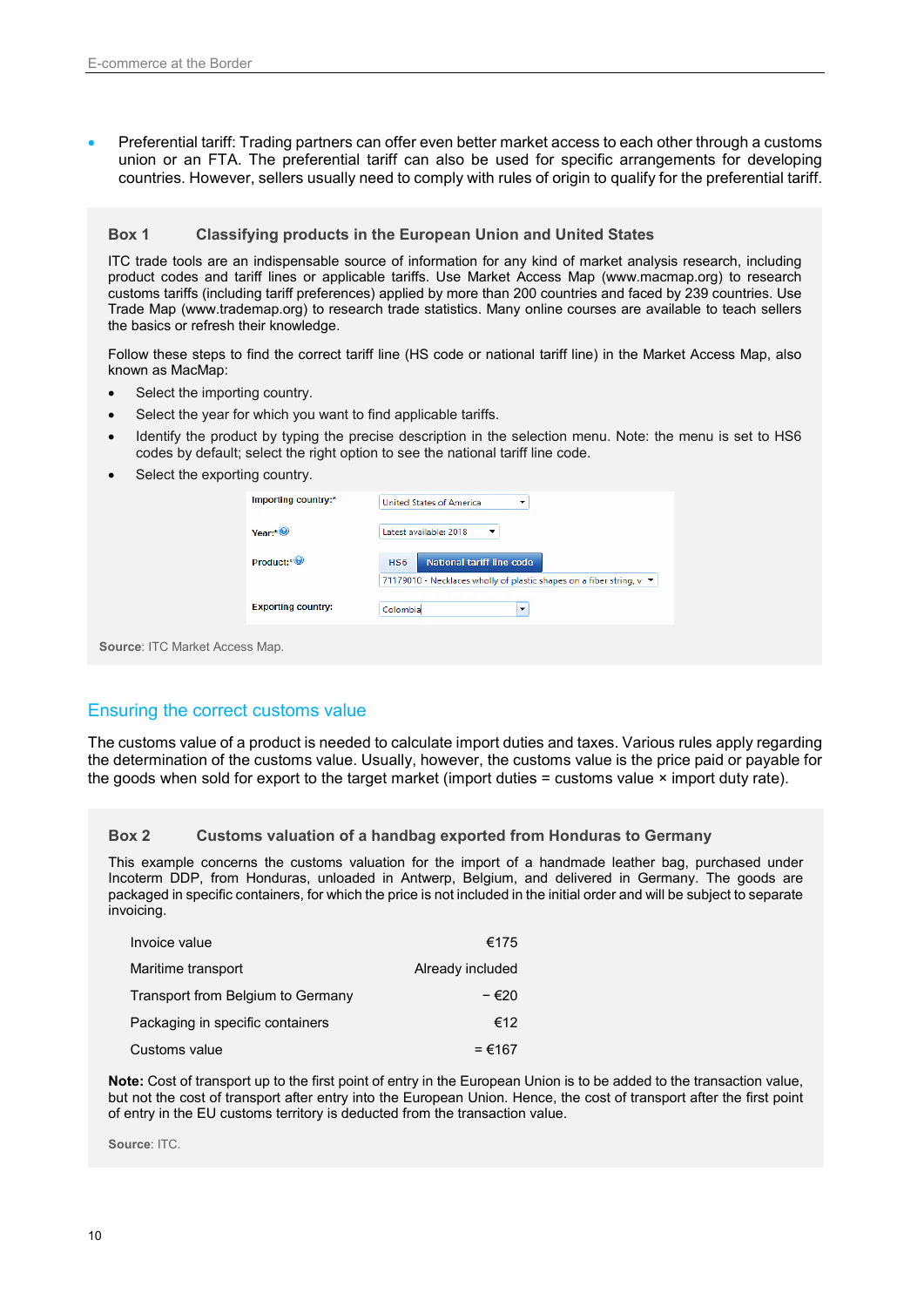## <span id="page-22-0"></span>Determining if a preferential tariff can be applied

E-commerce businesses selling products usually use two types of reductions and exemptions. For low-value goods, the available exemptions under de minimis thresholds may allow merchandise to enter duty-free and with simpler customs procedures. For goods that are worth more than the low-value threshold, there may be reduced import duties as a result of a free trade agreement between the country of origin, which is usually where products have been manufactured, and the country of destination, which is usually where they are used and consumed.<sup>[11](#page-22-1)</sup>

Some 290 FTAs are in force globally, providing for improved and reciprocal market access between two or more trading partners.<sup>[12](#page-22-2)</sup> To take advantage of these accords, businesses must show that they comply with the conditions agreed under the FTA, which include 'origin' requirements.

Domestic rules or international trade agreements (such as FTAs) may generate reductions or exemptions that can decrease or eliminate import duties. Generally, the lower tariff can result in a competitive advantage.

If the preferential tariff under an FTA, such as the European Union–Central America Association Agreement, is lower than the applied (MFN) rate, sellers must ensure that they meet the origin conditions specified in the trade deal. The complexity of proving that they meet the FTA requirements may cause some businesses, especially micro, small and medium-sized firms, to choose the applied or MFN tariff.

#### **Box 3 Free trade agreements in Central America**

Countries in the Central America region have negotiated several FTAs among each other as a group, as part of the Central American Integration System. Costa Rica, El Salvador, Guatemala, Honduras, Nicaragua and Panama created this system, with Belize and the Dominican Republic joining at a later stage. Multiple trade agreements have been signed between the group and economies such as the European Union and the United States.

A business must realize that there may be overlapping FTAs under which its trade could benefit from improved market access to target markets. Firms should make sure their customs brokers explore these options and inform them about the conditions. For example, while Costa Rica is part of the Central American Integration System group, it has also negotiated bilateral FTAs with, among others, Canada, Chile, China, Colombia, Mexico, Peru and Singapore. Entrepreneurs can check the available FTAs for their country in the WTO RTA Database.

For firms based in one of the Central American countries, targeting the European or US market can provide benefits under the FTA negotiated as a group. However, they should be aware that exporting to the European Union or the United States may involve different conditions under these FTAs.

**Source**: The WTO RTA Database.

-

Some FTAs include a dedicated commitment on e-commerce, to support trade over e-commerce platforms and target benefits for micro, small and medium-sized enterprises.

The European Union–Central America Association Agreement is a good example, and the recent United States–Mexico–Canada Agreement also provides an interesting perspective on how bilateral trade relations are used to stimulate e-commerce between countries or regions. For example, under the latter accord, the United States, Mexico and Canada agreed to promote e-commerce and increased the de minimis thresholds for trade between the countries.

<span id="page-22-2"></span><span id="page-22-1"></span><sup>11</sup> In the European Union, consignments below the value of €150 can be imported from a third country free of import duties (article 23, reg 1186/2009). See <https://eur-lex.europa.eu/LexUriServ/LexUriServ.do?uri=OJ:L:2009:324:0023:0057:EN:PDF> <sup>12</sup> WTO.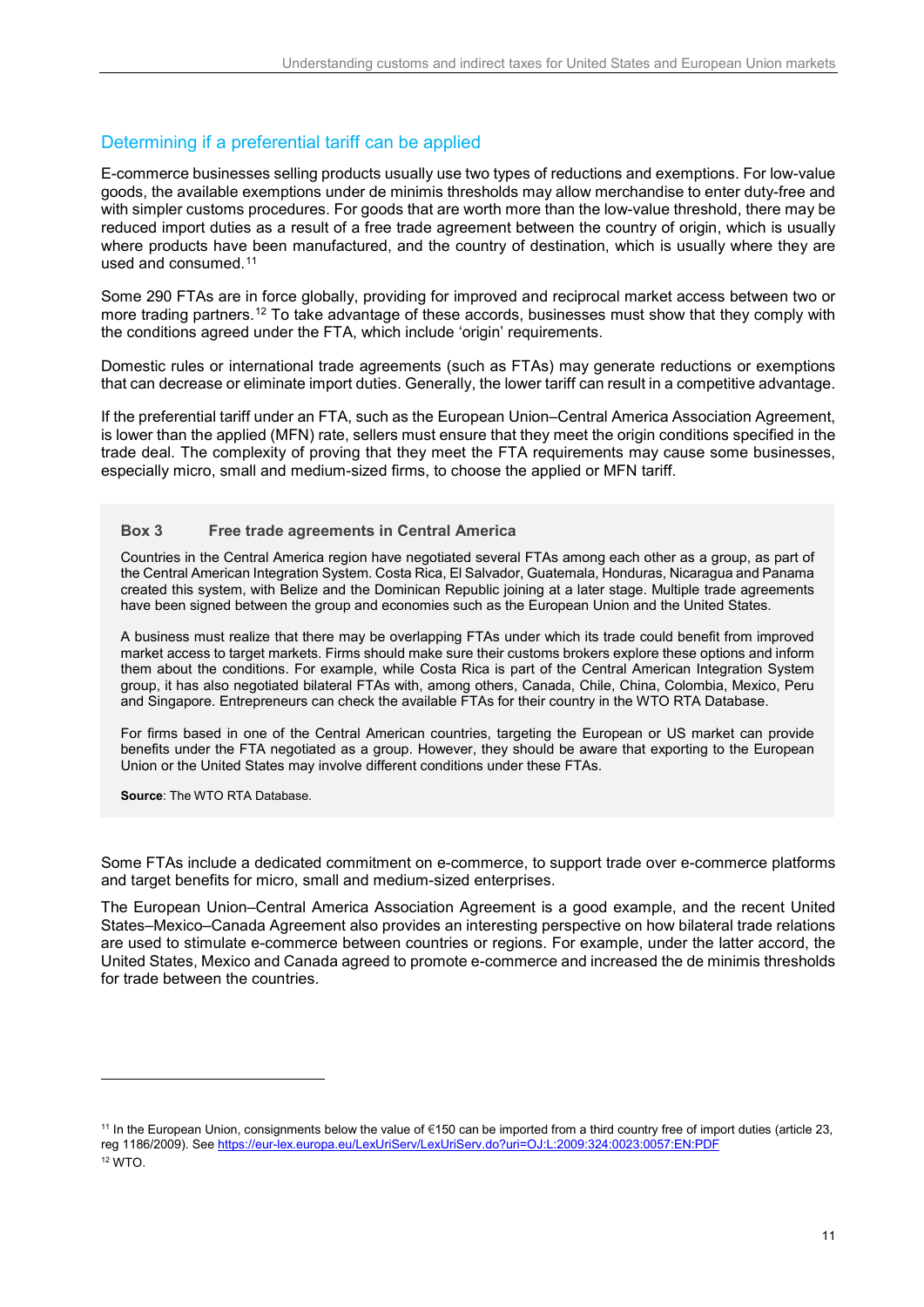## <span id="page-23-0"></span>Meeting origin conditions to take advantage of preferential tariffs

To benefit from improved market access and lower customs duties agreed under a free trade pact, a trader must prove that the product exported originates from an FTA party. In international trade, origin is the 'economic nationality' of goods traded.

In general, the country of origin of an item is the country where it is obtained, produced or has undergone sufficient processing. Claiming preferential origin on a product could lead to certain tariff benefits, such as entry at a reduced or zero rate of duty. The economic nationality of the product is not to be confused with the country of departure.

A product can originate in two ways:

- Where only one country is involved in the manufacture of materials and products ('wholly obtained');
- Being 'sufficiently transformed' (worked or processed) in the FTA partner country, incorporating products that have not been wholly obtained there. The level of sufficient 'working or processing' that is needed to obtain preferential origin for the final good is determined by the list rules<sup>[13](#page-23-1)</sup> in the origin protocol of the FTA.

If a product is not entirely produced in the FTA party (or parties), the trader needs to prove that it contains the minimum percentage of inputs and components according to the criteria set in the FTA. For example, if the general tolerance rule is 20%, the product should contain 80% of domestically manufactured or sourced products and no more than 20% of foreign content.

The rules of origin of an FTA are mostly specified in a separate 'origin protocol'. A company may need to apply for an origin certificate or statement of origin – which is mostly dealt with by a domestic institution in its home country – to prove that it meets the origin requirements of an FTA.

Unfortunately, every FTA has its own, unique origin rules. A firm must verify the specific conditions and demonstrate 'proof of origin' on customs documents even if an item was produced entirely in its home country. The ITC MacMap tool offers access to all the origin protocol documents that are annexed to FTAs.

<span id="page-23-1"></span><sup>&</sup>lt;sup>13</sup> List rules (also known as product-specific rules of origin) describe the working or processing that non-originating materials have to undergo for the final product to obtain preferential originating status.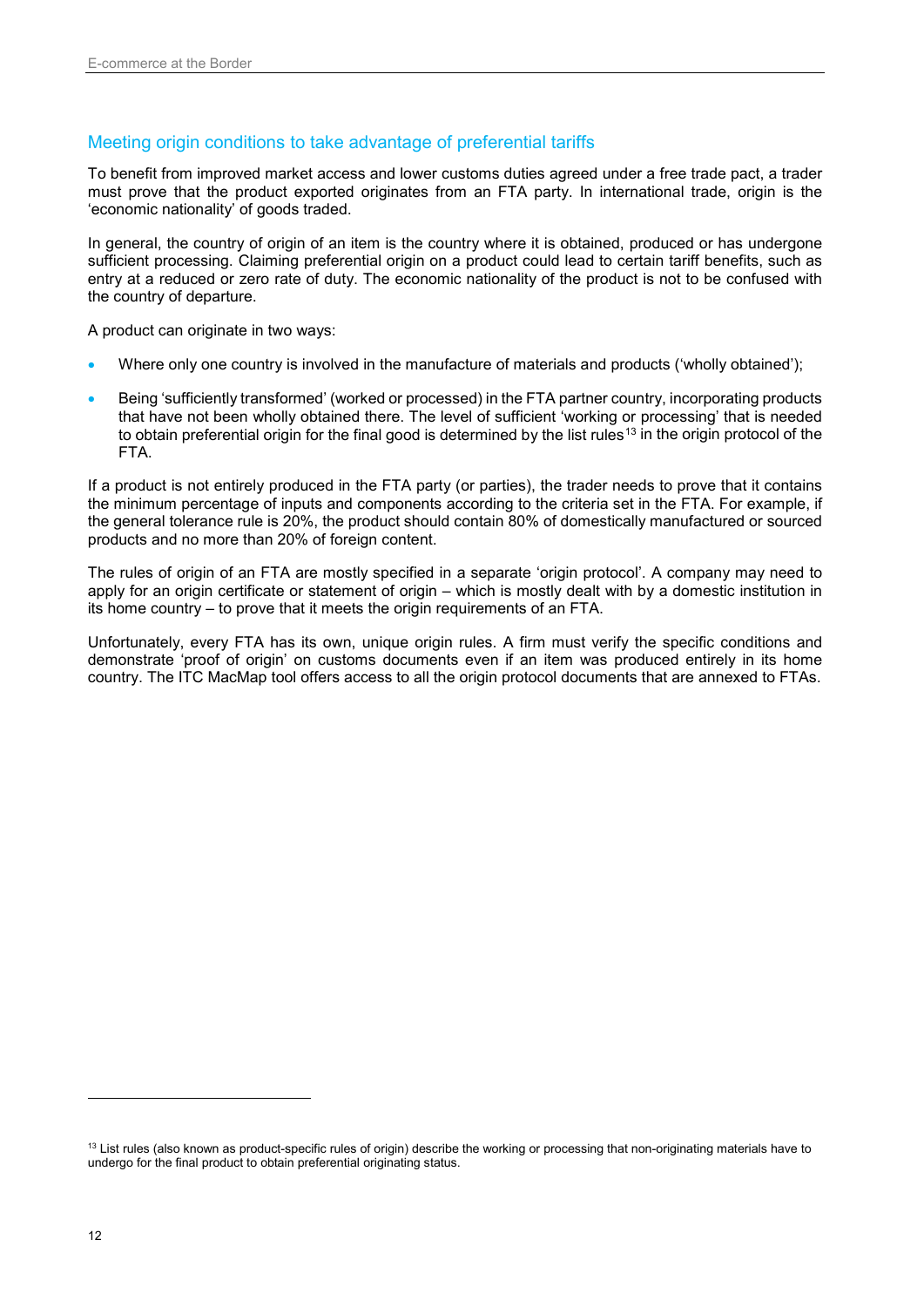#### **Box 4 Understanding the origin conditions to benefit from preferential tariffs**

E-commerce sellers must understand how they can meet the unique origin conditions under an FTA between their home market and the destination market. This case study examines the origin conditions of the European Union– Central America Association Agreement.

First, it is important to find out the general origin conditions under the FTA. The Origin Protocol of the European Union–Central America Association Agreement (Appendix 2 of the accord) consists of separate documents for each Central American member country. In general, exports can contain up to 10% of non-originating content to benefit from the preferential tariff under the FTA. This so-called general tolerance rule means that a maximum 10% of the value of the ex-works price of the product – where the seller is required to make the product available at a selected location while the buyer pays for transport – can be produced outside the Central American region.

Sellers must then determine if their product needs to meet the general conditions, or whether specific origin conditions may apply under the FTA.

The following questions and answers may be useful in preparing origin assessments:

*Was the product made in Central America or does it qualify as 'originating' under the FTA?* 

Originating products are either wholly obtained in Central America, such as vegetables or live animals born there, or incorporate materials that have not been wholly obtained in Central America but have 'undergone sufficient working or processing in Central America'. A product that does not contain more than 10% of non-originating materials can still be tolerated as 'originating'. To document the goods as 'originating', supporting evidence should be provided (i.e. invoices of domestically bought and/or imported goods and ingredients).

#### *Which documents can serve as proof of origin under the trade agreement?*

To qualify for preferential duty rates at EU borders, goods originating in Central America must be accompanied by either 1) an invoice declaration, issued by any exporter, for consignments worth €6,000 or less, or by approved exporters, for consignments of any value, or 2) a movement certificate, issued by the competent authorities of the exporting country for consignments valued at €6,000 or more. The certificate remains valid for 12 months. The exporter (or authorized representative) applying for a certificate must be prepared to submit documents proving the originating status of the products concerned on request and fulfil the other requirements of the Origin Protocol.

#### *How can I apply for a certificate of origin?*

Firms should apply for a certificate of origin at a dedicated institution in the country of export. The Origin Protocol explains where a trader can obtain proof of origin. For example, in Panama, the Ministerio de Comercio e Industrias is responsible for issuing movement certificates and the Autoridad Nacional de Aduanas for verifying proofs of origin and granting the status of approved exporter.

*How can I show proof of origin when asked to prove that the products originate in Central America?* 

Apart from the certificate of origin or invoice declaration, firms can provide direct evidence of the processes carried out by the exporter or supplier, such as accounting records, or documents proving the originating status, working or processing of materials used.

*What other conditions apply to benefit from preferential tariffs under the FTA?*

In addition to the certificate of origin, customs brokers or third-party logistics providers may require evidence of 'direct transport'. This means the product was sent from the originating country and arrived in the European Union without being manipulated in another country.

*What does it mean if my product classification code is listed in Appendix 2, with product 'list rules' that specify the sufficient working or processing required on non-originating materials so the product can obtain originating status?*

This means your product does not keep to the general origin rule. For example, imitation jewellery (HS 7117) is part of the 'list rules' or product-specific rules. As shown in the Origin Protocol of the FTA, the product 'imitation jewellery' can still be originating if the value of all materials used does not exceed 50% of the ex-works price of the product. This is 40% more than the standard rule of 10% non-originating value.

#### *How can I calculate the maximum amount of non-originating products for imitation jewellery (HS 7117) that I can use to benefit from preferential tariffs under the FTA?*

The rule for imitation jewellery (HS 7117) is a mixed rule that requires manufacture from materials of any heading, except that of the product or manufacture from base metal parts, not plated or covered with precious metals, provided that the value of all the materials used does not exceed 50% of the ex-works price of the product. The manufacturer uses non-plated base metal parts (value €2), which are non-originating materials. Therefore, the manufacturer exports imitation jewellery (ex-works price €6) to the European Union as originating in Honduras, as the value of non-originating materials is less than 50% of the ex-works price of the product.

**Source:** ITC.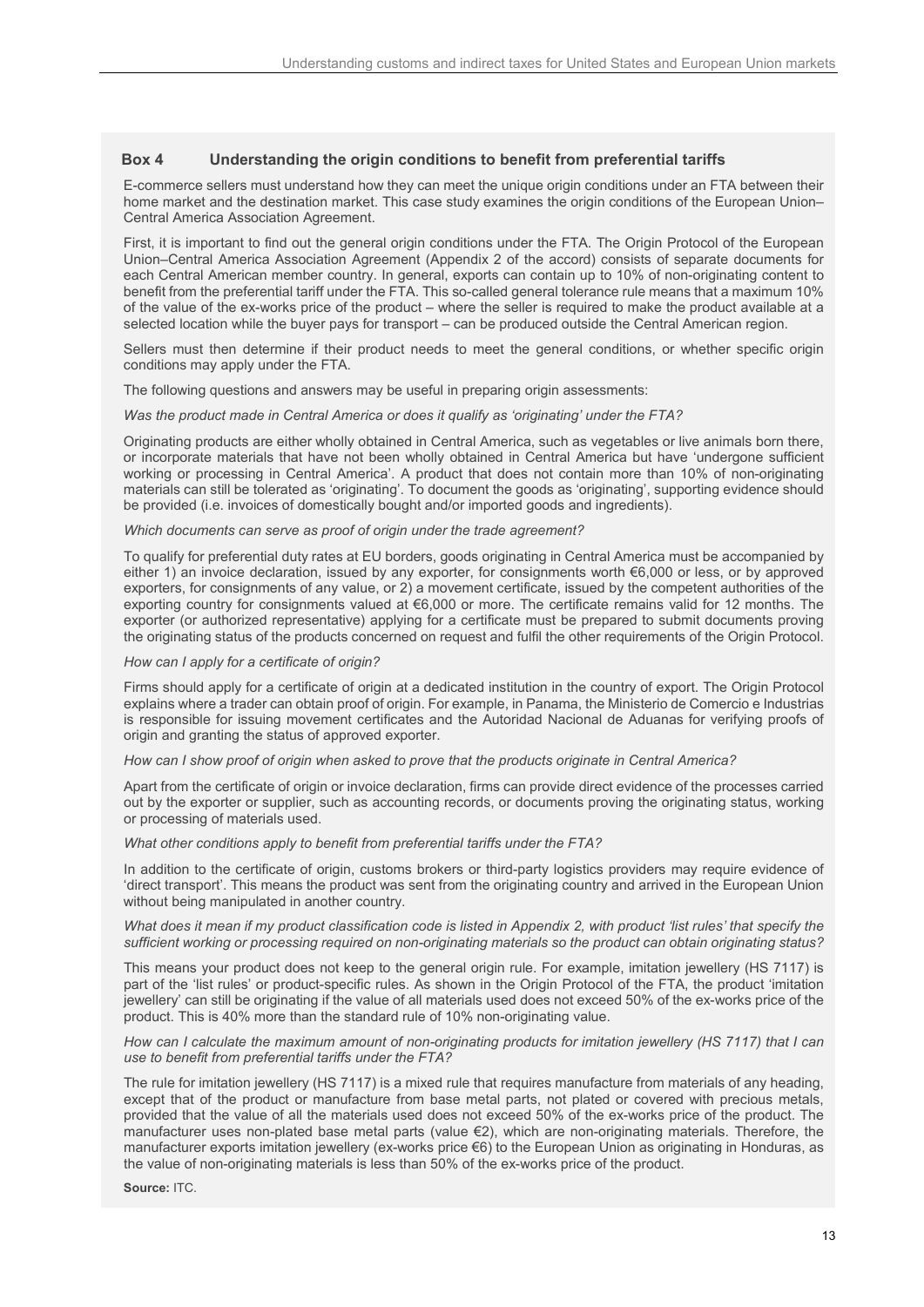#### <span id="page-25-0"></span>Taking advantage of exemptions for low-value-goods

Many governments have introduced exemptions to the payment of VAT and customs duties, including to reduce costs and burdensome administrative procedures for smaller businesses. More specifically, companies trading low-value export consignments can take advantage of de minimis regimes that aim to facilitate trade by simplifying border procedures. The International Chamber of Commerce defines de minimis as a valuation ceiling for goods, including documents and trade samples, below which no duty or tax is charged.

Under de minimis, clearance procedures (including data requirements) are also supposed to be simpler and less time-consuming to simplify the clearance of low-value goods.[14](#page-25-2) De minimis exemptions have proven particularly relevant in the context of e-commerce sales, which are typically business-to-consumer and involve many micro, small and medium-sized firms selling often low-value items.

Traders should understand that countries generally set different thresholds at which a person is liable for customs duties and/or value-added taxes. In addition to de minimis thresholds for low-value consignments on customs duties and VAT, there are also other exemptions (such as related to small gifts or commercial samples). On the other hand, some goods may not qualify for de minimis regimes (such as excise goods, which in most countries include at least alcohol or tobacco products).

Unfortunately, governments have not agreed on a single global de minimis value. Under the WCO revised Kyoto Convention, customs administrations shall specify a minimum value or minimum amount of duties and taxes below which no duties and taxes will be collected.

As previously mentioned, goods worth no more than €150 are exempt from customs duties at import in the EU, though the VAT exemption no longer exists (as of July 2021). The United States, on the other hand, maintains a de minimis threshold of \$800 for customs duties, but has no sales tax de minimis threshold.

The WCO includes a more elaborate overview of the de minimis regimes of its members in its 2017 report on e-commerce.[15](#page-25-3)

| <b>Country</b>                            | <b>Customs duty Taxes (VAT)</b><br>de minimis                                                                    | de minimis                                            | Gift                                                  | <b>Commercial</b><br><b>samples</b>                | <b>Customs</b><br>procedures:<br>simplified<br>declaration | <b>Goods</b><br>exempted from<br>de minimis<br>threshold |
|-------------------------------------------|------------------------------------------------------------------------------------------------------------------|-------------------------------------------------------|-------------------------------------------------------|----------------------------------------------------|------------------------------------------------------------|----------------------------------------------------------|
| <b>Netherlands</b><br>(European<br>Union) | €150                                                                                                             | Above €22<br>(not applicable<br>after 1 July<br>2021) | €45                                                   | Defined by<br>regulation as<br>negligible<br>value | Not in use                                                 | N/A                                                      |
| <b>United States</b>                      | De minimis<br>\$800 (set in<br>the U.S. Trade<br>Enforcement<br>and Trade<br><b>Facilitation Act</b><br>of 2015) | N/A                                                   | \$100 or \$200 if   N/A<br>from insular<br>possession |                                                    | N/A                                                        | Excise goods<br>and other<br>items $16$                  |
| Switzerland                               | 5 CHF                                                                                                            | 5 CHF**                                               | 300 CHF                                               | 100 CHF                                            | $\leq$ 1,000 CHF<br>and $\leq 1,000$ kg                    | Goods brought<br>in by tourists                          |

#### <span id="page-25-1"></span>**Table 2 Overview of de minimis thresholds in three countries**

**Source:** ITC.

<span id="page-25-2"></span><sup>14</sup> See International Chamber of Commerce, policy statement on 'Global baseline de minimis value thresholds', 2015.

<span id="page-25-3"></span><sup>15</sup> See [http://www.wcoomd.org/-/media/wco/public/global/pdf/topics/facilitation/activities-and-programmes/ecommerce/wco-study](http://www.wcoomd.org/-/media/wco/public/global/pdf/topics/facilitation/activities-and-programmes/ecommerce/wco-study-report-on-e_commerce.pdf?la=en)[report-on-e\\_commerce.pdf?la=en](http://www.wcoomd.org/-/media/wco/public/global/pdf/topics/facilitation/activities-and-programmes/ecommerce/wco-study-report-on-e_commerce.pdf?la=en)

<span id="page-25-4"></span><sup>&</sup>lt;sup>16</sup> Alcoholic beverages, perfumes that contain alcohol, cigars, cigarettes, goods subject to US Partner Government Agency (i.e. US government agencies for which US Customs and Border Protection implements laws and regulations at the border) requirements.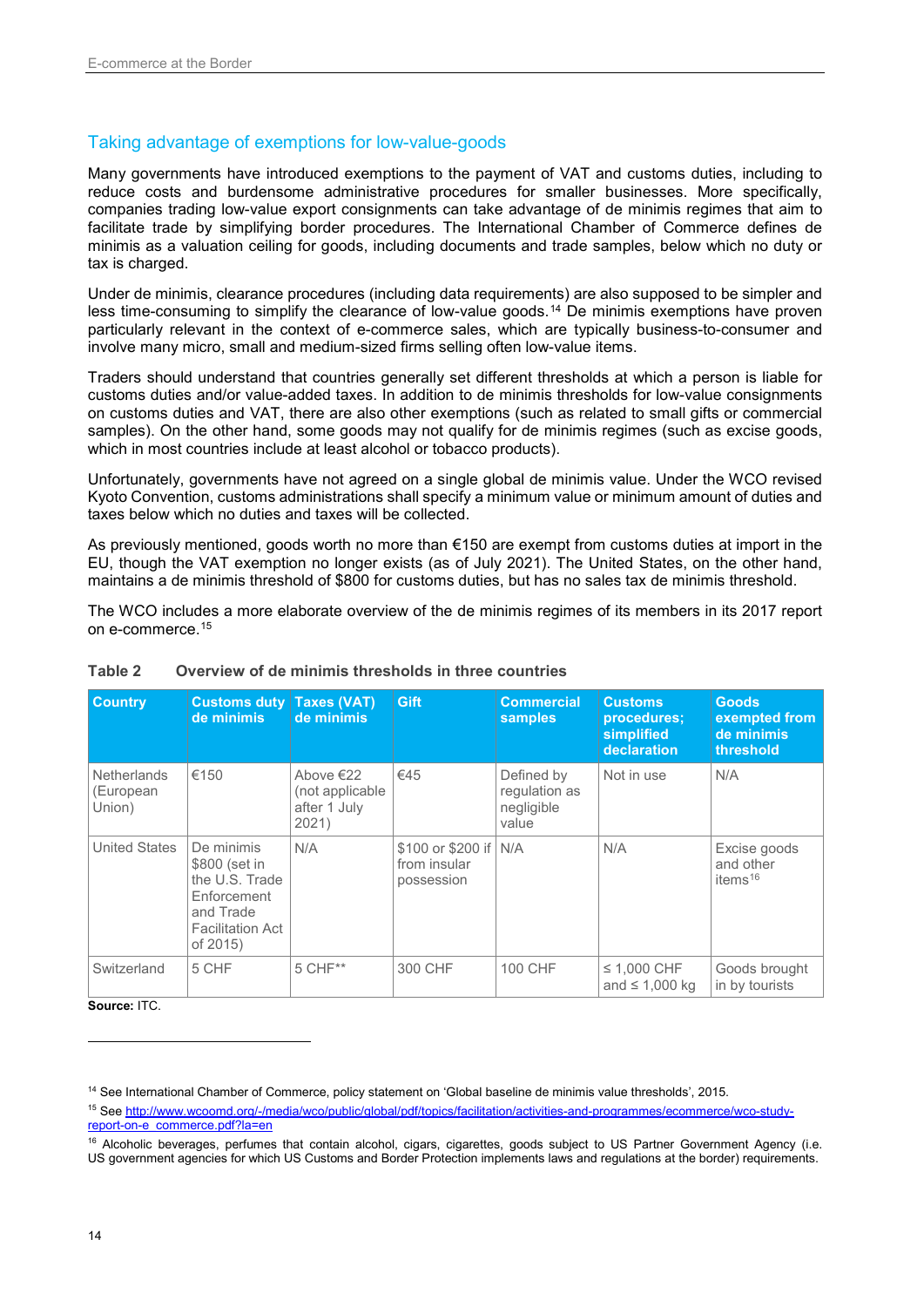## <span id="page-26-0"></span>Case study – calculating duties on Guatemalan purses delivered to a German buyer

An exporting company in Guatemala sells leather handbags through its own website. A customer in Germany has ordered three bags worth a total of €650. The products are sold under the DAP Incoterm (duties and taxes unpaid) and the customs broker takes care of trade compliance. However, the customer has asked for an estimate of the customs duties to be paid upon importation.

The three bags were partly produced in Guatemala. The leather comes from neighbouring country Belize and represents about 50% of the value of the bags. To calculate the customs duties, the e-seller should investigate the applicable tariff rates and explore the possibility of using the preferential (FTA) tariff under the European Union–Central America Association Agreement.

To determine the amount of customs duties due upon import of the goods, the following steps must be taken:

- Ensure correct product classification and description: Using the European Union Export Helpdesk tool, the product is classified under the following TARIC code: 42 02 21 00 10. The TARIC database also provides the correct description, to be used in the commercial invoice: 'Handmade handbags, whether or not with shoulder strap, including those without handle, with outer surface of leather.'
- Determine the applicable tariff for the product and target market, including possible exemptions and reductions for documentation and/or preferential duty rates under FTAs. The total value of the shipment must not exceed the €150 de minimis threshold to qualify for the low-value goods exemption. The most favoured nation or applied tariff is 3%.
- Under the European Union–Central America Association Agreement, a zero tariff will apply if the goods meet the origin requirements. The purses were not entirely produced in Guatemala, so they risk not qualifying as 'originating'. The Origin Protocol stipulates a maximum 10% tolerance rule, which means the handbags are not 'wholly obtained'. The seller tells the customer and the customs broker about the 'safe' MFN or applied tariff of 3% and calculates the estimated customs duty on this basis.
- Calculate the correct customs value of the goods. The value of the three leather bags to be imported is €650, including the maritime transport to the port in Germany but excluding transport costs from the port to the client. Additional packaging costs are €50. Hence, the customs value is €700 (calculating the packaging, but not the internal transport in the European Union after arrival).
- Calculate the amount of customs duties to be charged. Import duties = customs value × import duty rate.

## <span id="page-26-1"></span>**Table 3 Steps to calculate customs duties**

| <b>Customs duties calculation</b>                                                               | <b>Amount</b> |
|-------------------------------------------------------------------------------------------------|---------------|
| Customs value                                                                                   | €700          |
| Customs duty based on applicable tariff rate 3% (applied MFN or applied tariff) × customs value | €19.50        |
| Total costs including customs duties (excluding VAT and customs broker administrative charges)  | €719.50       |

**Source:** ITC.

In summary, customs clearance procedures are unique in each target market. The customs process demands that both the seller and the customs representative have responsibilities in the e-commerce supply chain. Sellers should be aware of relevant obligations to ensure that all information related to their package complies with domestic rules and procedures and is provided to the customs broker.

Three key elements must accompany the e-commerce shipment to a foreign market: classification and description of the goods, the applicable customs duty rate, including exemptions where applicable, and calculation of the actual duty amounts to be included in the invoice based on the customs value. The amount of customs duties to be paid depends on the classification and applicable tariff of the goods. However, reductions and exemptions in e-commerce are available if sellers meet certain conditions.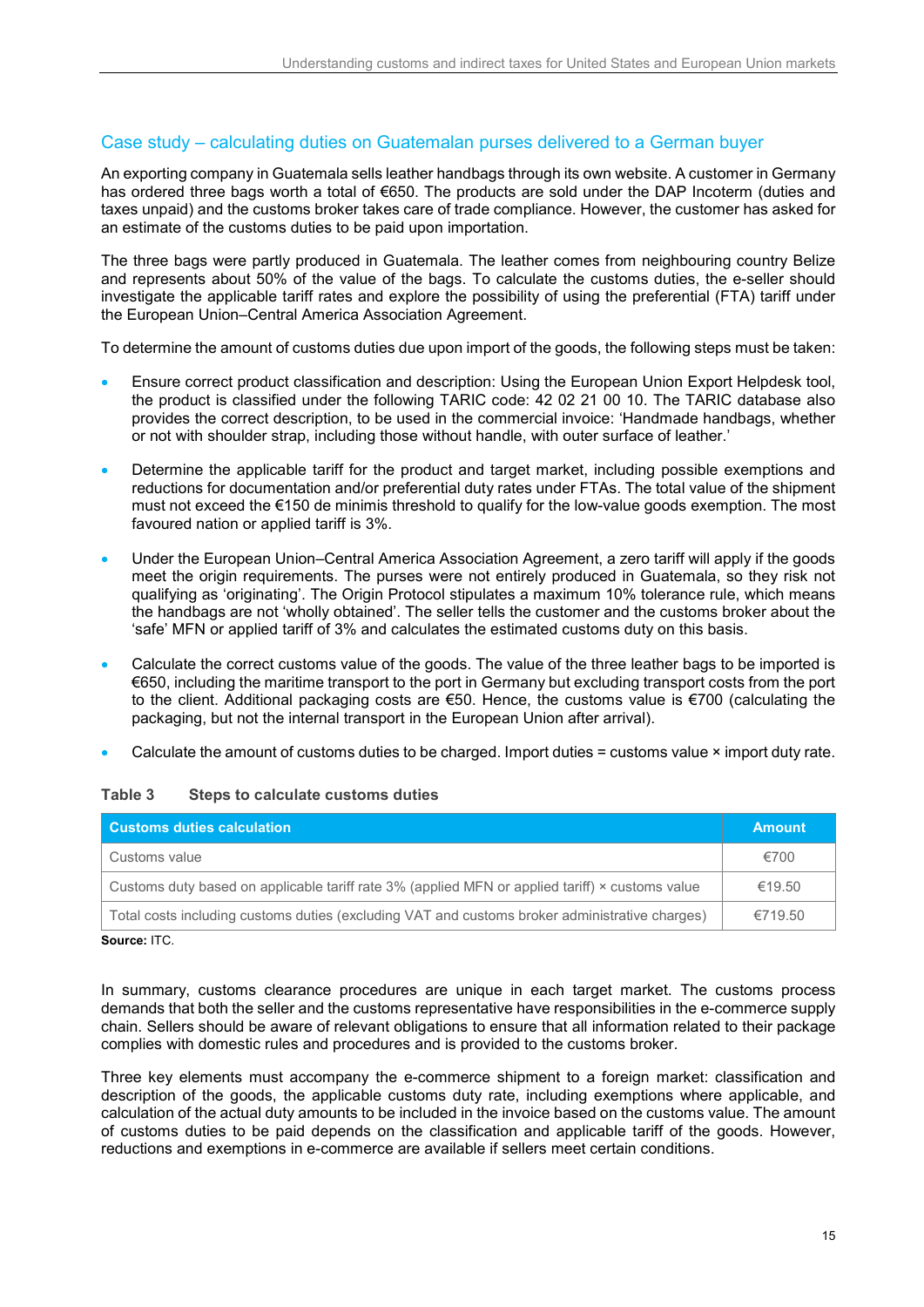Some countries offer exemptions when the value of the goods is below a certain de minimis threshold, also referred to as the low-value consignment rule. Trade deals between the country of origin (usually where goods have been manufactured) and the country of destination (usually where the goods are delivered and used/consumed) could allow for a lower or zero tariff rate. Conditions must be met to benefit from the preferential tariff under the FTA.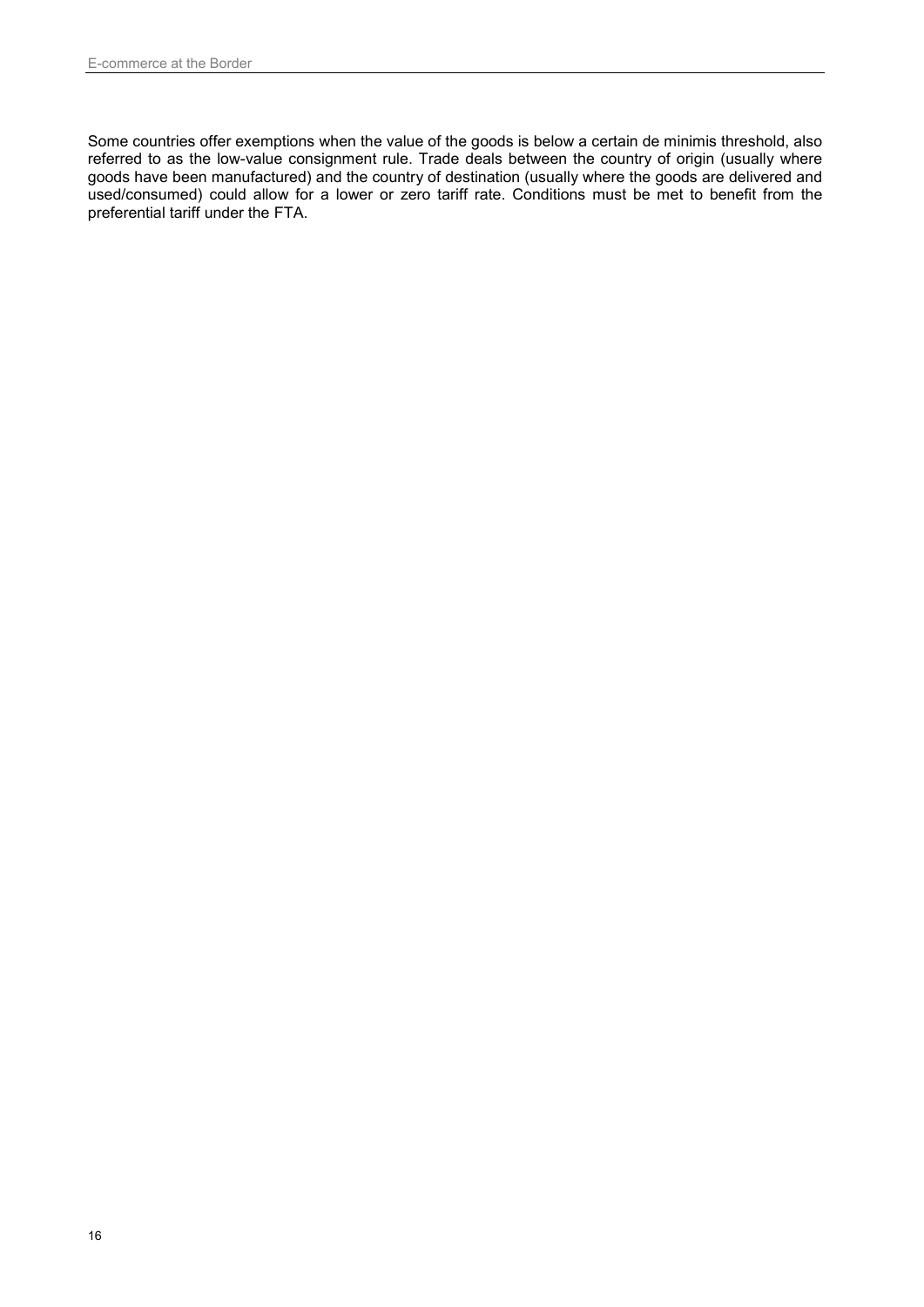## <span id="page-28-0"></span>Chapter 3 **Understanding consumption taxes**

E-commerce sellers across the world deal with different systems for consumption taxes, which are usually imposed on taxable sales by all sellers in each stage of the supply chain. For traders selling goods on the internet, it is important to keep track of the type of system (VAT, sales tax), the applicable rates and possible changes in legislation.

## <span id="page-28-1"></span>**End consumers usually pay indirect taxes**

Consumption taxes such as value-added tax (applied in the European Union and many other countries), or sales tax (applied in the United States as well as Australia, Canada, Malaysia and New Zealand) and excise duties are often categorized as indirect taxes. This is because they are not directly imposed on the person who is supposed to bear the burden of the tax, but rather on certain transactions, products or events and ultimately borne by the end consumer.

This section guides e-commerce businesses through the VAT process in the European Union and the sales tax process in the United States.

## <span id="page-28-2"></span>**Consumption tax systems differ**

Customs administrations collect customs duties directly, while sellers (suppliers, manufacturers, distributors and retailers) collect value-added tax and then transfer it to tax administrations. The VAT burden should generally rest on the final consumer, not on the business.

The systems for indirect taxes on consumption and/or sales differ from each other. This means the consequences of these taxes vary for traders selling goods through e-commerce platforms targeting customers in different destination markets.

VAT in the European Union is collected in a 'staged approach'. Usually, the trader charges the tax through an invoice credit method, which is transaction based, and the consumer receives an invoice showing the amount of VAT charged for a specific product. End consumers, suppliers, manufacturers, distributors or retailers pay the tax on their purchases and receive a credit for it through their VAT return, if the goods are resold. This is why it is important for businesses to track and document the VAT they pay on all purchases.

From July 2021, the European Union will implement a new VAT system that will bring substantial changes for non-EU sellers of goods on e-commerce platforms targeting customers in the bloc. The new rules aim at 'simplifying VAT obligations for companies carrying out cross-border sales of goods or services (mainly online) to final consumers and to ensure that VAT on such supplies is paid correctly to the member state of the customer'.[17](#page-28-4)

## <span id="page-28-3"></span>Three different types of tax rates

The system of consumption taxes in the United States is based on a retail sales tax. Unlike VAT, sales tax is charged only once on goods at the last point of sale. This means that, in principle, only consumers are charged the tax and resellers are exempt if they are not the end users of the product. Sales tax is imposed and administered at state and local levels, not the national or federal level, adding to the complexity for non-US sellers.

<span id="page-28-4"></span><sup>17</sup> See

j

<https://globaltaxnews.ey.com/news/2020-6264-european-commission-publishes-explanatory-notes-on-new-vat-e-commerce-rules>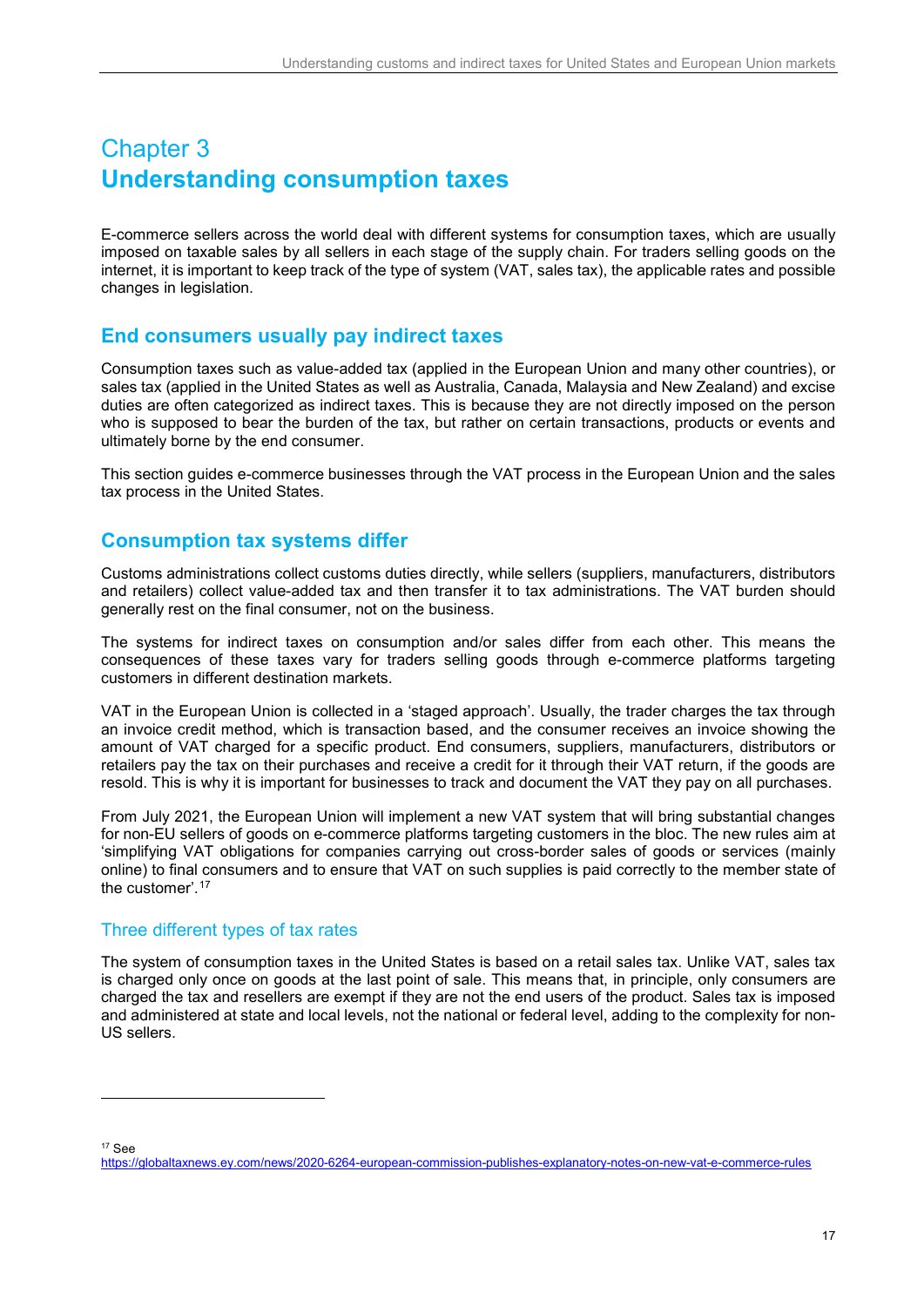Standard and reduced tax rates vary widely in worldwide markets. This means the already limited capacity of micro, small and medium-sized enterprises to trade is disproportionally affected by the efforts needed to comply with different fiscal frameworks in target markets.

The standard tax rate applies to most taxable goods and services traded. Reduced tax rates apply for certain products and services, including essential items such as food or medicines. Exemptions from tax payment apply for certain goods, services and types of transactions, such as low-value goods under a certain threshold benefiting from de minimis exemptions.

Many countries have exemptions to the payment of taxes. These exemptions can allow companies that trade low-value export consignments to take advantage of the de minimis regime, whereby no indirect taxes are collected. However, some countries limit the type of tax exemptions available to sellers – mostly micro, small and medium-sized enterprises – of low-value consignments.

## <span id="page-29-0"></span>**The value-added tax system in the European Union**

The European Union has one VAT system in the internal market. Even though EU members follow the same bloc-wide VAT principles, the detailed rules – including on value-added tax rates – differ from country to country.

The VAT system in the bloc is continually developing. Substantial changes approved in December 2017 come into force in July 2021, supporting a transition towards a fully modernized VAT system. This publication follows these new rules.<sup>[18](#page-29-2)</sup>

#### <span id="page-29-1"></span>Who pays value-added tax on imports?

VAT responsibilities for non-EU sellers are two-fold. Import VAT must be paid for each consignment imported into the EU, while periodic VAT returns need to be filed in case annual sales exceed a certain threshold.

Businesses can take up these responsibilities themselves or outsource some or all of them to a logistics service provider or custom broker. Outsourcing requires the payment of additional fees as well as a (thoroughly reviewed) agreement on the division of tasks and responsibilities in case issues arise. Finally, the new EU rules also oblige online marketplaces to collect and pay import VAT for shipments worth €150 or less.

The new rules eliminate the VAT exemption for imports below the  $E22$  threshold. This means that all goods bought online by EU consumers from sellers outside the bloc will be subject to VAT. Shipments that enter the bloc from outside may still be exempted for customs duties under the de minimis customs duty relief for low-value goods (up to the value of  $€150$ ).

<span id="page-29-2"></span><sup>&</sup>lt;sup>18</sup> The new EU VAT system rules and procedures are laid down in the Council Directive (EU) 2017/2455 of 5 December 2017, and the Council implementing regulation EU 2019/2026 of 21 November 2019. News and updates regarding the modernized EU VAT e-commerce rules can be consulted through the European Commission DG Taxud [website.](https://ec.europa.eu/taxation_customs/business/vat/digital-single-market-modernising-vat-cross-border-ecommerce_en)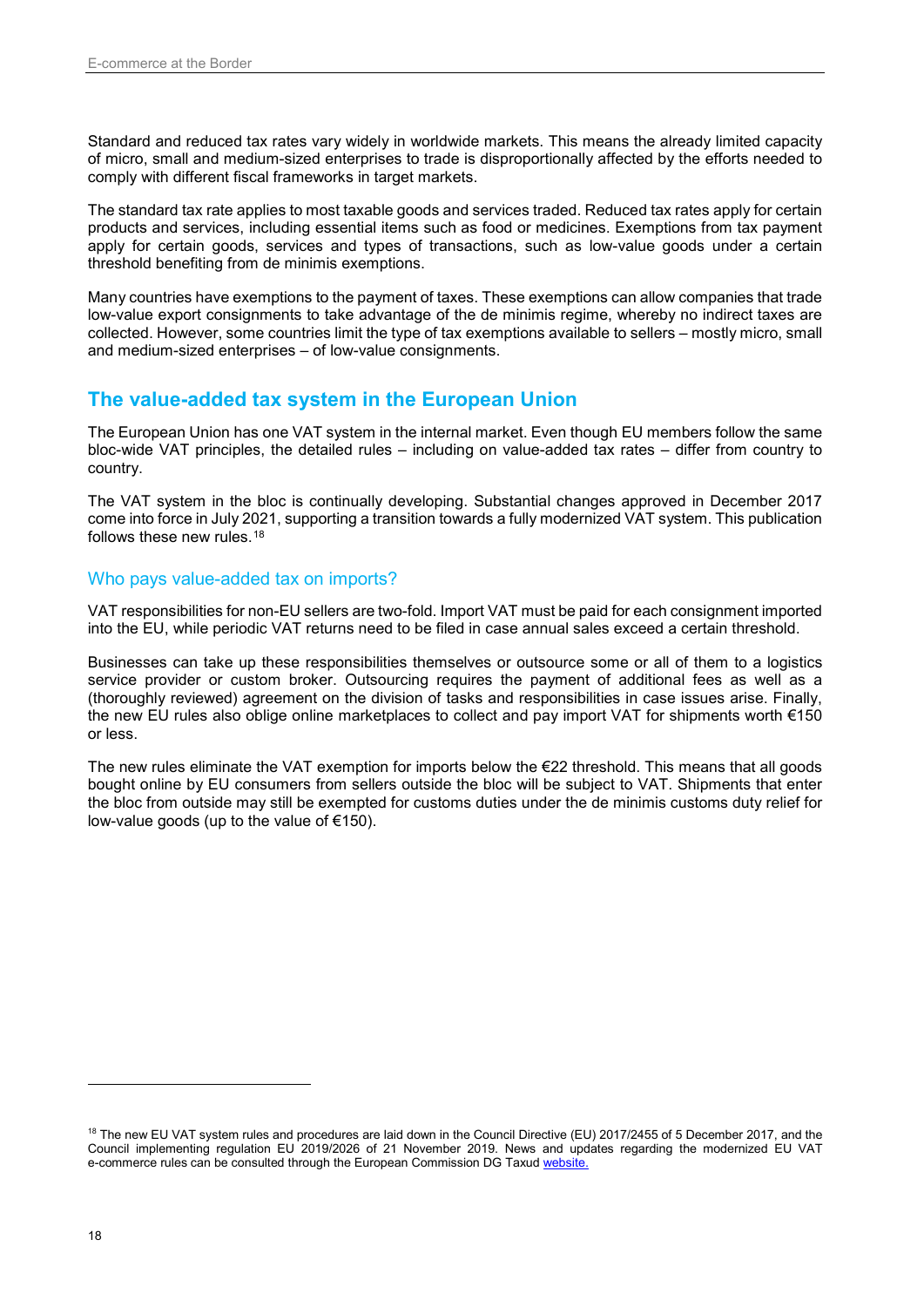## <span id="page-30-0"></span>What else will change from July 2021?<sup>[19](#page-30-2)</sup>

The following changes are planned:<sup>[20](#page-30-3)</sup>

- For consumers and businesses, the new rules mean that buying and selling goods across borders online will become easier. Registration and other VAT obligations on imports can be dealt with through the VAT online system, known as Import One-Stop Shop (IOSS).
- IOSS can be used for goods worth up to €150 that are imported from third countries or territories and sold to customers in the European Union. In such cases, the supplier will be obliged to charge and collect VAT when selling goods to EU customers and pay this tax through the IOSS to the member state where it is VAT registered. The tax has to be collected using the VAT rates applicable in the member state of the customer. The goods will then be exempt from value-added tax at the point of import between European Union states – meaning VAT is only collected once.
- VAT registration will only be required in one European Union member state.
- The new rules mean online marketplaces are responsible for ensuring VAT is collected on sales on their platforms that are made by companies in non-EU countries to European Union consumers. This includes sales of goods that are already being stored by non-European Union companies in fulfilment centers in the bloc.
- As already mentioned, online marketplaces are responsible for collecting VAT only on low-value goods. As a result, e-commerce businesses selling through online marketplaces, such as Amazon or Etsy, from outside the European Union, may not need to register for VAT and can rely on the online platform to handle all VAT obligations. Sellers also must agree with the platform on the documentation needed for them to comply with their reporting requirements.
- The European Union will remove the current VAT de minimis exemption for low-value goods with a value of up to €22.

## <span id="page-30-1"></span>Who must register to pay import VAT in the European Union?

Non-EU firms that sell goods to consumers in the bloc directly are advised – not obliged – to register in the IOSS for value-added tax. The IOSS system enables payments of import VAT and serves as a platform to file periodic VAT returns.

Registration is not required if selling through an online platform or courier. Under the new rules, an online platform or intermediary couriers and customs brokers may take up the responsibility to pay import VAT on behalf of the non-EU seller. If the seller is not registered in the IOSS, the buyer can also pay the VAT and the transporter usually charges a customs clearance fee.

The IOSS covers consignments with a value up to  $E$ 150, even if the order contains more than one item. Goods subject to excise duties (alcohol and tobacco) are not covered under the IOSS.

From 1 July 2021, non-EU sellers become liable for periodic VAT payments (in one or more EU countries) if they store goods in fulfilment centres. A business that has established a local presence in the European Union will be considered liable for VAT, but will only need to register and pay the tax once its revenue reaches

<span id="page-30-2"></span><sup>&</sup>lt;sup>19</sup> For the latest information on VAT for e-commerce in the European Union see:

[https://ec.europa.eu/taxation\\_customs/business/vat/vat-e-commerce\\_en](https://ec.europa.eu/taxation_customs/business/vat/vat-e-commerce_en)

<span id="page-30-3"></span><sup>&</sup>lt;sup>20</sup> For a summary of the VAT e-commerce package, see [https://ec.europa.eu/taxation\\_customs/business/VAT/digital-single-market](https://ec.europa.eu/taxation_customs/business/vat/digital-single-market-modernising-vat-cross-border-ecommerce_en)[modernising-VAT-cross-border-ecommerce\\_en.](https://ec.europa.eu/taxation_customs/business/vat/digital-single-market-modernising-vat-cross-border-ecommerce_en) On 8 May 2020, because of the practical difficulties created by lockdown measures taken to contain the coronavirus pandemic, the European Commission proposed to postpone the introduction of the new e-commerce VAT rules by six months. As adopted by the Council, the rules will apply as of 1 July, giving member states and businesses enough time to prepare.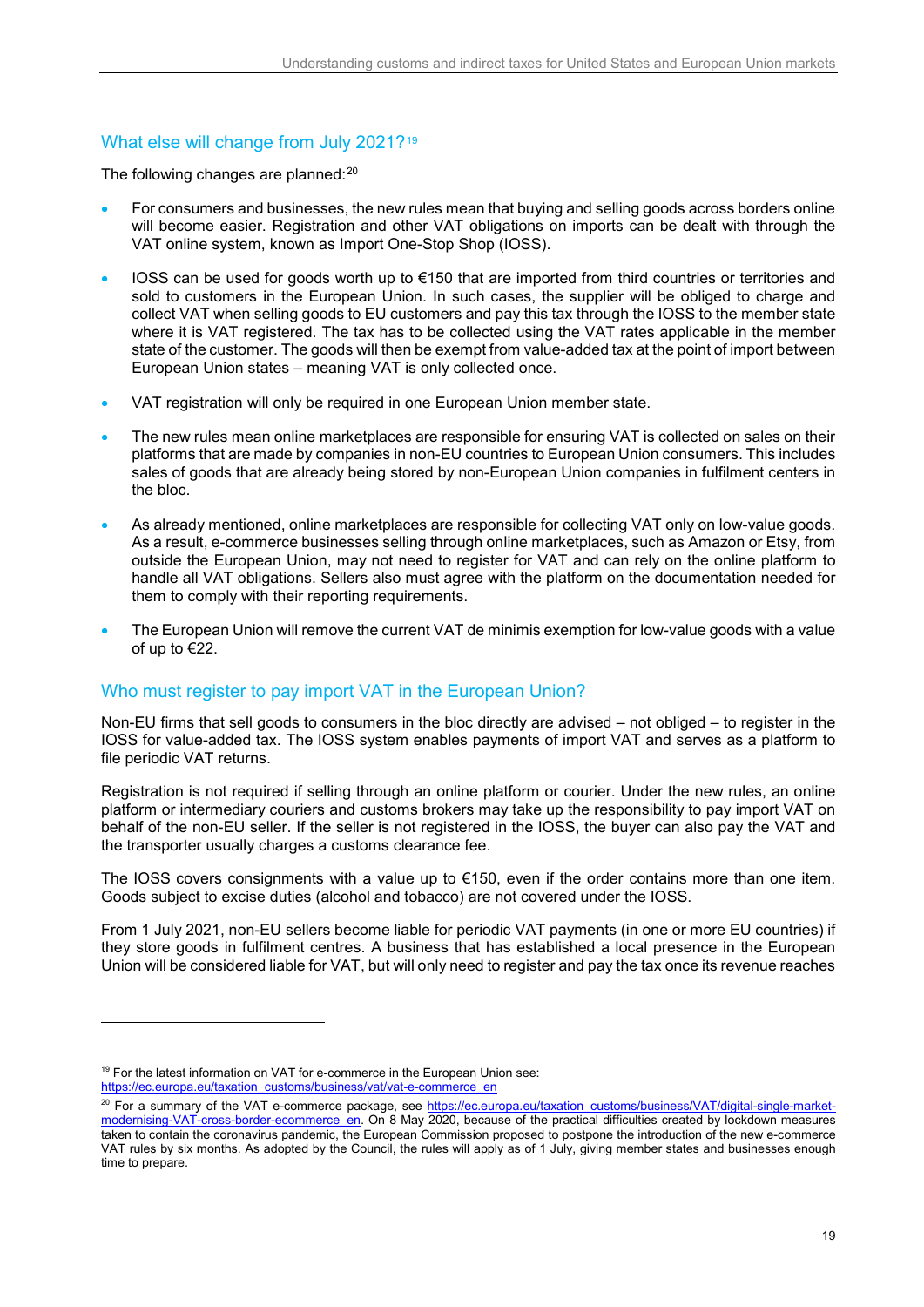a certain registration threshold. This threshold differs by country and, generally, there are special thresholds for small enterprises.<sup>[21](#page-31-2)</sup>

For instance, all companies in Spain, regardless of their revenue, must register and pay value-added tax. Estonia, on the other hand, recently increased its VAT registration threshold from €16,000 to €40,000 to support smaller businesses.

## <span id="page-31-0"></span>Where to pay value-added tax?

Import VAT is paid in the European Union member state where the final customer is located. This differs from customs duties, which are paid in the country where the goods are customs cleared and where they are put into free circulation in the EU market.

#### <span id="page-31-1"></span>How to pay value-added tax?

Starting in July 2021, VAT registration and payment can be done through the IOSS, requiring just one VAT registration and payment for all European Union distance sales up to a value of €150.

There are three options to pay and fulfil VAT obligations as a non-EU e-commerce business selling to customers in the bloc: directly through registration in the IOSS system, indirectly through a customs broker or logistics service provider, or through the online marketplace where the products are sold. The three options are explained below.

• **Option 1** – direct VAT payment. Registration in the IOSS system simplifies filing for VAT purposes, both for transactional payments (per package delivered in the EU) and regular VAT filing (on a monthly basis). If the e-commerce seller or online marketplace has not registered in the system, packages can be delivered to the customer after the courier collects the VAT from the customer (and pays it to the customs authorities), or if the customer pays the tax to the authorities directly.

Registration in the IOSS for regular VAT filing is only required with the tax authority of one EU member state. The system will allow the filing of a regular domestic VAT return (required in at least one EU member state) through monthly VAT filing. This practice for non-EU sellers will be the same as for sellers based in the bloc. As a non-EU taxpayer, it must be done via an intermediary established in that member state.

- **Option 2** indirect, outsourced trade compliance through the customs broker. Under the new rules, postal operators and couriers will be able to declare goods for VAT purposes in the EU member state of consumption.
- **Option 3** indirect, through the online marketplace that is registered with IOSS. When an online marketplace 'facilitates' goods sold to an EU customer and the consignment value is less than €150, the marketplace will pay the VAT collected on a sale to a buyer in the EU.<sup>[22](#page-31-3)</sup> Online marketplaces cannot collect or pay VAT for consignments above €150. The VAT rate of the country where the goods are to be delivered will be applied.

The online marketplace will also submit an electronic monthly VAT return via the IOSS portal of the EU member state where it is registered. This means that, during the ordering process, online marketplaces will inform buyers about the amount of VAT to be paid by the buyer in the EU.

Non-EU sellers who choose to register in the IOSS for VAT purposes enjoy two benefits. First, the IOSS allows suppliers and electronic interfaces selling goods in the European Union to collect, declare and pay VAT to the tax authorities, instead of making the buyer pay the tax when the goods are imported into the EU

<span id="page-31-2"></span><sup>&</sup>lt;sup>21</sup> https://ec.europa.eu/taxation\_customs/sites/taxation/files/vat\_in\_ec\_annexi.pdf

<span id="page-31-3"></span><sup>&</sup>lt;sup>22</sup> If a buyer purchases several items from the same seller and these goods are shipped in a package valued at more than €150, the goods must be taxed at importation in the EU member state, for example, through the customs broker or directly by the seller or buyer.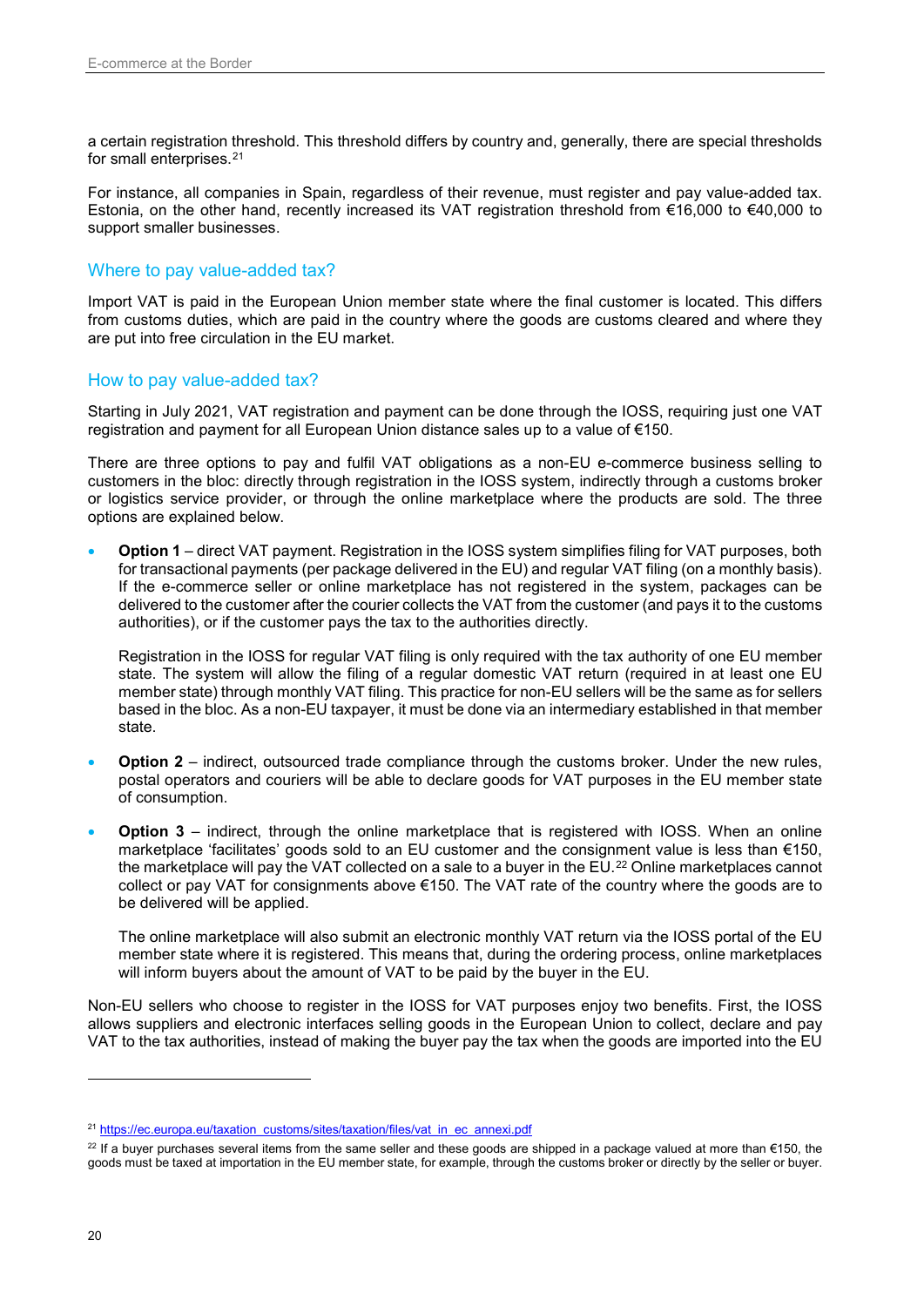(as was previously the case for products worth more than  $E$ 22). Second, registration in only one EU member state is needed, and this is valid across the bloc.

### <span id="page-32-0"></span>How much tax to pay?

The amount of VAT to be paid for packages sent from outside the European Union depends mainly on the location of the customer. The rate is the one applicable in the country where the goods are to be delivered.

VAT rates can vary across EU member states. According to EU law, member states have a certain flexibility to set their own rates, but a standard rate of at least 15% and a reduced rate of at least 5% must be applied.

Online sellers should keep track of VAT rates in different EU countries. The list of rates can be found on the European Commission website.[23](#page-32-6)

## <span id="page-32-1"></span>**The sales tax system in the United States**

In the United States, a sales tax 'nexus' or economic presence is the underlying principle determining whether sellers must collect and pay sales taxes. A sales tax nexus used to be linked to sellers with a physical presence in a state, but some states now have nexus laws affecting remote sellers, including those that operate online. Customs brokers will be able to advise if, as a seller, a company is obliged to charge and pay sales taxes.

#### <span id="page-32-2"></span>Who must register to pay sales tax?

A non-US firm must register for sales tax only if it has an economic presence in certain states. If a business has no nexus, there is no need to register for a sales tax permit or collect sales tax from customers.

A company that meets the criteria for nexus in a US state must register for a state sales tax permit and collect sales tax from all buyers in that state. This may also mean that the company needs an Individual Taxpayer Identification Number to register for a permit. Furthermore, it may have to open a United States bank account, as many states only accept sales tax payments using transfers from a domestic bank. In this case, using a local sales tax expert may be advisable.

## <span id="page-32-3"></span>Where to pay sales tax?

The customs broker will calculate sales tax and collect it from buyers. The tax is charged only once on goods at the last point of sale to the end user and is paid in states where the seller has an obligation to pay.

## <span id="page-32-4"></span>How to pay sales tax?

If a business has a sales tax nexus in certain states, it must register with the state, submit the relevant documents to the tax authority, and collect and pay sales tax to ensure compliance. Customs brokers will be able to help with these matters.

To determine the specific criteria for sales tax nexus obligations in US states, use the Nexus Assessment Tool from Avalara at [www.avalara.com.](http://www.avalara.com/)

## <span id="page-32-5"></span>How much sales tax to pay?

-

The amount of sales tax to be paid depends on several factors, including the destination state and the type and value of goods or services traded. Customs brokers will calculate sales tax rates.

<span id="page-32-6"></span><sup>&</sup>lt;sup>23</sup> https://ec.europa.eu/taxation\_customs/tedb/vatSearchForm.html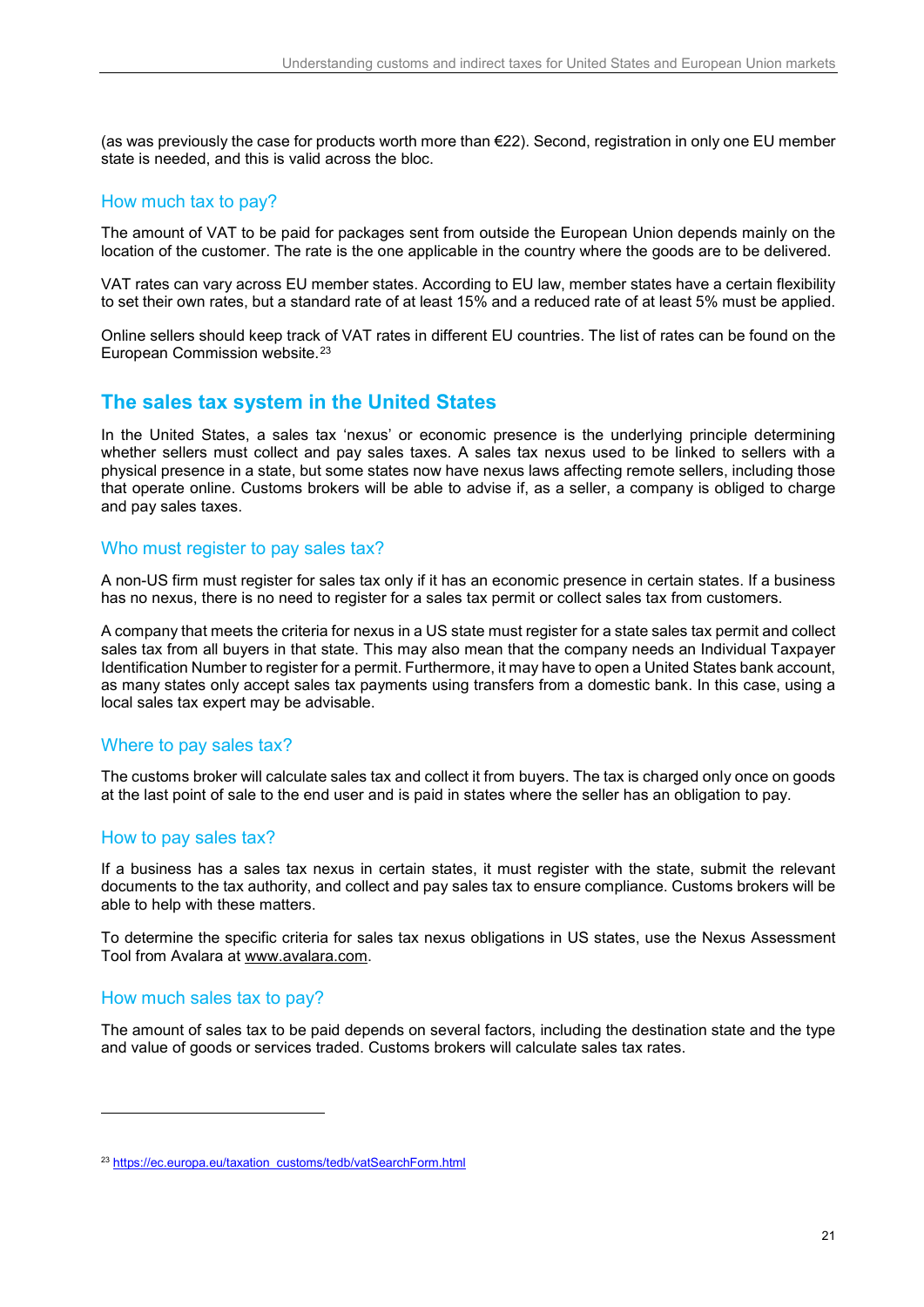Currently, 45 of the 50 states impose broad-based sales taxes, and 38 collect local sales taxes. The combined state and local sales tax rates vary widely in the United States. Overall, sales tax rates are much lower than the comparable VAT rates in the European Union. The figure below shows combined state and average local sales tax rates in the United States, as of 1 January 2021.



<span id="page-33-1"></span>

**Source:** Tax Foundation, 2021.

## <span id="page-33-0"></span>What exemptions are available?

The United States offers no exemptions for the payment of sales taxes at federal or local state level. However, the country continues to maintain one of the most attractive de minimis regimes for non-US sellers through its import duty and tax exemptions. These benefit many micro, small and medium-sized enterprises from developing economies and other third countries.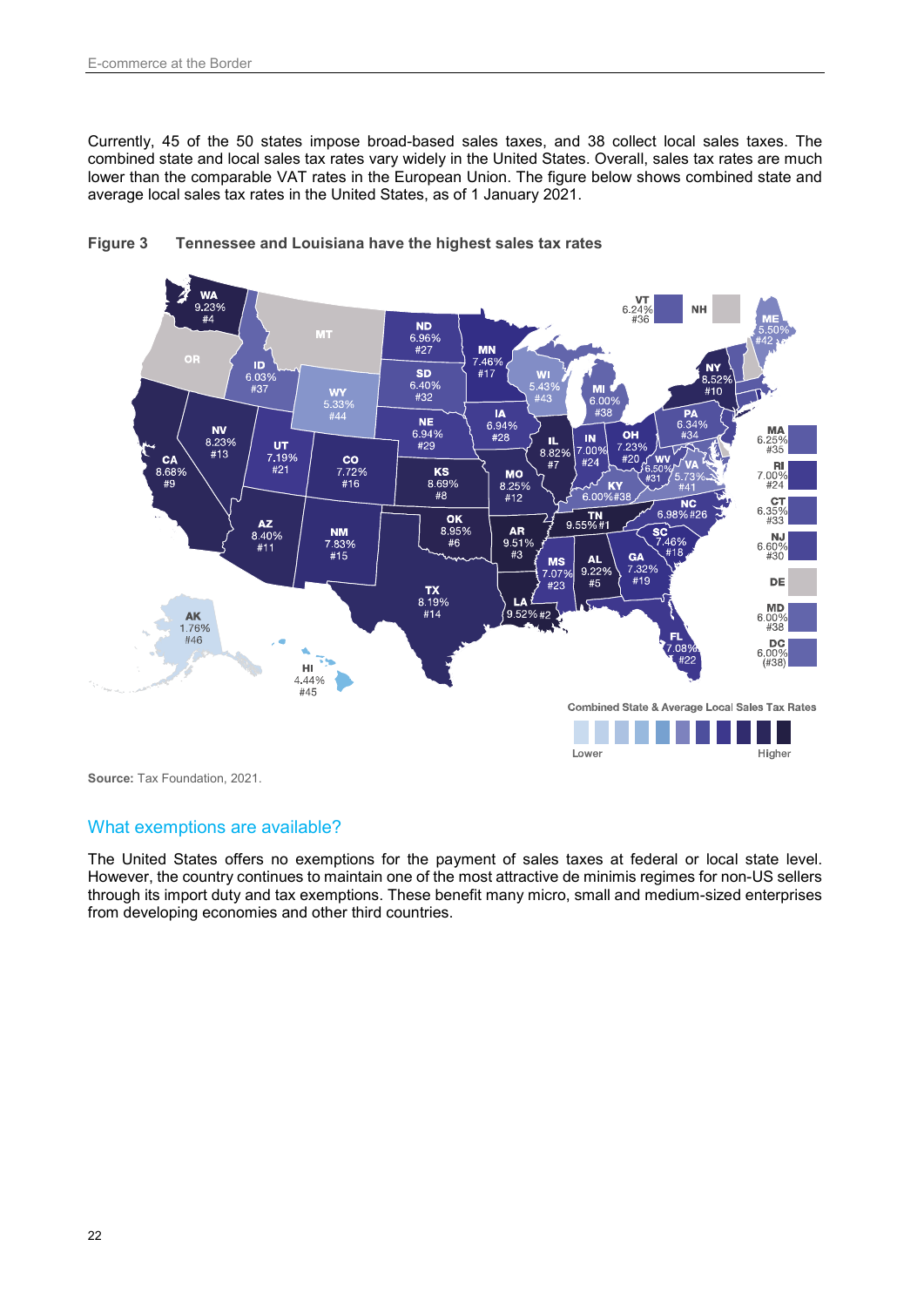## <span id="page-34-0"></span>**Case study – calculating VAT on Guatemalan purses shipped to Germany**

The customs broker of a business selling through e-commerce channels will collect import taxes and customs duties from the customer if goods are sold under the DAP or DTU Incoterm, or directly from the business if goods are sold under the DDP Incoterm (delivered duty paid). When a non-European Union firm targets the EU market, VAT is, in principle, charged to the customer unless an exemption applies.

The procedure for paying import VAT is usually dealt with in the same way as for customs duties. However, customs duties are paid when the goods are released for circulation, while VAT is paid when the goods are released for consumption.

Continuing the earlier example of an exporting company in Guatemala selling leather handbags to Germany with a total value of €650, sold under the DAP Incoterm; to calculate the amount of VAT due when the bags are imported, the following steps must be taken:

- Ensure correct product classification and description. Using the European Union Export Helpdesk tool, the product is classified under the following TARIC code: 42 02 21 00 10. The TARIC database also provides the correct description, to be used on the commercial invoice: 'Handmade handbags, whether or not with shoulder strap, including those without handle, with outer surface of leather.'
- Determine the rate of import VAT and possible exemptions for VAT payment. The applicable standard value-added tax rate in Germany is 19%.
- Calculate the correct customs value of the purses. The value of the three bags to be imported is €650, including the maritime transport to the port in Germany but excluding transport costs from the port to the client. Additional packaging costs are €50. Hence, the customs value is €700.
- Determine the applicable customs duty tariff for the product and target market, including possible exemptions and reductions, and/or preferential duty rates under FTAs. The total value of the shipment exceeds the €150 de minimis threshold for customs duty exemption. The goods will not qualify for the preferential (0%) import tariff under the European Union–Central America Association Agreement. The most favoured nation or applied tariff is 3%. The estimated customs duty is calculated using this tariff.
- Calculate the amount of customs duties to be charged, based on the applicable tariff rate: import duties  $=$  customs value  $\times$  import duty rate. Based on the 3% tariff rate, the customs duties to be paid will be €19.50.
- Determine the correct amount of import VAT to be paid on the goods. The transaction value of the leather bags is €650. To calculate the import VAT, the following must be added: value for customs purposes + customs duties and any other import taxes + supplementary costs up to the place of destination. The calculation of VAT to be included on the import declaration, invoice and to be collected from the customer is: €749.50  $\times$  19% = €142.41.
- Calculate the additional administrative charges on customs duties and VAT, charged by the customs broker or third-party logistics provider. Total customs duties and VAT charges:  $\epsilon$ 161.90 × 2.5% =  $\epsilon$ 4.03.
- Inform the customer about the estimated total price of the products. First, as a result of your calculations, you can now inform the customer about the estimated additional €19.50 for customs duties (3%) and €142.40 for VAT charges (19%), as well as €4.05 for customs broker 'administrative handling' charges (2.5% on customs duties and VAT amount).
- Hence, including all charges, the final cost will be €895.95, of which €650 is the transaction value of the goods and €245.95 are additional charges. The customs broker will communicate the final cost only once it has been approved by the customs administration.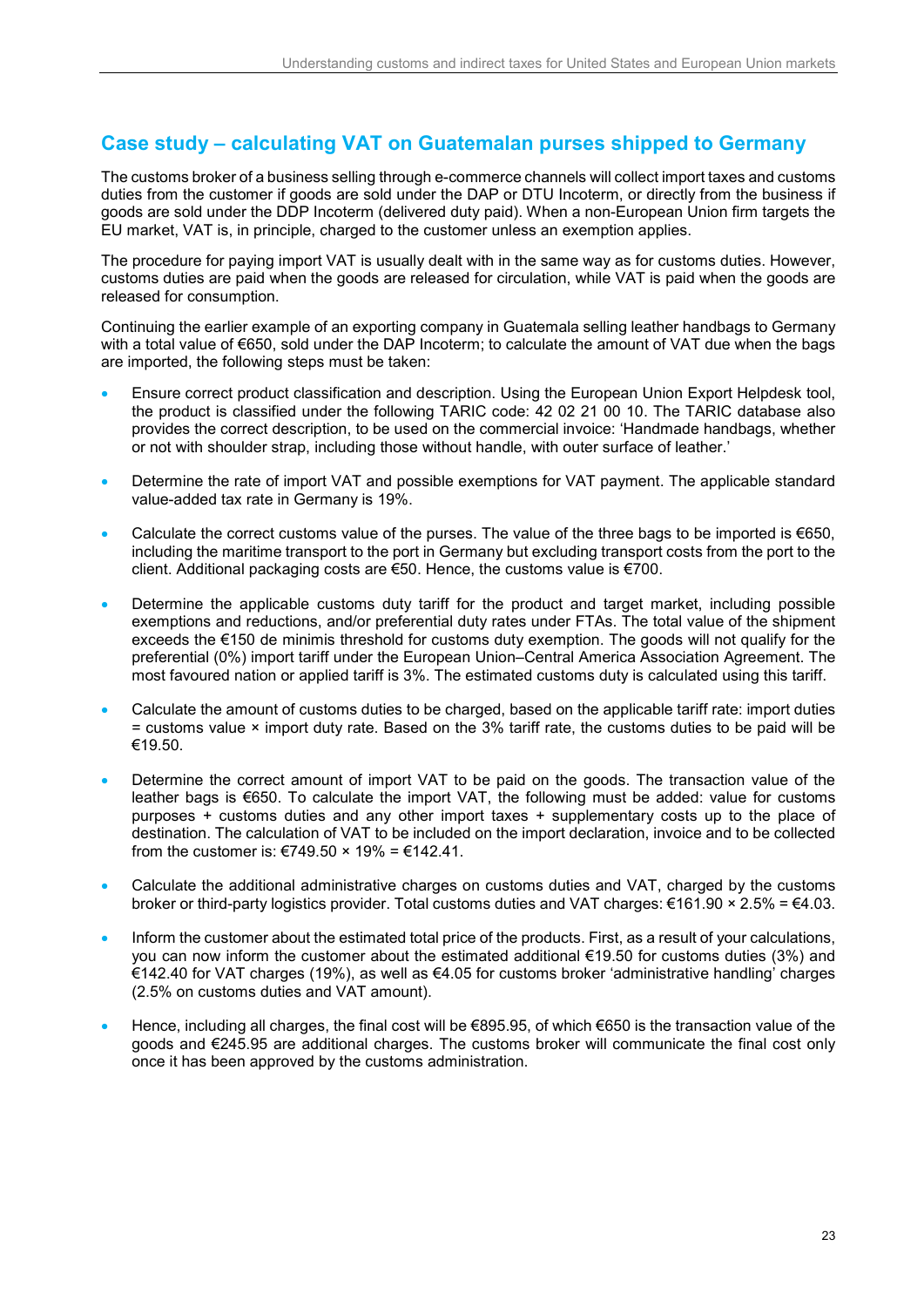## <span id="page-35-0"></span>**Table 4 Steps to calculate value-added taxes and customs duties**

| <b>VAT and customs duties calculation</b>                                                                                           | <b>Amount</b> |
|-------------------------------------------------------------------------------------------------------------------------------------|---------------|
| Customs value, including transport to the port in Germany                                                                           | €700          |
| Customs duty based on applicable tariff rate 3% (applied MFN or applied tariff) × customs value                                     | €19.50        |
| Supplementary costs to the place of destination (transport from port to customer)                                                   | €30           |
| Total                                                                                                                               | €749.50       |
| VAT 19% of total                                                                                                                    | €142.41       |
| Total                                                                                                                               | €891.91       |
| Supplementary 'administrative handling charges' by the customs broker of 2.5% charged on<br>customs duties and VAT amount (€161.90) | €4.03         |
| Total cost of package and delivery for customer                                                                                     | €895.94       |
| Estimated total charges to be paid by the customer on top of the transaction value ( $\epsilon$ 650)                                | €245.94       |

**Source**: ITC.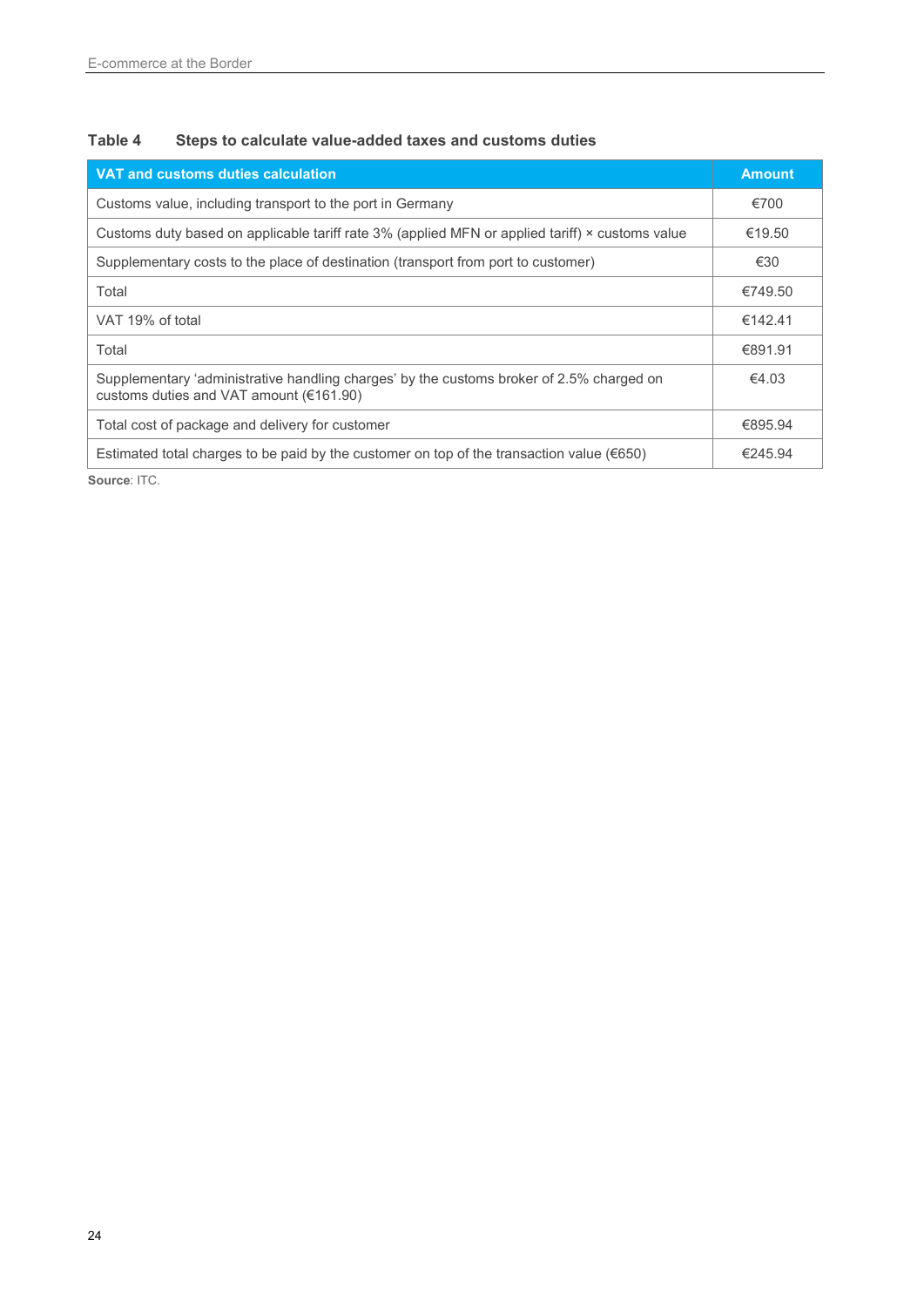## <span id="page-36-0"></span>Recommendations for sellers

Businesses that sell goods over the internet have access to a global consumer base. However, they also face the challenge of ensuring trade compliance relating to customs duties and indirect taxes, which can vary in different target markets.

The following recommendations will help e-commerce sellers who choose to outsource trade compliance to a third-party logistics provider:

- Ensure in-house understanding of key principles of the customs process, including paperwork requirements, customs duties and indirect taxes. Ensure access to basic information to improve awareness and knowledge of customs duties, VAT/sales tax rules and procedures relevant to the most important target markets to minimize the risk of non-compliance.
- Analyse the trade transactions of your business, particularly in relation to target markets and most traded products, as a basis for targeted information gathering on market- and product-specific requirements.
- Make sure the necessary in-house trade compliance processes are in place, even when trade compliance is outsourced.
- Have an overview of the necessary export and import documents required for customs clearance for the three to five most important target markets.
- Ensure the correct product description and classification of the three to five most traded products, including HS codes and national tariff lines, for your most important target markets.
- Compile an overview of relevant low-value goods exemptions and available FTAs.
- For your best-selling products, make sure you fully understand and comply with national and regional (if necessary) technical product, safety and labelling standards.
- Review the cooperation and performance of your third-party logistics provider or customs broker at regular intervals and request updates on trade compliance performance. If you are subject to penalties or fines, address the causes.
- Keep a detailed record of all trade transactions and proof of evidence. Ensure that you have records of relevant documents, such as invoices, packing lists, country of origin certificates, accounts payable and receivable, purchase orders, sales records and correspondence files.
- Consider options and costs for automating documents relating to trade compliance, record-keeping and interaction with the third-party logistics provider or customs broker.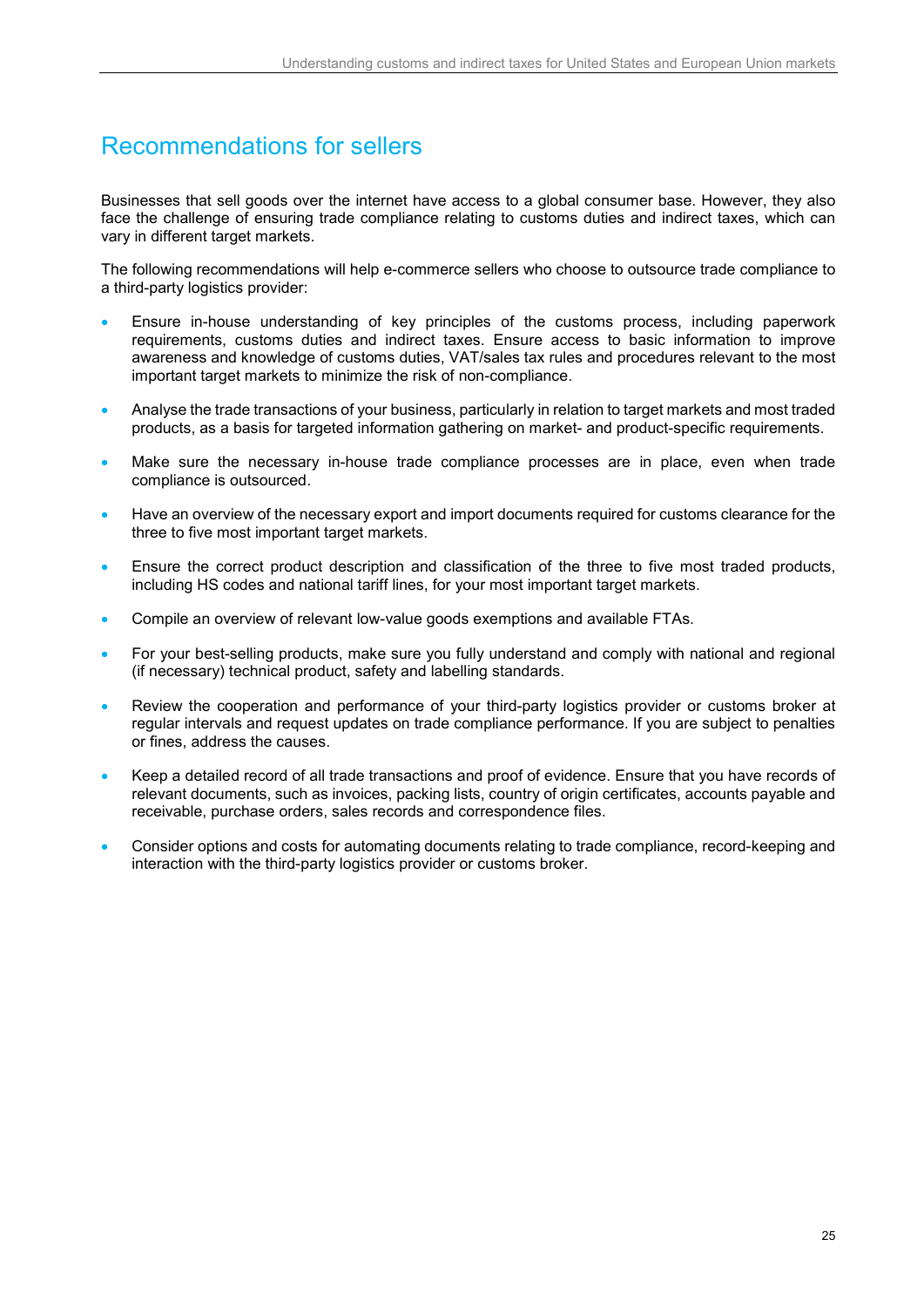## <span id="page-37-0"></span>References

Make sure that you have a complete list of references. CE will run it through an online tool to make sure it conforms to APA style.

Bellemare, M.F., J. Fajardo-Gonzalez, and S.R. Gitter (2016). The Welfare Impacts of Rising Quinoa Prices: Evidence from Peru. Working Paper.

Deaton, Angus. (1997). The Analysis of Household Surveys. Baltimore: Johns Hopkins University Press.

Huanca, D. E. V. and others (2015). Agrobiodiversidad y economía de la quinua (Chenopodium quinoa) en comunidades aymaras de la cuenca del Titicaca. Arica: Idesia, 33(4), 81–87.

Sanchez, K. A. (2012). Observations regarding consumption of Peruvian native grains (quinoa, amaranth and kañiwa), weight status, and perceptions of potential risk factors, warning signs and symptoms of type 2 diabetes among Peruvian adults: A case study. Doctoral dissertation.

The Guardian (2013a). Can vegans stomach the unpalatable truth about quinoa? 16 January. Available from [http://www.theguardian.com/commentisfree/2013/jan/16/vegans-stomach-unpalatable-truth-quinoa.](http://www.theguardian.com/commentisfree/2013/jan/16/vegans-stomach-unpalatable-truth-quinoa)

(2013b). Quinoa brings riches to the Andes. 14 January. Available from [http://www.theguardian.com/world/2013/jan/14/quinoa-andes-bolivia-peru-crop.](http://www.theguardian.com/world/2013/jan/14/quinoa-andes-bolivia-peru-crop)

The Globe and Mail (2013a). Killer quinoa? Time to debunk these urban food myths. 19 January. Available from http://www.theglobeandmail.com/opinion/doug-saunders-killer-guinoa-time-to-debunk-these-urban[http://www.theglobeandmail.com/opinion/doug-saunders-killer-quinoa-time-to-debunk-these-urban](http://www.theglobeandmail.com/opinion/doug-saunders-killer-quinoa-time-to-debunk-these-urban-food-myths/article7536845)[food-myths/article7536845.](http://www.theglobeandmail.com/opinion/doug-saunders-killer-quinoa-time-to-debunk-these-urban-food-myths/article7536845)

(2013b). The more you love quinoa, the more you hurt Peruvians and Bolivians. 16 January. Available fro[m http://www.theglobeandmail.com/life/the-hot-button/the-more-you-love-quinoa-the-more-you](http://www.theglobeandmail.com/life/the-hot-button/the-more-you-love-quinoa-the-more-you-hurt-peruvians-and-bolivians/article7409637/)[hurt-peruvians-and-bolivians/article7409637/.](http://www.theglobeandmail.com/life/the-hot-button/the-more-you-love-quinoa-the-more-you-hurt-peruvians-and-bolivians/article7409637/)

The Washington Post Wonkblog (2013). Quinoa should be taking over the world. This is why it isn't. July 11. Available from [https://www.washingtonpost.com/blogs/wonkblog/wp/2013/07/11/quinoa-should-be-taking](https://www.washingtonpost.com/blogs/wonkblog/wp/2013/07/11/quinoa-should-be-taking-over-the-world-this-is-why-it-isnt)[over-the-world-this-is-why-it-isnt.](https://www.washingtonpost.com/blogs/wonkblog/wp/2013/07/11/quinoa-should-be-taking-over-the-world-this-is-why-it-isnt)

UN Comtrade Database (2016). Available from http://comtrade.un.org. Accessed 3 March 2016.

USDA Global Agricultural Information Network (2014). Quinoa Outlook, 23 December. Available from [http://gain.fas.usda.gov/Recent%20GAIN%20Publications/Quinoa%20Outlook\\_Lima\\_Peru\\_12-12-](http://gain.fas.usda.gov/Recent%20GAIN%20Publications/Quinoa%20Outlook_Lima_Peru_12-12-2014.pdf) [2014.pdf.](http://gain.fas.usda.gov/Recent%20GAIN%20Publications/Quinoa%20Outlook_Lima_Peru_12-12-2014.pdf)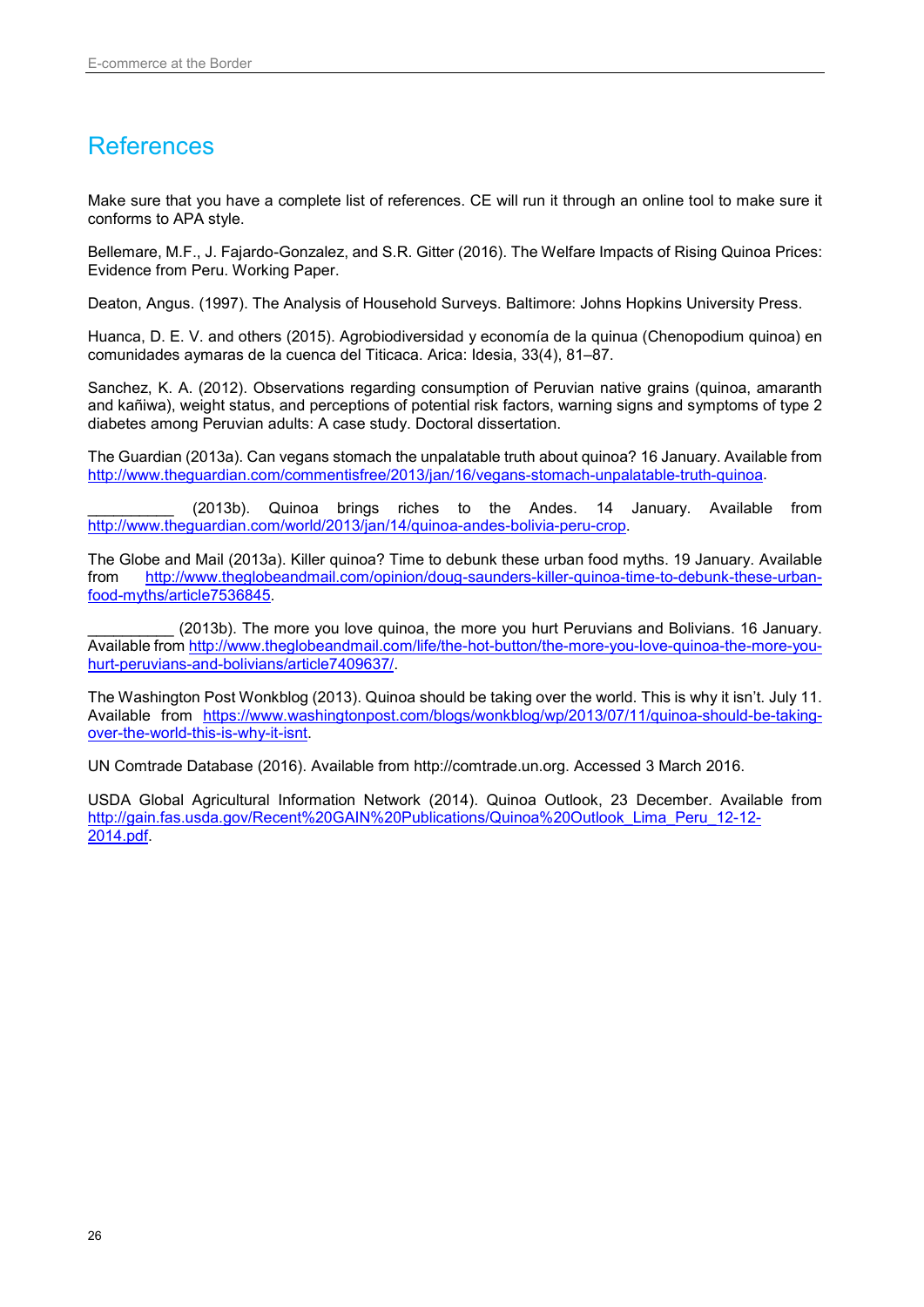Printed by ITC Digital Printing Service.

A free pdf is available on ITC's website at: www.intracen.org/publications.